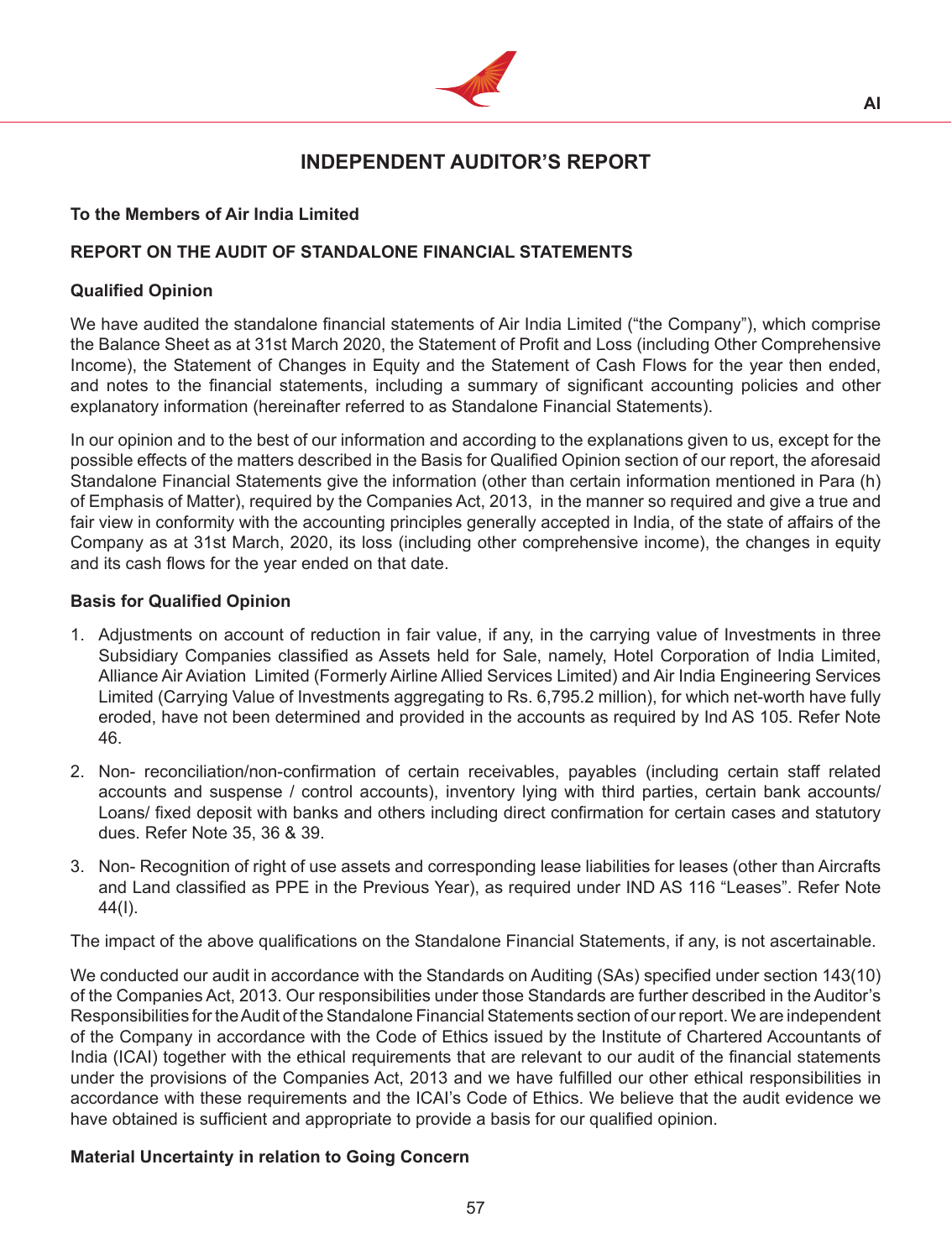

The Company has incurred a net loss of Rs. 77,657.3 Million during the year ended March 31, 2020 and, as of that date, the Company's current liabilities exceeded its current assets by Rs. 5,42,591.7.Million and it has accumulated losses of Rs. 7,08,759.8 Million which has resulted in complete erosion of the net worth of the Company. In spite of these events or conditions which may cast a doubt on the ability of the Company to continue as a going concern, the management is of the opinion that going concern basis of accounting is appropriate in view of the continued support of the Government of India and having regard to the other facts mentioned in Note No.53.

Our opinion is not modified in respect of this matter.

# **Emphasis of Matter**

We draw attention to;

- a) Note 29 regarding the possible effects of uncertainties relating to COVID-19 on Company's operations and results as assessed by the management.
- b) Note 26 A regarding non-provision of penal charges on delayed payment of Guarantee Fee amounting to Rs. 20,769.9 Million, for reasons stated therein and Note No. 51 regarding non provision of interest on delayed payments to Micro and Small enterprises wherein the amount is not ascertained.
- c) Note 49 regarding Deferred Tax Asset of Rs. 28,425.2 Million carried in the accounts in view of the reasons stated therein, the realisation of which would depend on generation of sufficient profits in the future as anticipated / projected by the management.
- d) Note 46 regarding the management's opinion that there is no decline in the carrying value of investment in a Subsidiary – Air India Express Limited (Carrying Value of Investments aggregating to Rs. 7,800.0 million) and advances (including interest) of Rs 11,347.0 Million to the said subsidiary company even though the net-worth is fully eroded, for the reasons stated therein.
- e) Note.28(iii)(h) read with Note No.46 regarding realisability of advances to subsidiary companies (including interest) of Rs 35,437.0 Million classified as 'Asset Held for Sale' as the same is being transferred at carrying value.
- f) Note 34(ii) regarding non-application of Appendix B to Ind AS 21- "The effect of changes in Foreign Exchange rates" in respect of advances received or paid in foreign currency.
- g) Note.28(iii) (i)  $&$  (m) regarding;
	- i) receipts from Air India Assets Holding Limited (AIAHL) Towards Restructuring (RFATR) of Rs 2,18,434.8 million (net of payments) being disclosed separately from the Company's Equity and Liabilities on the face of the balance sheet;
	- ii) accounting for reimbursement of Rs 15,574.7 Million for the Financial Year 2019-2020 by AIAHL towards interest and other loan related costs paid by the Company on the identified loans, as a reduction from finance cost;
	- iii) accounting for rental income Rs 1424.8 million from identified properties and Revenue sharing income of Rs 545.8 million from subsidiaries for the period from 1st October 2018 to 31st March 2020 net of related cost of Rs 64.6 million recoverable from AIAHL has been shown as adjustment from statement of Profit & Loss. Refer Note 19, 20 & 25;
	- iv) classification of certain identified properties amounting to Rs 70,583.2 million as Assets held for sale and certain identified properties amounting to Rs 4,375.7 million as Investment property;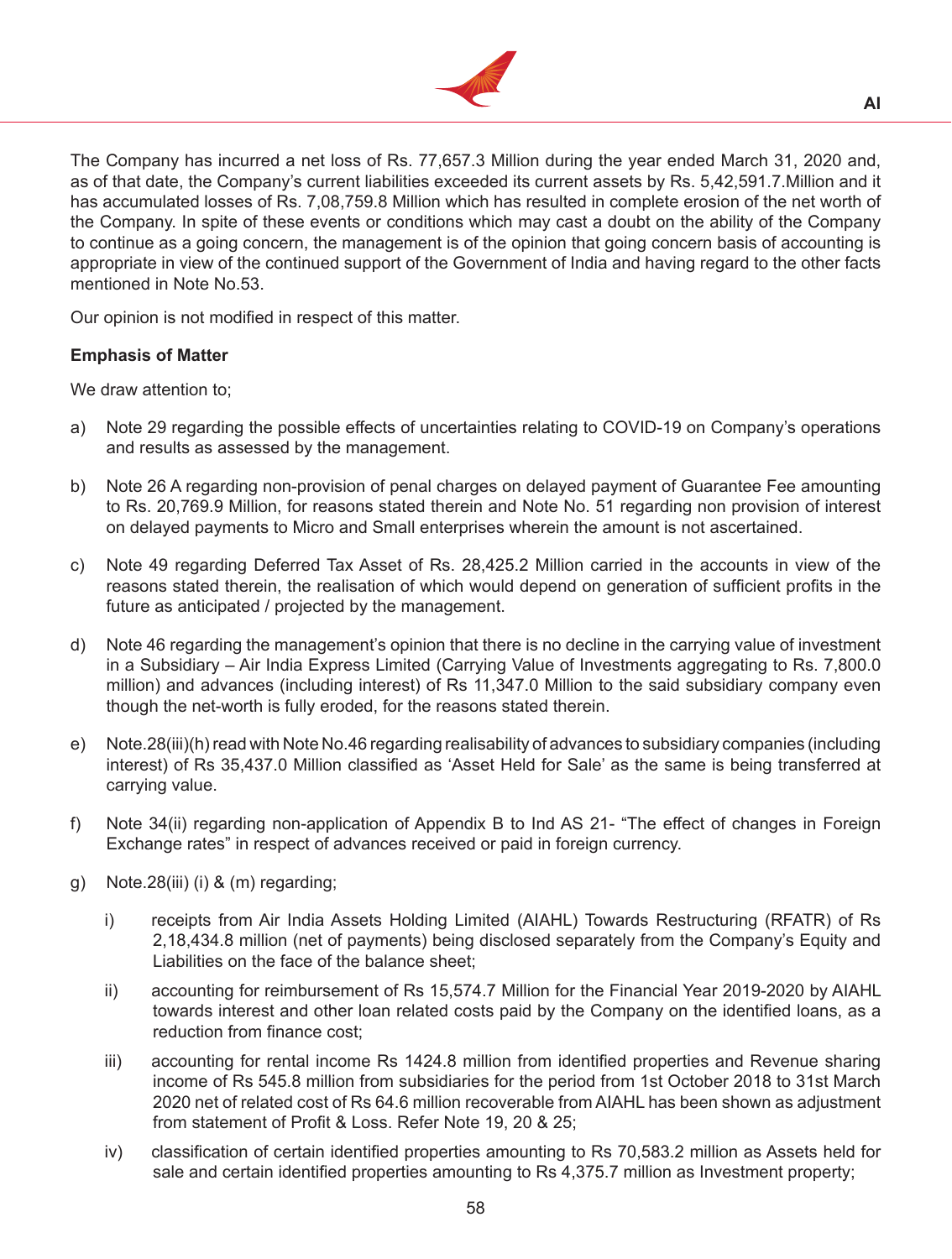

- v) classification of investment in subsidiaries amounting to Rs 8,179.4 million along with receivables amounting to Rs 35,437.0 million of the subsidiaries as Assets held for sale and
- vi) recognising gain/loss on identified assets which have been sold during the year.
- h) Non-Disclosure of certain information in the standalone financial statements as required by Schedule-III of the Companies Act, 2013, and Indian Accounting Standards (Ind AS):
	- i) Terms of repayment, nature of Security separately for each case of borrowings and period  $\&$ amount of continuing default in respect of borrowings and interest thereon in respect of each borrowing - Refer Note 13.4 & 18
	- ii) Foreign Currency Fluctuation under Finance Cost- Refer Note No. 23(a)
	- iii) Information regarding interest to Micro & Small Enterprises, if any, included in Trade Payable-Refer Note 51
	- iv) Fair Value of Investment Properties as required in Ind AS 40 "Investment property" Refer Note. 30 (iii)
	- v) Expenses relating to short-term leases and low value assets as required in Ind AS 116 "Leases"

Our Opinion is not modified in respect of above matters.

#### **Key Audit Matters**

Key audit matters are those matters that in our professional judgement, were of most significance in our audit of the standalone financial statements of the current period. These matters were addressed in the context of our audit of the standalone financial statements as a whole, and in forming our opinion thereon, and we do not provide a separate opinion on these matters. In addition to the matter described in the Basis for Qualified Opinion and Material Uncertainty in relation to Going Concern section, we have determined the matters described below to be the key audit matters to be communicated in our report.

| <b>Key Audit Matters</b>                                                                                                                                                                                                                                                                                                                                                                                                                                                                                                                                                                                                                                                                                  | Principal audit procedures performed                                                                                                                                                                                                                                                                                                                                                                                                                                                                                                  |
|-----------------------------------------------------------------------------------------------------------------------------------------------------------------------------------------------------------------------------------------------------------------------------------------------------------------------------------------------------------------------------------------------------------------------------------------------------------------------------------------------------------------------------------------------------------------------------------------------------------------------------------------------------------------------------------------------------------|---------------------------------------------------------------------------------------------------------------------------------------------------------------------------------------------------------------------------------------------------------------------------------------------------------------------------------------------------------------------------------------------------------------------------------------------------------------------------------------------------------------------------------------|
| advance<br>Investment in a subsidiary<br>and<br>recoverable from said subsidiary                                                                                                                                                                                                                                                                                                                                                                                                                                                                                                                                                                                                                          |                                                                                                                                                                                                                                                                                                                                                                                                                                                                                                                                       |
| The company has investment in subsidiary, namely<br>Air India Express Limited amounting to Rs 7,800.0<br>Million and has also made advance (including interest)<br>of Rs 11347.0 Million to said subsidiary. Further, the<br>company has also given guarantees of Rs 8,530.8<br>Million in respect of loans availed by them. There is a<br>risk of impairment in carrying value of unquoted equity<br>instruments in said subsidiary, in recoverability of<br>advance (including interest) to the said subsidiary and<br>guarantee given to subsidiary carrying accumulated<br>losses which may be considered significant having<br>regard to the financial position of the subsidiary.<br>Refer Note 46. | We have obtained an understanding<br>0t<br>management's processes with regard to identifying<br>existence and testing the impairment in the value<br>of investment, advance to the subsidiary and<br>quarantee to the subsidiary.<br>We have also obtained and verified the latest<br>financial statements of the subsidiary regarding the<br>present level of operations and profitability of the<br>subsidiary.<br>We have also reviewed the management's estimate<br>of future operations, which has been described in<br>Note 46. |
|                                                                                                                                                                                                                                                                                                                                                                                                                                                                                                                                                                                                                                                                                                           | Refer Para (d) in Emphasis of Matter.                                                                                                                                                                                                                                                                                                                                                                                                                                                                                                 |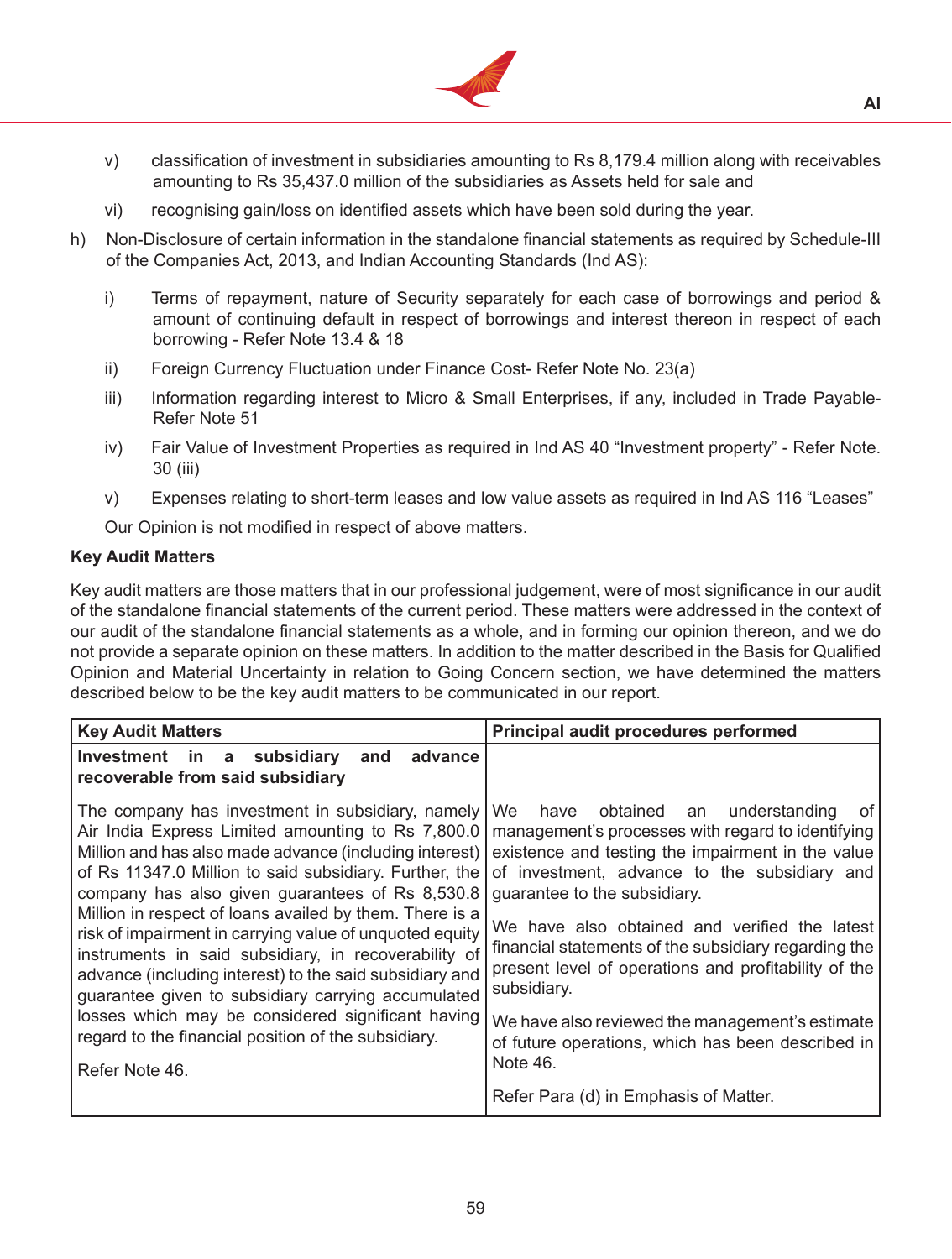

| <b>Key Audit Matters</b>                                                                                                                                                                                                                                                                                                                                                                                                                                                                               | Principal audit procedures performed                                                                                                                                                                                                                                                                                                                                                                                                            |
|--------------------------------------------------------------------------------------------------------------------------------------------------------------------------------------------------------------------------------------------------------------------------------------------------------------------------------------------------------------------------------------------------------------------------------------------------------------------------------------------------------|-------------------------------------------------------------------------------------------------------------------------------------------------------------------------------------------------------------------------------------------------------------------------------------------------------------------------------------------------------------------------------------------------------------------------------------------------|
| Depreciation and impairment of Property, Plant<br>& Equipment, Right of Use Assets, Investment<br><b>Properties and Intangible assets</b>                                                                                                                                                                                                                                                                                                                                                              |                                                                                                                                                                                                                                                                                                                                                                                                                                                 |
| The management uses estimates to assess useful life<br>of various items of Property, Plant & Equipment, Right<br>of Use Assets, Investment Properties and Intangible<br>Assets including in the application of component<br>accounting, recognition of early retirement from use,<br>etc. which have a significant impact on the accounts.<br>The Company also assesses whether an impairment<br>indication exists and performs impairment test in<br>respect of Property, Plant & Equipment, Right of | We have reviewed the judgments and methodology<br>applied by management including the nature of<br>underlying costs capitalized, determination of<br>realizable value of the assets retired from active<br>use, technical assessment conducted in assessing<br>the useful life of assets, considered the applicable<br>rates prescribed in Schedule II of the Companies<br>Act, 2013, and evaluated the system followed for<br>periodic review. |
| Use Assets, Investment Properties, and Intangible<br>Assets wherever such indications exist, which involve<br>management's judgment of various factors including<br>future growth rate etc.<br>Refer Note 54.                                                                                                                                                                                                                                                                                          | We have reviewed the Company's impairment<br>assessment process and workings of property,<br>plant & equipment, right of use assets and<br>intangible assets including technical assessment of<br>the management, key assumptions and judgement<br>used to determine the impairment and future cash<br>flows, discount rates applied etc.                                                                                                       |
|                                                                                                                                                                                                                                                                                                                                                                                                                                                                                                        | We have also reviewed the adequacy of disclosures<br>relating to impairment of non-current assets in the<br>standalone financial statements.                                                                                                                                                                                                                                                                                                    |
| Impact of Covid-19 on impairment of Property,<br>Plant & Equipment, Right of Use Assets,<br><b>Investment Properties and Intangible assets</b>                                                                                                                                                                                                                                                                                                                                                         |                                                                                                                                                                                                                                                                                                                                                                                                                                                 |
| There is inherent uncertainty due to Covid 19 pandemic<br>which has significant impact on the management<br>judgment and estimates with regard to recoverable<br>amount – value in use calculation.                                                                                                                                                                                                                                                                                                    | We have reviewed the reasonableness of assumed<br>duration of disruption due to Covid 19 pandemic<br>and expected growth rates from publicly available<br>industry sources.                                                                                                                                                                                                                                                                     |
| Refer Note 29                                                                                                                                                                                                                                                                                                                                                                                                                                                                                          | We have also reviewed the adequacy of disclosures<br>relating to Covid 19 in the standalone financial<br>statements.                                                                                                                                                                                                                                                                                                                            |
| Ind AS 116 for Leases - First time adoption                                                                                                                                                                                                                                                                                                                                                                                                                                                            |                                                                                                                                                                                                                                                                                                                                                                                                                                                 |
| The Company has applied the Ind AS 116 standard<br>to its leases of aircrafts and land disclosed under<br>Plant Property and Equipment in the previous year,<br>retrospectively, with the cumulative effect of initially                                                                                                                                                                                                                                                                               | We<br>obtained<br>understanding<br>have<br>of<br>an<br>management's process with regard to identifying<br>ROU Asset.                                                                                                                                                                                                                                                                                                                            |
| applying the standard, recognized on the date of<br>initial application (i.e. 1st April 2019). Accordingly, the<br>Company has not restated comparative information;<br>instead, the cumulative effect of initially applying this                                                                                                                                                                                                                                                                      | We have reviewed the judgments, methodology<br>applied by the management including practical<br>expedients used and ensured they are in line with<br>the requirements of Ind AS 116.                                                                                                                                                                                                                                                            |
| standard has been recognized as an adjustment to<br>the opening balance of retained earnings as on 1 April<br>2019.                                                                                                                                                                                                                                                                                                                                                                                    | We have reviewed the inputs used for determination<br>of the incremental borrowing rate including,<br>assessment of lease term by reference to the<br>underlying lease contracts and market data.                                                                                                                                                                                                                                               |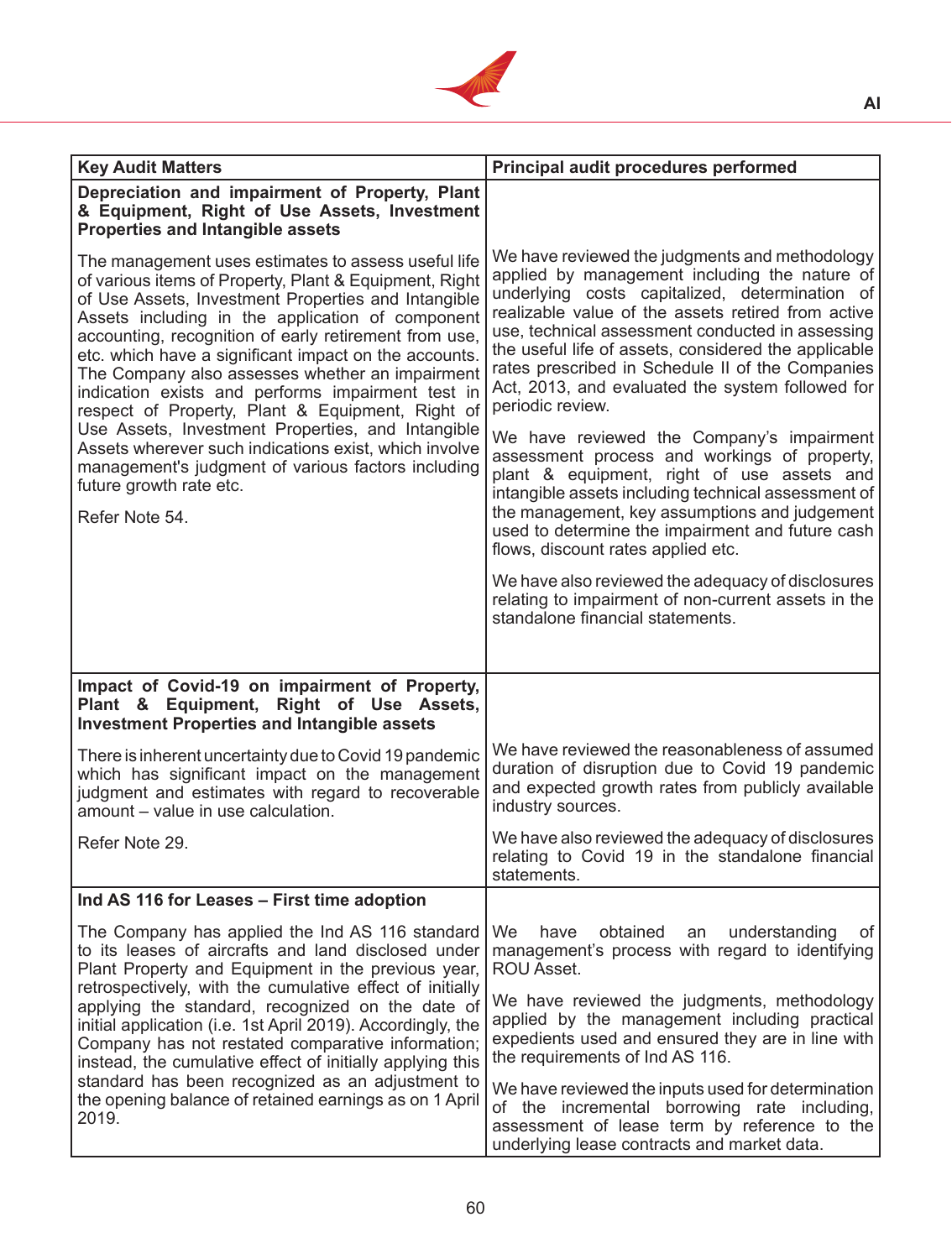

| <b>Key Audit Matters</b>                                                                                                                                                                                                                                                                                                                                                                        | Principal audit procedures performed                                                                                                                                                                                                                                                                            |
|-------------------------------------------------------------------------------------------------------------------------------------------------------------------------------------------------------------------------------------------------------------------------------------------------------------------------------------------------------------------------------------------------|-----------------------------------------------------------------------------------------------------------------------------------------------------------------------------------------------------------------------------------------------------------------------------------------------------------------|
| The Company applied practical expedient to<br>"Grandfather Approach" for the assessment as to<br>which transactions are to be categorized as leases.<br>Accordingly, Ind AS 116 is applied only to contracts<br>that were previously identified as leases under Ind AS<br>17.                                                                                                                   | We have performed computation checks on<br>the amount of ROU asset and lease liabilities<br>recognised by tracing of the same to underlying<br>lease agreements/contracts/documents.                                                                                                                            |
| We considered the first-time application of the<br>standard for aircraft as a key audit matter, due to<br>significant judgement required in the assumptions and<br>estimates used to determine the Right of Use (ROU)<br>asset and lease liability, assessment of lease term,<br>determination of appropriate incremental borrowing<br>rate and practical expedients used.                      | We have also reviewed the adequacy of the<br>disclosures in respect of the adoption in Note 44 to<br>the standalone financial statements.<br>Refer Para 3 of Basis for Qualified Opinion and<br>para (h)(v) of Emphasis of Matter.                                                                              |
| Refer Note 44.                                                                                                                                                                                                                                                                                                                                                                                  |                                                                                                                                                                                                                                                                                                                 |
| Assets held for sale (Other than Investments in<br>subsidiaries held for sale)                                                                                                                                                                                                                                                                                                                  |                                                                                                                                                                                                                                                                                                                 |
| The Company has classified assets earmarked for<br>disposal as assets held for sale, including as part of<br>the disinvestment process in progress. Management<br>has estimated the fair value of such assets having<br>regard to various critical factors including market<br>rates.                                                                                                           | We have verified the procedures in relation to<br>management's classification and valuation of<br>assets held for sale including assessing the<br>methodologies used and the appropriateness<br>of the key assumptions, checking the accuracy<br>thereof on a sample basis etc.                                 |
| Refer Note No. 28 & 31.                                                                                                                                                                                                                                                                                                                                                                         | Refer Para (e) of Emphasis of Matter.                                                                                                                                                                                                                                                                           |
| Recognition of revenue from transportation<br>services                                                                                                                                                                                                                                                                                                                                          |                                                                                                                                                                                                                                                                                                                 |
| We have identified revenue recognition as a key audit<br>matter because passenger revenue is one of the key<br>performance indicators, significance of passenger<br>revenue to the financial statements, complexity of<br>the underlying IT systems of outsourced service<br>provider and the judgment required by management of the company.<br>in determining the revenue from Forward sales. | We have reviewed the internal controls in the<br>company for capturing and recognition of revenue<br>and the reconciliations of revenue between the<br>reports generated by the outsourced service<br>provider and accounting of revenue in ERP system                                                          |
| The Company extensively uses the services of<br>outsourced service provider for measurement and<br>recognition of revenue, which carries an inherent risk<br>around the accuracy of revenue recorded given the<br>complexity of operations and underlying IT Systems.                                                                                                                           | We have conducted requisite procedures on<br>revenue on a test check of selected samples and<br>scrutinised relevant records and journals to assess<br>the timing and values of revenues recorded.                                                                                                              |
| The Company recognises revenue from passenger<br>and cargo sales on flown basis i.e, when the service<br>is provided. The Company recognises revenue from<br>unexercised rights i.e. forward sales of customers<br>which are non-refundable in nature, based on past<br>trends in proportion to the pattern of rights exercised<br>by the customer.                                             | In addition, we have performed cut-off tests in order<br>to verify whether the timing of passenger revenue<br>recognition is in line with company's policy.<br>We obtained the latest available assurance report<br>on service organisation controls relating to revenue<br>accounting and General IT controls. |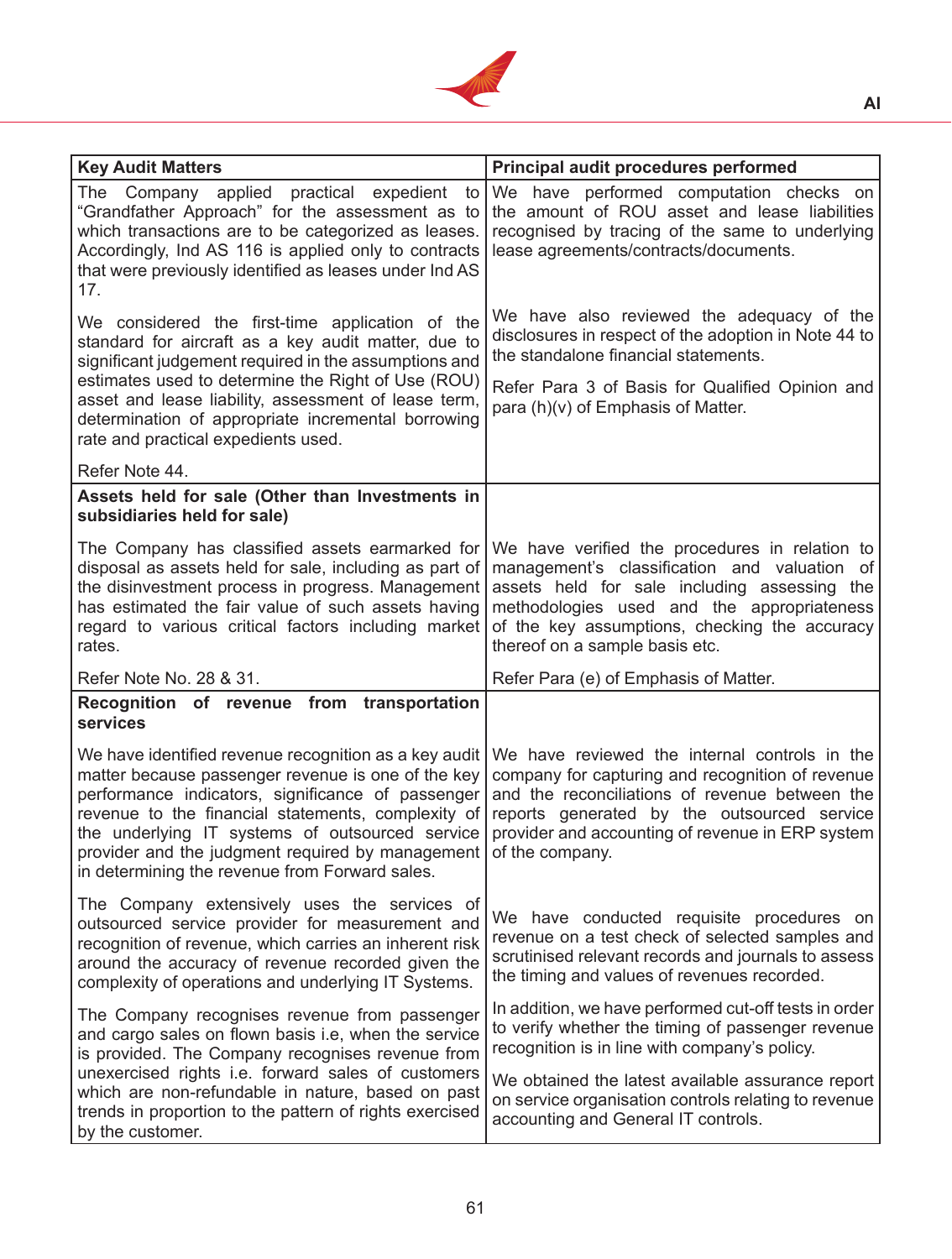

| <b>Key Audit Matters</b>                                                                                                                                                                                                                                                                                                                                                                                       | Principal audit procedures performed                                                                                                                                                                                                                                                                                                                                                                                          |
|----------------------------------------------------------------------------------------------------------------------------------------------------------------------------------------------------------------------------------------------------------------------------------------------------------------------------------------------------------------------------------------------------------------|-------------------------------------------------------------------------------------------------------------------------------------------------------------------------------------------------------------------------------------------------------------------------------------------------------------------------------------------------------------------------------------------------------------------------------|
| Refer Note 59.                                                                                                                                                                                                                                                                                                                                                                                                 | With regard to forward sales, we have considered<br>the consistency and continuity of the methods<br>used to determine the amount of revenue to be<br>recognised from Forward Sales.                                                                                                                                                                                                                                          |
|                                                                                                                                                                                                                                                                                                                                                                                                                | Refer to para (i) in our report on Internal Financial<br>Controls over financial reporting (Annexure B)                                                                                                                                                                                                                                                                                                                       |
| <b>Provisions</b><br><b>Contingent Liabilities</b><br>and<br>and<br><b>Evaluation of uncertain tax positions</b>                                                                                                                                                                                                                                                                                               | We have obtained details of key claims against<br>the company, completed tax assessments and<br>demands and tax/duty positions.                                                                                                                                                                                                                                                                                               |
| There are material claims against the company and<br>uncertain tax/duty positions which are under various<br>stages of dispute, involving significant judgment to<br>determine the possible outcome of these disputes.                                                                                                                                                                                         | We reviewed status of disputes and representation<br>taken from the management, discussed with<br>appropriate senior management and evaluated the<br>management's underlying key assumptions.                                                                                                                                                                                                                                 |
| Refer Note.26.                                                                                                                                                                                                                                                                                                                                                                                                 | We reviewed management's estimate of the<br>possible outcome of the disputed cases in evaluating<br>management's position on these uncertain claims<br>and tax positions and reviewed the appropriate<br>disclosures in the financials.                                                                                                                                                                                       |
|                                                                                                                                                                                                                                                                                                                                                                                                                | Refer para (b) of Emphasis of Matter                                                                                                                                                                                                                                                                                                                                                                                          |
| <b>Deferred Tax Assets</b>                                                                                                                                                                                                                                                                                                                                                                                     |                                                                                                                                                                                                                                                                                                                                                                                                                               |
| The Company has carried deferred tax assets<br>recognised on depreciation in an earlier year which<br>is based on the likelihood of future taxable income<br>available for set off.<br>The recognition of deferred tax asset involves<br>judgement regarding the likelihood of realisation<br>of these assets in particular whether there will be<br>sufficient taxable profits in future periods that support | Our procedures include obtaining an understanding<br>of the process and the controls over preparation<br>of profit forecast. We reviewed the inputs and<br>assumptions used in the forecast, including<br>Revival Plan for Operational & Financial Efficiency<br>formulated by the Govt of India. We verified the<br>disclosures for deferred tax asset balance including<br>those related to significant accounting estimate |
| the recognition of these assets. Given the degree of                                                                                                                                                                                                                                                                                                                                                           | and judgements.                                                                                                                                                                                                                                                                                                                                                                                                               |
| judgement involved in considering these deferred tax<br>assets as recoverable or otherwise, we consider this<br>to be a key audit matter.                                                                                                                                                                                                                                                                      | Refer para (c) of Emphasis of Matter.                                                                                                                                                                                                                                                                                                                                                                                         |
| Refer Note 49.                                                                                                                                                                                                                                                                                                                                                                                                 |                                                                                                                                                                                                                                                                                                                                                                                                                               |
| Inventory<br>The company carries inventory of materials, spare<br>parts etc. across various locations' centres and<br>correct measurement of inventory involves making a<br>proper assessment of the lower of net realisable value<br>over cost and assessment of write down necessary                                                                                                                         | We have evaluated the systems and processes<br>for recording and valuation of inventory, tested<br>a sample of key controls and comparison of net<br>realizable prices.<br>We have obtained an understanding of the<br>company's policy on control for identification and                                                                                                                                                     |
| on account of obsolescence etc<br>Refer Note 38.                                                                                                                                                                                                                                                                                                                                                               | provision of non-moving inventory based on age-<br>wise analysis and tested the same on a sample<br>basis.                                                                                                                                                                                                                                                                                                                    |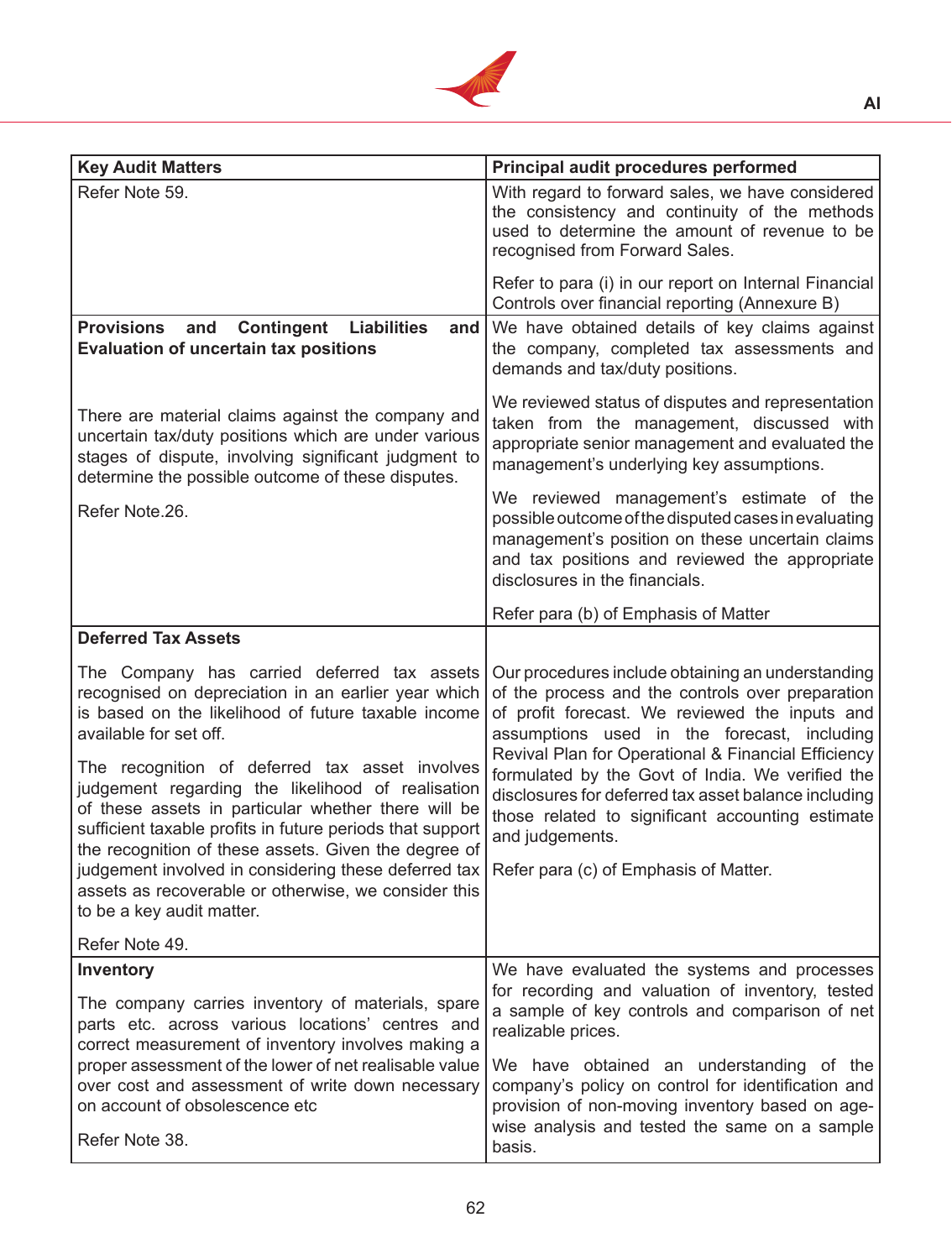

| <b>Key Audit Matters</b>                                                                                                                                                                                                                                                                                                                                                                                                                                                                      | Principal audit procedures performed                                                                                                                                                                                                                                                                                                                                                                                                                                                                                         |
|-----------------------------------------------------------------------------------------------------------------------------------------------------------------------------------------------------------------------------------------------------------------------------------------------------------------------------------------------------------------------------------------------------------------------------------------------------------------------------------------------|------------------------------------------------------------------------------------------------------------------------------------------------------------------------------------------------------------------------------------------------------------------------------------------------------------------------------------------------------------------------------------------------------------------------------------------------------------------------------------------------------------------------------|
|                                                                                                                                                                                                                                                                                                                                                                                                                                                                                               | Refer Qualified Opinion para (i) & (iii) in our report<br>on Internal Financial Controls (Annexure B)                                                                                                                                                                                                                                                                                                                                                                                                                        |
| <b>Provision for receivables</b>                                                                                                                                                                                                                                                                                                                                                                                                                                                              |                                                                                                                                                                                                                                                                                                                                                                                                                                                                                                                              |
| The Company is carrying significant balances as<br>trade receivables including amounts outstanding from<br>earlier accounting periods. The management makes<br>an estimate of the recoverability of individual debtor<br>with reference to the aging profile, historical payment                                                                                                                                                                                                              | We have obtained a list of outstanding receivables,<br>test checked the ageing of trade receivables<br>generated from SAP at year end on a sample basis<br>and reviewed Expected credit loss model used in<br>determining the provision requirement.                                                                                                                                                                                                                                                                         |
| pattern and the past record of the customer and<br>makes provision against the same with reference to<br>the recoverable amount.                                                                                                                                                                                                                                                                                                                                                              | We have reviewed the controls, systems and<br>processes applied by the management to ensure<br>proper recognition of provision for receivables.                                                                                                                                                                                                                                                                                                                                                                              |
|                                                                                                                                                                                                                                                                                                                                                                                                                                                                                               | Refer Qualified Opinion para (iii) in our report on<br>Internal Financial Controls (Annexure B)                                                                                                                                                                                                                                                                                                                                                                                                                              |
| <b>Accounting</b><br>&<br>disclosure<br>for<br>proposed<br>disinvestment                                                                                                                                                                                                                                                                                                                                                                                                                      |                                                                                                                                                                                                                                                                                                                                                                                                                                                                                                                              |
| Govt. of India has given approval for strategic<br>disinvestment of the Air India and its subsidiaries.<br>Accordingly, Strategic Revival Plan for Operational<br>& Financial Efficiency in Air India was formulated as<br>per which certain portion of debt along with certain<br>assets, including investments in three subsidiary<br>companies and advances given to them, were decided<br>to be transferred to an Special Purpose Vehicle (SPV)<br>formed for the proposed disinvestment. | We have reviewed the Framework agreement,<br>relevant minutes of meeting of Board of Air India<br>Limited as well as of the committees formed for<br>disinvestment and other relevant records made<br>available to us in this regard.<br>We have verified the transactions which have taken<br>place during the year 2019-20 with the SPV and<br>held discussions with the senior management of<br>the Company in order to obtain an understanding<br>of the present position of the various decision taken<br>for the same. |
| Necessary adjustments/ disclosures are made in the<br>financial Statements of Air India Limited based on the<br>present decisions and further adjustments would be<br>made after finalization of the same.                                                                                                                                                                                                                                                                                    | We have reviewed the disclosures made in the<br>financial statements in this regard.                                                                                                                                                                                                                                                                                                                                                                                                                                         |
| Refer Note 28.                                                                                                                                                                                                                                                                                                                                                                                                                                                                                | Refer para (g) of Emphasis of Matter.                                                                                                                                                                                                                                                                                                                                                                                                                                                                                        |

# **Information Other than the Standalone Financial Statements and Auditor's Report thereon**

The Company's Board of Directors is responsible for the other information. The other information comprises the information included in the Directors' Report, Management Discussion and Analysis Report and Report on Corporate Governance but does not include the standalone financial statements and our auditor's report thereon. These reports are expected to be made available to us after the date of this auditor's report.

Our opinion on the standalone financial statements does not cover the other information and we will not express any form of assurance conclusion thereon.

In connection with our audit of the standalone financial statements, our responsibility is to read the other information and, in doing so, consider whether the other information is materially inconsistent with the standalone financial statements or our knowledge obtained in the audit or otherwise appears to be materially misstated.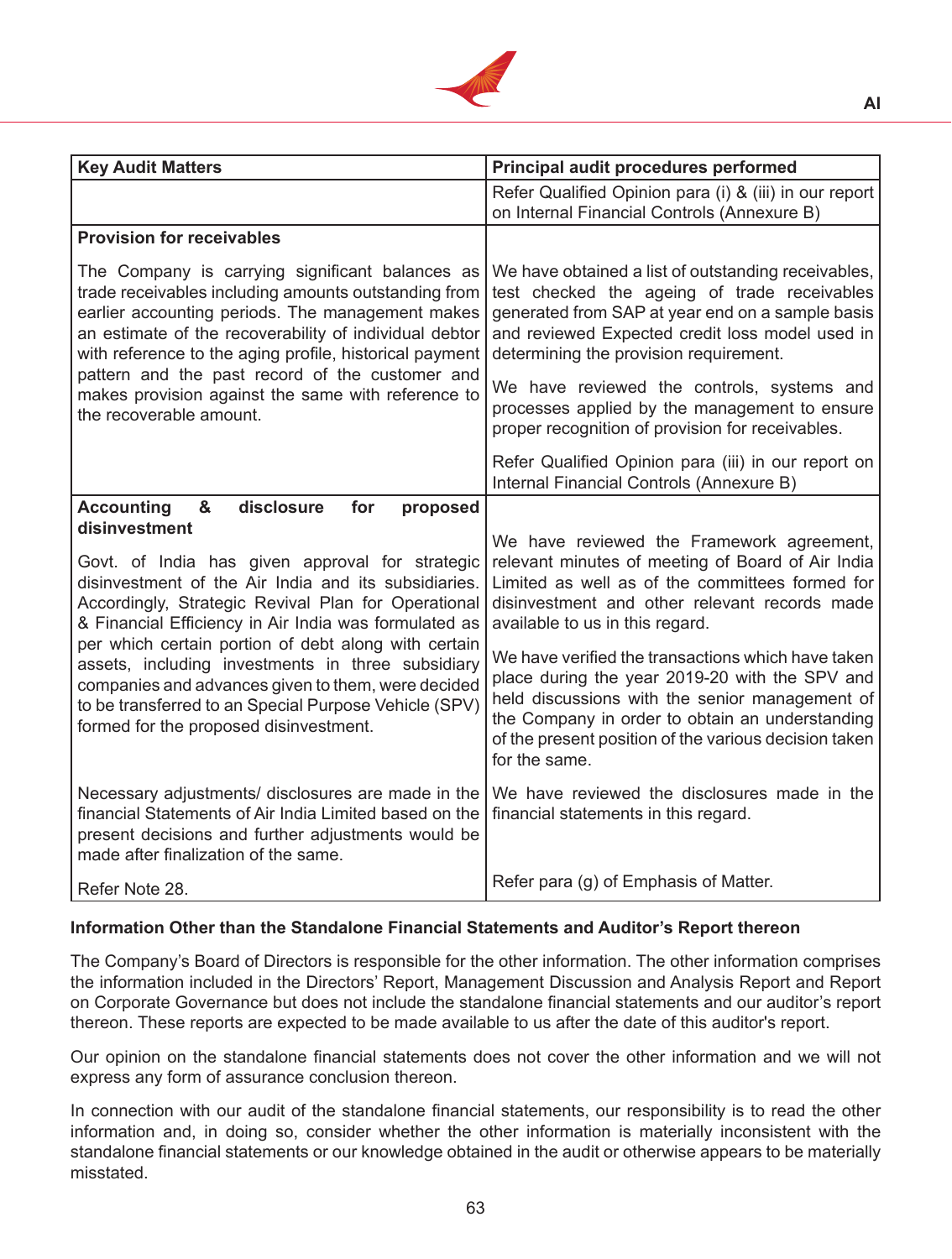

When we read the reports containing the other information, if we conclude that there is a material misstatement therein, we are required to communicate the matter to those charged with governance.

# **Responsibilities of Management and Those Charged with Governance for the Standalone Financial Statements**

The Company's Management and Board of Directors are responsible for the matters stated in section 134(5) of the CompaniesAct, 2013 ("theAct") with respect to the preparation of these standalone financial statements that give a true and fair view of the financial position, financial performance, changes in equity and cash flows of the Company in accordance with the accounting principles generally accepted in India, including the Indian Accounting Standards specified under section 133 of the Act. This responsibility also includes maintenance of adequate accounting records in accordance with the provisions of the Act for safeguarding of the assets of the Company and for preventing and detecting frauds and other irregularities; selection and application of appropriate accounting policies; making judgments and estimates that are reasonable and prudent; and design, implementation and maintenance of adequate internal financial controls, that were operating effectively for ensuring the accuracy and completeness of the accounting records, relevant to the preparation and presentation of the standalone financial statements that give a true and fair view and are free from material misstatement, whether due to fraud or error.

In preparing the standalone financial statements, the Board of Directors is responsible for assessing the Company's ability to continue as a going concern, disclosing, as applicable, matters related to going concern and using the going concern basis of accounting unless the Board of Directors either intends to liquidate the Company or to cease operations, or has no realistic alternative but to do so.

Those Board of Directors are also responsible for overseeing the Company's financial reporting process.

# **Auditor's Responsibilities for the Audit of the Standalone Financial Statements**

Our objectives are to obtain reasonable assurance about whether the standalone financial statements as a whole are free from material misstatement, whether due to fraud or error, and to issue an auditor's report that includes our opinion. Reasonable assurance is a high level of assurance but is not a guarantee that an audit conducted in accordance with SAs will always detect a material misstatement when it exists. Misstatements can arise from fraud or error and are considered material if, individually or in the aggregate, they could reasonably be expected to influence the economic decisions of users taken on the basis of these standalone financial statements.

As part of an audit in accordance with SAs, we exercise professional judgment and maintain professional skepticism throughout the audit. We also:

- Identify and assess the risks of material misstatement of the standalone financial statements, whether due to fraud or error, design and perform audit procedures responsive to those risks, and obtain audit evidence that is sufficient and appropriate to provide a basis for our opinion. The risk of not detecting a material misstatement resulting from fraud is higher than for one resulting from error, as fraud may involve collusion, forgery, intentional omissions, misrepresentations, or the override of internal control.
- **Dian and understanding of internal control relevant to the audit in order to design audit procedures** that are appropriate in the circumstances. Under section 143(3)(i) of the Companies Act, 2013, we are also responsible for expressing our opinion on whether the Company has adequate Internal Financial Controls over Financial Reporting in place and the operating effectiveness of such controls.
- Evaluate the appropriateness of accounting policies used and the reasonableness of accounting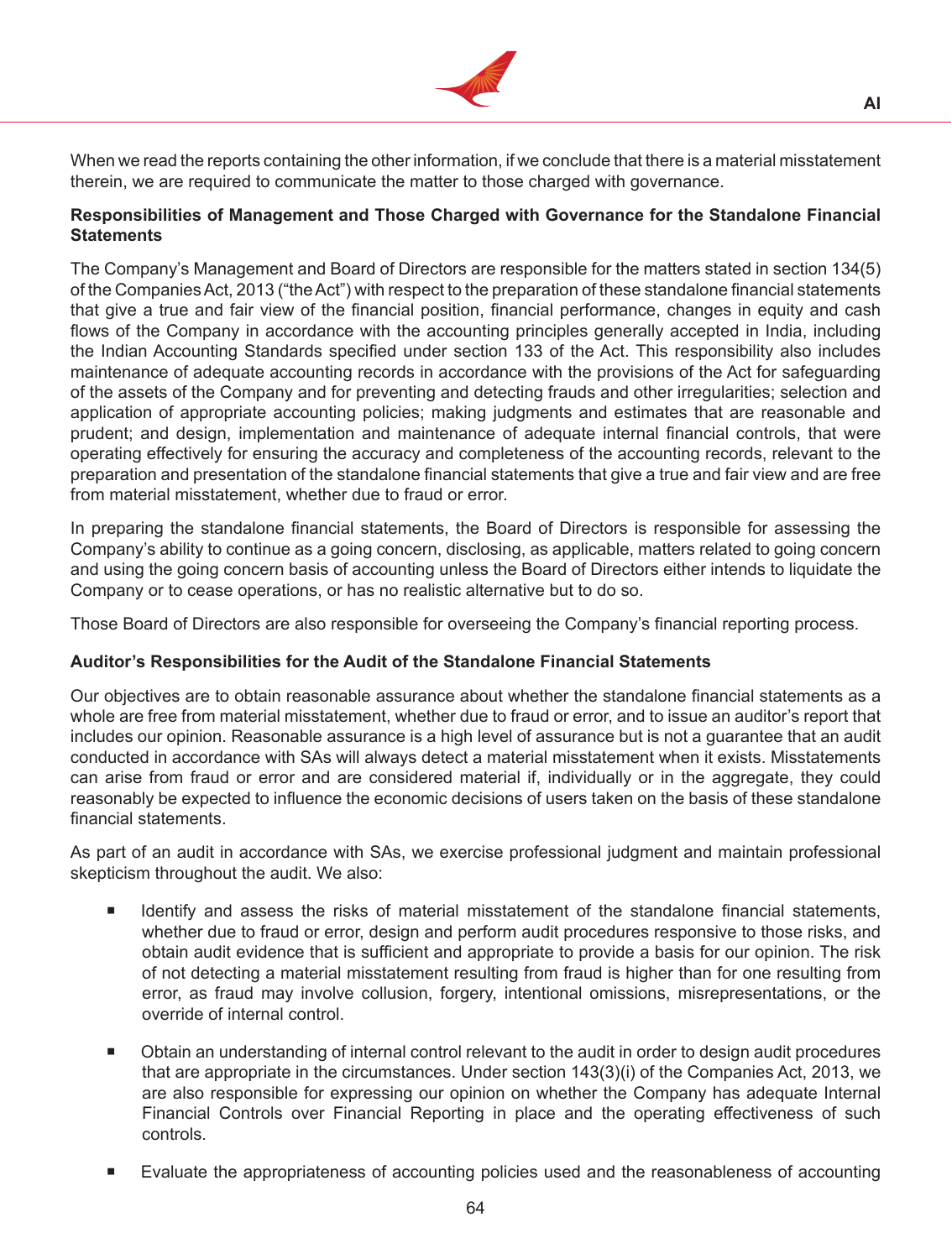

estimates and related disclosures made by management.

- Conclude on the appropriateness of management's use of the going concern basis of accounting and, based on the audit evidence obtained, whether a material uncertainty exists related to events or conditions that may cast significant doubt on the Company's ability to continue as a going concern. If we conclude that a material uncertainty exists, we are required to draw attention in our auditor's report to the related disclosures in the financial statements or, if such disclosures are inadequate, to modify our opinion. Our conclusions are based on the audit evidence obtained up to the date of our auditor's report. However, future events or conditions may cause the Company to cease to continue as a going concern.
- Evaluate the overall presentation, structure and content of the standalone financial statements, including the disclosures, and whether the standalone financial statements represent the underlying transactions and events in a manner that achieves fair presentation.

Materiality is the magnitude of misstatements in the standalone financial statements that, individually or in aggregate, makes it probable that the economic decisions of a reasonably knowledgeable user of the financial statements may be influenced. We consider quantitative materiality and qualitative factors in (i) planning the scope of our audit work and in evaluating the results of our work; and (ii) to evaluate the effect of any identified misstatements in the financial statements.

We communicate with those charged with governance regarding, among other matters, the planned scope and timing of the audit and significant audit findings, including any significant deficiencies in internal control that we identify during our audit.

We also provide those charged with governance with a statement that we have complied with relevant ethical requirements regarding independence, and to communicate with them all relationships and other matters that may reasonably be thought to bear on our independence, and where applicable, related safeguards.

From the matters communicated with those charged with governance, we determine those matters that were of most significance in the audit of the standalone financial statements of the current period and are therefore the key audit matters. We describe these matters in our auditor's report unless law or regulation precludes public disclosure about the matter or when, in extremely rare circumstances, we determine that a matter should not be communicated in our report because the adverse consequences of doing so would reasonably be expected to outweigh the public interest benefits of such communication.

# **Report on Other Legal and Regulatory Requirements**

- 1. As required by the Companies (Auditor's Report) Order, 2016 ("the Order"), issued by the Central Government of India in terms of sub-section (11) of section 143 of the Companies Act, 2013, we give in the "Annexure A" a statement on the matters specified in paragraphs 3 and 4 of the Order, to the extent applicable
- 2. As required by Section 143(3) of the Act, we report that:
	- (a) We have sought and obtained all the information and explanations which to the best of our knowledge and belief were necessary for the purposes of our audit except as stated in Basis for Qualified Opinion and Para no. (h) of Emphasis of Matter section.
	- (b) Except for the possible effects of the matters described in the Basis of Qualified opinion section above, in our opinion, proper books of account as required by law have been kept by the Company so far as it appears from our examination of those books and proper returns adequate for the purposes of our audit have been received from branches not visited by us.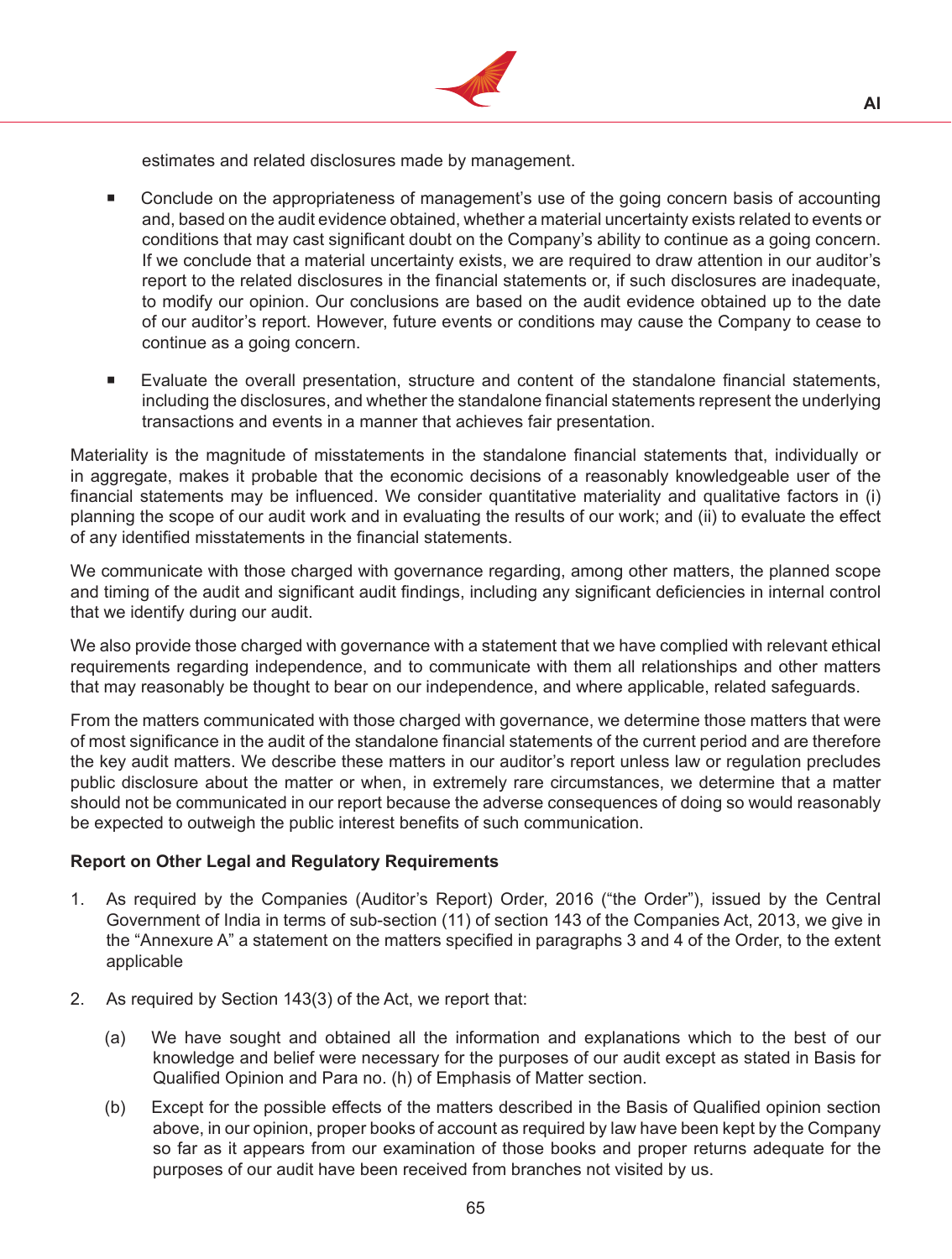

- (c) With respect to foreign stations we have relied upon the management summary reports made available to us for the verification of transactions related to major foreign stations, which have been properly dealt by us in preparing this report.
- (d) The Balance Sheet, Statement of Profit and Loss, the Statement of Changes in Equity and the Statement of Cash Flows dealt with by this Report are in agreement with the books of account.
- (e) Except for the effects of the matter described in para No -1 & 3 of Basis for Qualified Opinion and para (f) & (h) Emphasis of Matter Section above, in our opinion, the aforesaid Standalone Financial Statements comply with the Indian Accounting Standards specified under Section 133 of the Act read with relevant rules issued thereunder;
- (f) The matters described under Material Uncertainty in relation to Going Concern, Emphasis of matter para on COVID 19 and Basis of Qualified Opinion section above, may, in our opinion have an adverse effect on the functioning of the Company;
- (g) We have been informed that the provisions of Section 164(2) of the Act in respect of disqualification of directors are not applicable to the Company, being a Government Company in terms of notification no. G.S.R.463(E) dated 5th June, 2015 issued by Ministry of Corporate Affairs (MCA), Government of India;
- (h) The qualification relating to the maintenance of accounts and other matters connected therewith are as stated in the Basis for Qualified Opinion section above;
- (i) With respect to the adequacy of Internal Financial Controls over Financial Reporting of the Company and the operating effectiveness of such controls, refer to our separate Report in "Annexure B". Our report expresses a qualified opinion on the adequacy and operating effectiveness of the Company's Internal Financial Controls over Financial Reporting.
- (j) With respect to the other matters to be included in the Auditor's Report in accordance with the requirements of section 197(16) of the Act, as amended, we report that, in terms of MCA Notification no. G.S.R. 463 (E) dated 5th June 2015 provisions of section 197 of the Act are not applicable to the company.
- (k) With respect to the other matters to be included in the Auditor's Report in accordance with Rule 11 of the Companies (Audit and Auditors) Rules, 2014, in our opinion and to the best of our information and according to the explanations given to us:
	- i) The Company has disclosed the impact of pending litigations on its financial position in its standalone financial statements - Refer Note No. 26 to the standalone financial statements;
	- ii) The Company has made provisions, as required under the applicable laws or Indian Accounting Standards, for material foreseeable losses, if any, on long-term contracts including derivative contracts that have been entered into by the Company;
	- iii) there were no amounts which were required to be transferred to the Investor Education and Protection Fund by the Company.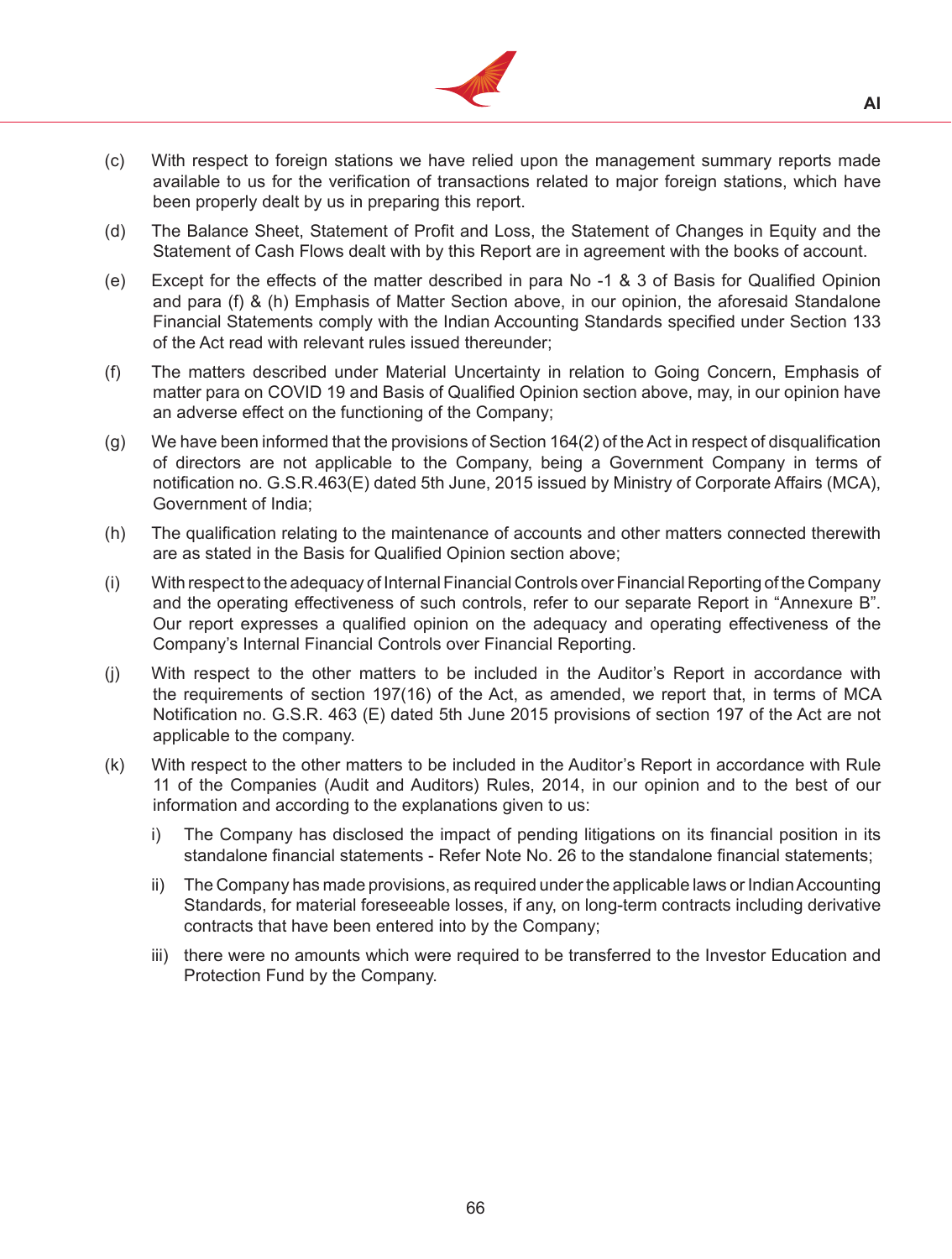

3. We are enclosing our report in terms of Section 143 (5) of the Act, on the directions / sub-directions issued by the Comptroller and Auditor General of India, on the basis of such checks of the books and records of the Company as we considered appropriate and according to the information and explanations given to us, in Annexure- C.

| For and on Behalf of         | For and on Behalf of         | For and on Behalf of                   |
|------------------------------|------------------------------|----------------------------------------|
| Jagdish Chand & Co.          | Khandelwal Jain & Co         | <b>PKF Sridhar &amp; Santhanam LLP</b> |
| <b>Chartered Accountants</b> | <b>Chartered Accountants</b> | <b>Chartered Accountants</b>           |
| <b>FRN: 00129N</b>           | <b>FRN: 105049W</b>          | FRN.003990S/S200018                    |
|                              |                              |                                        |

| Praveen Kumar Jain                                | Narendra Jain | V. Kothandaraman         |
|---------------------------------------------------|---------------|--------------------------|
| Partner                                           | Partner       | Partner                  |
| M No.085629                                       | M No.048725   | M No.025973              |
| UDIN: 21085629AAAAAF1543 UDIN: 21048725AAAAAK5386 |               | UDIN: 21025973AAAAAH5742 |

Place: New Delhi

Date: 27th January 2021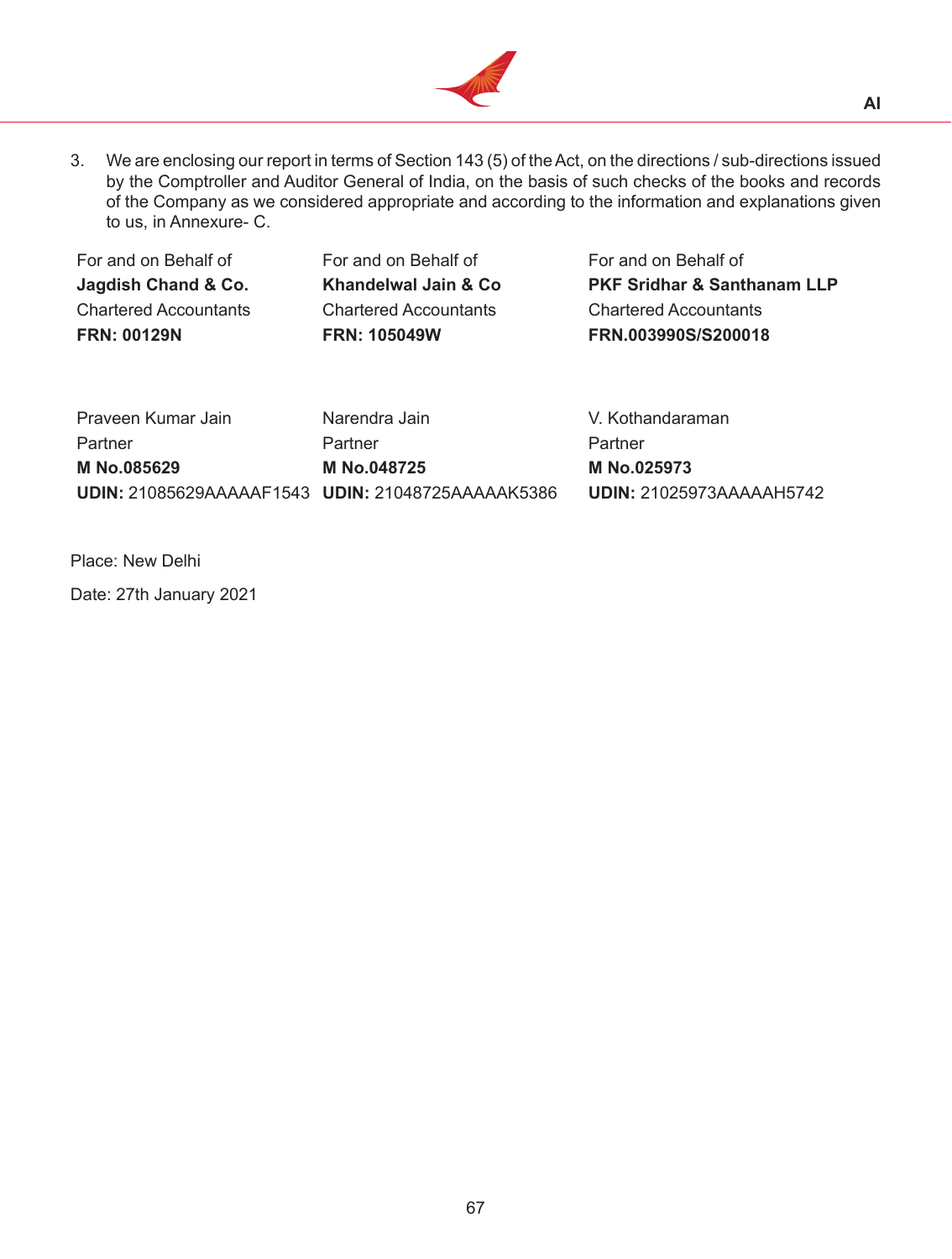

# **ANNEXURE 'A' REFERRED TO IN PARAGRAPH UNDER THE HEADING REPORT ON "OTHER LEGAL AND REGULATORY REQUIREMENTS" OF OUR INDEPENDENT AUDITORS' REPORT OF EVEN DATE ON THE STANDALONE FINANCIAL STATEMENTS OF AIR INDIA LIMITED (THE "COMPANY") FOR THE YEAR ENDED 31st MARCH 2020:**

- (i)
- a. The Company is maintaining proper records showing full particulars, including quantitative details and situation of fixed assets except in case of certain items which are carried in the fixed asset register on block level as one line item, in respect of which full particulars, including quantitative details and situation of such assets have not been updated.
- b. The Company has a programme of verification of fixed assets as per which the verification of all major assets is conducted annually, and the verification of other assets are covered over a biennial period which, in our opinion, is reasonable having regard to the size of the Company and the nature of its Assets. Accordingly, as per the information and explanations furnished to us, physical verification of major items of fixed assets has been conducted by the Management during the year and no material discrepancies were noticed on such verification. In case of fixed assets, which are carried on block level as one line item, physical verification reconciliation has not been done during the year. In respect of other items of fixed assets, physical verification for 2018-2020 biennial period has been completed, although pending reconciliation no effect has been given in respect of discrepancies noticed amounting to Rs 111.7 Million. Refer Note No.33(i) (b)
- c. Based on our examination of the books and records of the Company, the title/ lease deeds of immovable properties (included under Property, Plant and Equipment Investment properties, Right of Use, and Assets held for Sale) are held in the name of the Company except to the extent mentioned below [Refer note nos 30 (i) and 31]:

| SI No         | Type                        | Area<br>(Sq Mtrs) | <b>Net Block</b><br>(Rs in Million) |
|---------------|-----------------------------|-------------------|-------------------------------------|
|               | Land & Building - Freehold  | 18,682.8          | 344.8                               |
| $^{\circ}$ 2. | Land & Building - Leasehold | 2,30,516.7        | 56,655.9                            |
|               |                             | 2,49,199.5        | 57,000.7                            |

 In addition to above, title deeds in respect of certain Land & Building - Freehold having Net Block of ₹5,428.6 Million as at 31.03.2020 and Land & Building - Leasehold having Net Block of ₹2,305.8 Million as at 31.03.2020 could not be verified in original due to mortgage with banks (confirmation from the bank/ financial institution in relation to holding of title deed has not been furnished to us) and financial institutions/ Covid-19 situation (as informed these were lying at multiple locations) / properties were subsequently sold in financial year 2020-21 / original deed were not available and only photocopies were available.

(ii) According to the information and explanation given to us, the inventory has been physically verified by the management in phased manner (biennial) at reasonable intervals. Physical Verification of Inventories for the biennial period 2018-20 has been carried out, except in respect of items lying with third parties amounting to Rs.180.9 Million (refer footnote to Note No. 8) shortages of Rs 32.2 million and excesses Rs 15.5 million were observed during such physical verification. Pending reconciliation/ adjustment at some Regions and approval from the competent authority, a provision amounting to Rs 29.8 million for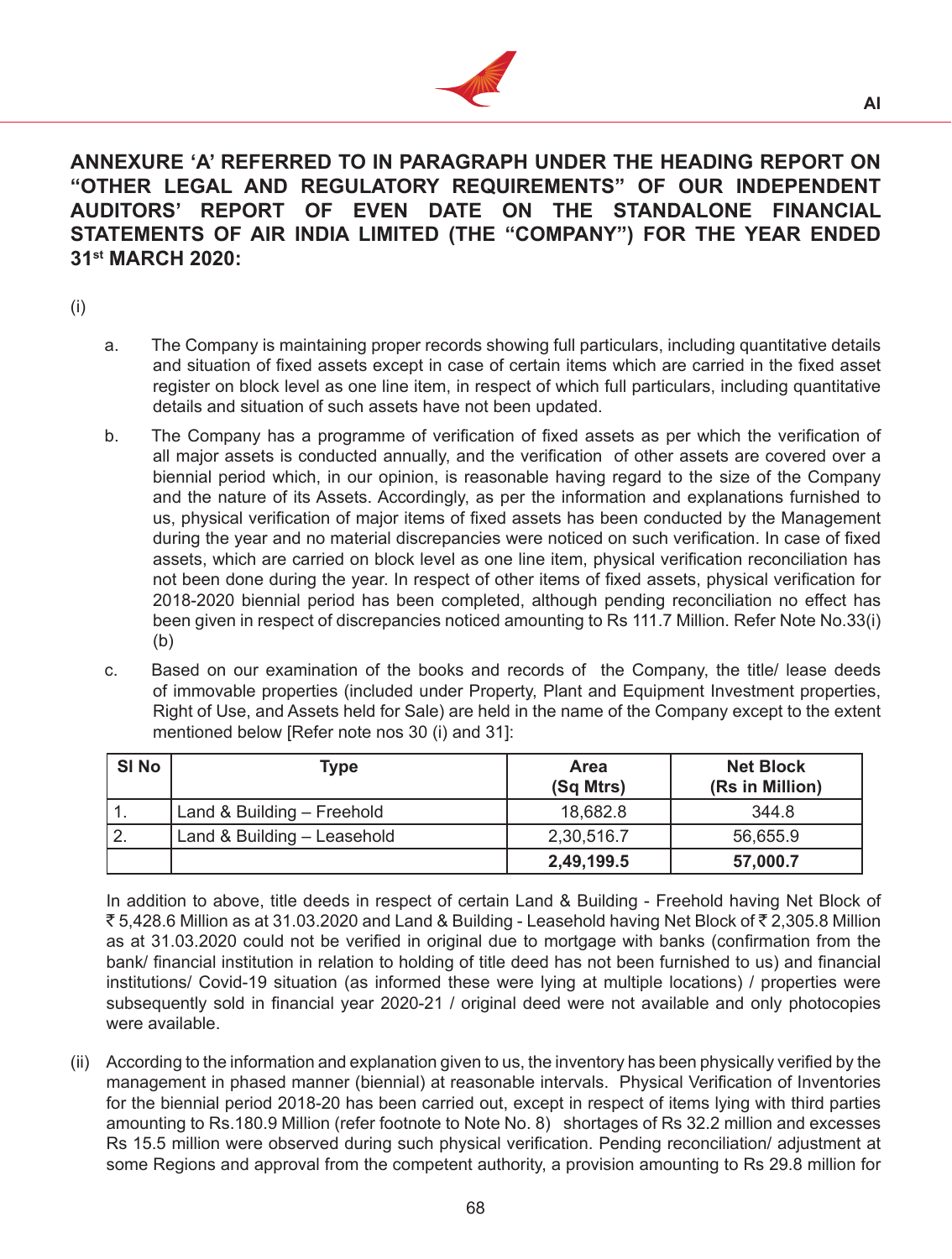

shortages has been made. Refer Note No.33(ii)

- (iii) According to the information and explanations given to us, the Company has not granted any loans, secured or unsecured, during the year, to any companies, firms, limited liability partnerships or other parties covered in register maintained under Section 189 of the Companies Act, 2013. In view of above, the clauses  $3$  (iii)(a),  $3$  (iii)(b) and  $3$  (iii)(c) of the Order are not applicable.
- (iv) As per information and explanations given to us, Company has not granted any loans or given any guarantee and security covered under section 185 of the Companies Act 2013. Further, the Company is exempted from the provisions of section 186 as it is engaged in the business of providing infrastructure facilities as defined in Schedule-VI of the Companies Act, 2013.
- (v) On the basis of the examination of the books of accounts, the Company has not accepted deposits under the provisions of Section 73 to 76 or any other provisions of Companies Act, 2013 and the Rules framed thereunder.
- (vi) The maintenance of cost records has not been prescribed by the Central Government of India under sub-section (1) of Section 148 of the Companies Act, 2013, in respect of services of the Company.

(vii)

a. According to the information and explanations given to us and on the basis of our examinations of the Books of Account, undisputed Statutory dues, including Provident Fund, Employees State Insurance Fund, duty of Custom, duty of Excise, Sales Tax, Value Added Tax, TDS, Goods and Services Tax, Cess and any other material Statutory Dues, as applicable, have not been regularly deposited with the appropriate authorities and there have been delays in a large number of cases.

 As per the information and explanations, and subject to the facts stated in Note No. 35(iii), undisputed statutory liabilities outstanding for more than six months as on March 31, 2020 are as under;

| Sr.<br>No.     | <b>Name of the Statute</b>    | <b>Nature of dues</b>                       | <b>Amount in</b><br><b>Rs. Millions</b> | <b>Period to which the</b><br>amount relates                  |
|----------------|-------------------------------|---------------------------------------------|-----------------------------------------|---------------------------------------------------------------|
| $\vert$ 1      | Goods and Service Tax (GST)   | Interest on GST                             | 544.3                                   | July 2017 to Sept 2019                                        |
| $\overline{2}$ | Finance Act, 1994             | Interest on Service<br>Tax                  | 778.2                                   | April 2013 to Mar 2015                                        |
| 3              | Income Tax Act, 1961          | Interest on TDS                             | 5.0                                     | April 2018 to Sept 2019                                       |
| $\overline{4}$ | Income Tax Act, 1961          | Interest on Salary<br><b>TDS</b>            | 324.5                                   | Apr 2014 to Sept 2019                                         |
| $\overline{5}$ | <b>Value Added Tax</b>        | <b>VAT</b>                                  | 0.3                                     | 2018-19                                                       |
| 6              | Indian Customs Act, 1962      | <b>Custom Duty</b>                          | 25.3                                    | April 2013 to Sept 2019                                       |
| $\overline{7}$ | <b>Provident Fund Act</b>     | <b>PF Contribution</b>                      | 1037.6                                  | May 2019 - September<br>2019                                  |
| 8              | <b>Provident Fund Act</b>     | <b>PF</b><br>Interest<br>on<br>Contribution | 150.1                                   | Oct 2018<br>September<br>$\qquad \qquad \blacksquare$<br>2019 |
| l 9            | Employees State Insurance Act | <b>ESI Contribution</b>                     | 0.3                                     | April 2018 to Sept 2019                                       |

b. According to the information and explanations given to us and as per the books of accounts, there are no dues outstanding of Sales tax, Wealth Tax, Custom Duty, Excise Duty, Value Added Tax, Service Tax, Goods and Service tax and Cess which have not been deposited as on 31st March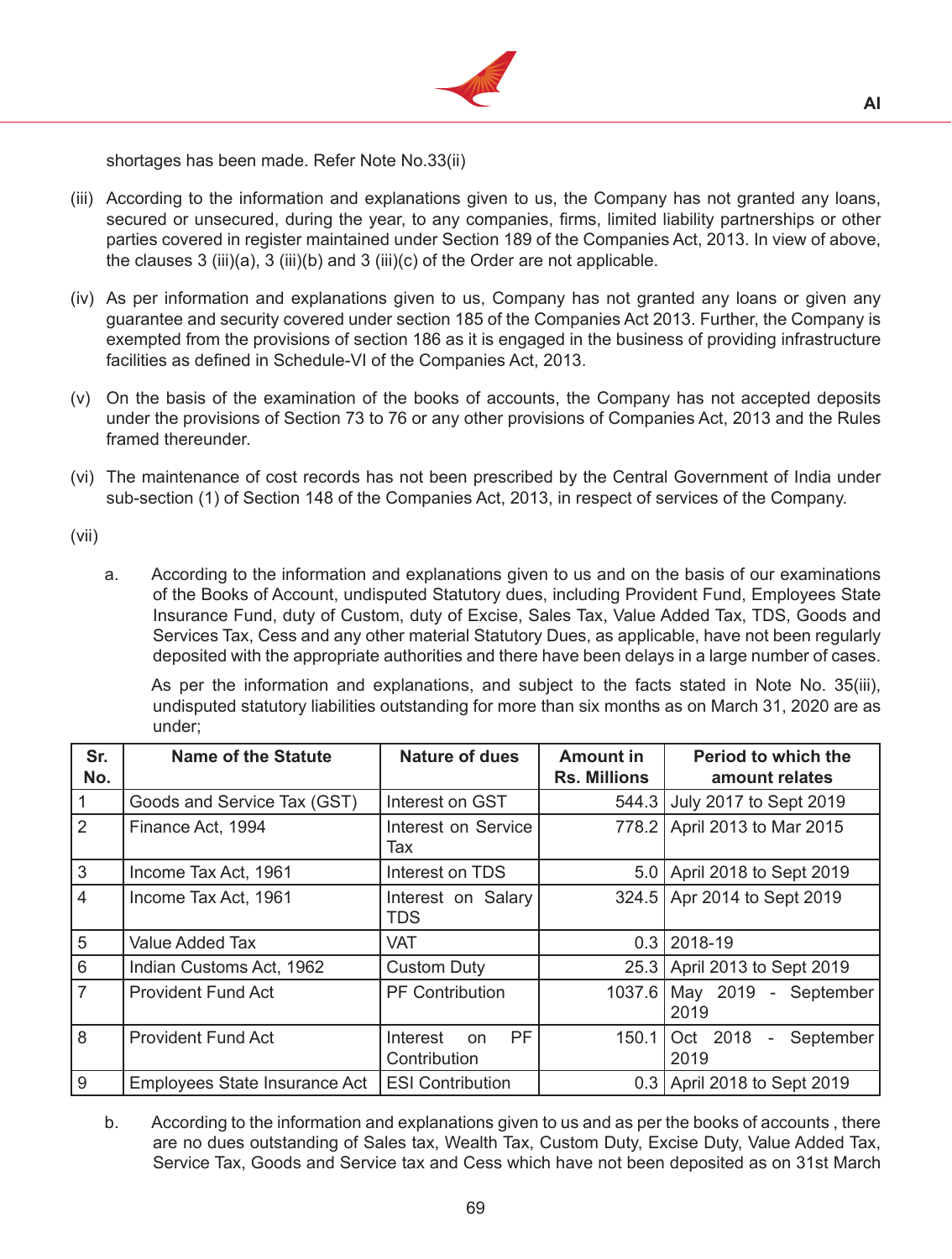

2020 by the Company, on account of any dispute, except for the following:

| SI No.         | <b>Name of Statute</b>         | <b>Nature of</b><br>dues              | <b>Amount</b><br>involved | <b>Period to</b><br>which the      | Forum where dispute<br>is pending                  |
|----------------|--------------------------------|---------------------------------------|---------------------------|------------------------------------|----------------------------------------------------|
|                |                                |                                       | (Rs in Million)           | amount relates<br>(Financial Year) |                                                    |
| $\mathbf{1}$   | Indian<br>Customs<br>Act, 1962 | <b>Custom Duty</b>                    | 41.4                      | 2005-2016                          | <b>Commissioner of Central</b><br>Excise & Customs |
| $\overline{2}$ | Indian Customs<br>Act, 1962    | <b>Custom Duty</b>                    | 5.3                       | 1997-2004                          | Central Board of Excise<br>& Customs               |
| 3              | Indian Customs<br>Act, 1962    | <b>Custom Duty</b>                    |                           | 582.6 2002-2005                    | of<br>Commissioner<br>Customs (Appeals)            |
| $\overline{4}$ | Indian Customs<br>Act, 1962    | <b>Custom Duty</b>                    | 350.5                     | 2000-2019                          | <b>CESTAT</b>                                      |
| 5              | Indian Customs<br>Act, 1962    | <b>Custom Duty</b>                    | 14.4                      | 2005-06                            | Supreme Court                                      |
| 6              | Finance<br>Act,<br>1994        | Service Tax                           | 6,336.7                   | 1997-2014                          | <b>CESTAT</b>                                      |
| $\overline{7}$ | Finance<br>Act,<br>1994        | Service Tax                           | 17.8                      | 2003-2011                          | Supreme Court                                      |
| 8              | Finance<br>Act,<br>1994        | Service Tax                           | 2,453.0                   | 2007-08<br>and<br>2010-11          | <b>Commissioner of Service</b><br>Tax              |
| 9              | Indian<br>Customs<br>Act, 1962 | <b>Custom Duty</b>                    | 0.5                       | 2017                               | Commissioner<br>of<br>Customs                      |
| 10             | Indian Customs<br>Act, 1962    | <b>Custom Duty</b>                    | 0.5                       | 2018                               | <b>Commissioner of Appeals</b>                     |
| 11             | Indian Customs<br>Act, 1962    | <b>Custom Duty</b>                    | 1.0                       | 2017-2019                          | Joint Commissioner of<br>Custom                    |
| 12             | Income Tax Act,<br>1961        | Income Tax                            |                           | 25.2 2012-2015                     | Deputy Commissioner of<br><b>Income Tax</b>        |
| 13             | Income Tax Act,<br>1961        | Income Tax                            | 947.2                     | 2000-07                            | <b>ITAT</b>                                        |
| 14             | Value Added Tax   VAT          |                                       |                           | 126.6 2011-2016                    | Commercial Tax Office,<br>Govt of Telangana        |
| 15             | Value Added Tax                | <b>VAT</b>                            | 0.5                       | 2015-2016                          | Revisional Board, West<br><b>Bengal</b>            |
| 16             | Sales Tax Act                  | Sales Tax                             | 3.6                       | 1989-2004                          | Delhi High Court                                   |
| 17             | <b>Other Statutes</b>          | Property Tax<br>Octroi & Entry<br>Tax | 383.8                     | 2000-2018                          | <b>Concerned Department</b>                        |

(viii) According to the information and explanations given to us, the Company has delayed in repayment of dues to Financial Institutions/ Banks/ Government and there is an overdue Interest of Rs 7,728.2 Million outstanding for payment as at the year-end [Refer foot notes to Note No.15]. The period and amount of default including lender wise details for the same has not been provided to us in view of the fact stated in the foot note 3 to Note Nos 18 and Note 13.4 of the Standalone Financial Statements.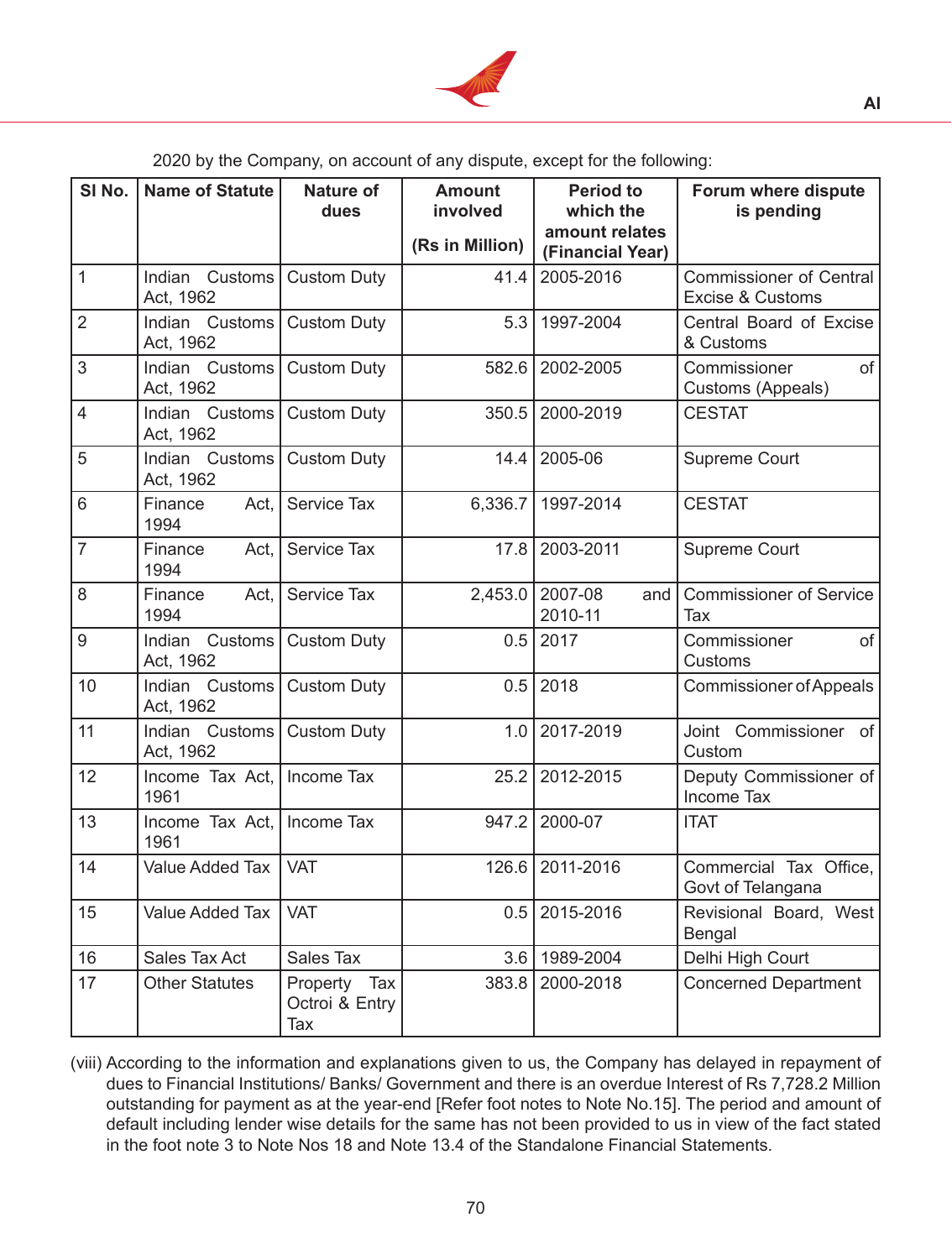

- (ix) The Company has not raised any money by way of initial public offer or further public offer (including debts instruments) and hence the application of such money for the specified purposes is not applicable. The Company has applied the Term Loans for the purpose for which the Loans were obtained.
- (x) During the course of our examination of the books and records of the Company carried out in accordance with generally accepted auditing practices in India and according to the information and explanations given to us, we have neither come across any instances of material fraud by the Company or on the Company by its officers or employees which has been, noticed or reported during the year, nor have we been informed of any such case by the management.
- (xi) As informed, the provisions of Section 197 relating to managerial remuneration are not applicable to the Company, being a Government Company, in terms of MCA Notification no. G.S.R. 463 (E) dated 5th June 2015.
- (xii) The Company is not a Nidhi Company. Accordingly, the reporting requirements under clause  $3(xii)$  of the Order are not applicable.
- (xiii) In our opinion and according to the information and explanations given to us, transactions with related parties are in compliance with sections 177 and 188 of the Companies Act, 2013, where applicable. The details of Related Party Transactions have been disclosed in the Standalone Financial Statements, as required by the applicable Ind AS [Refer Note No. 41].
- (xiv) The Company has not made any preferential allotment or private placement of shares or fully or partly convertible debentures during the year under review and as such the clause is not applicable to the Company.
- (xv) As per the records of the Company and information and explanation provided to us, the Company has not entered into any non-cash transactions with directors or persons connected with them and hence, the clause is not applicable.

 According to the information and explanations given to us and the records of the Company examined by us, the company is not required to be registered under section 45-IA of the Reserve Bank of India Act, 1934. Accordingly, the reporting requirement under clause 3(xvi) of the Order is not applicable.

| For and on Behalf of            | For and on Behalf of            | For and on Behalf of                   |
|---------------------------------|---------------------------------|----------------------------------------|
| Jagdish Chand & Co.             | Khandelwal Jain & Co.           | <b>PKF Sridhar &amp; Santhanam LLP</b> |
| <b>Chartered Accountants</b>    | <b>Chartered Accountants</b>    | <b>Chartered Accountants</b>           |
| <b>FRN.00129N</b>               | <b>FRN: 105049W</b>             | FRN.003990S/S200018                    |
|                                 |                                 |                                        |
| Praveen Kumar Jain              | Narendra Jain                   | V.Kothandaraman                        |
| Partner                         | Partner                         | Partner                                |
| M No.085629                     | M No.048725                     | M No.025973                            |
| <b>UDIN: 21085629AAAAAF1543</b> | <b>UDIN: 21048725AAAAAK5386</b> | <b>UDIN: 21025973AAAAAH5742</b>        |
| Place: New Delhi                |                                 |                                        |

Date: 27th January 2021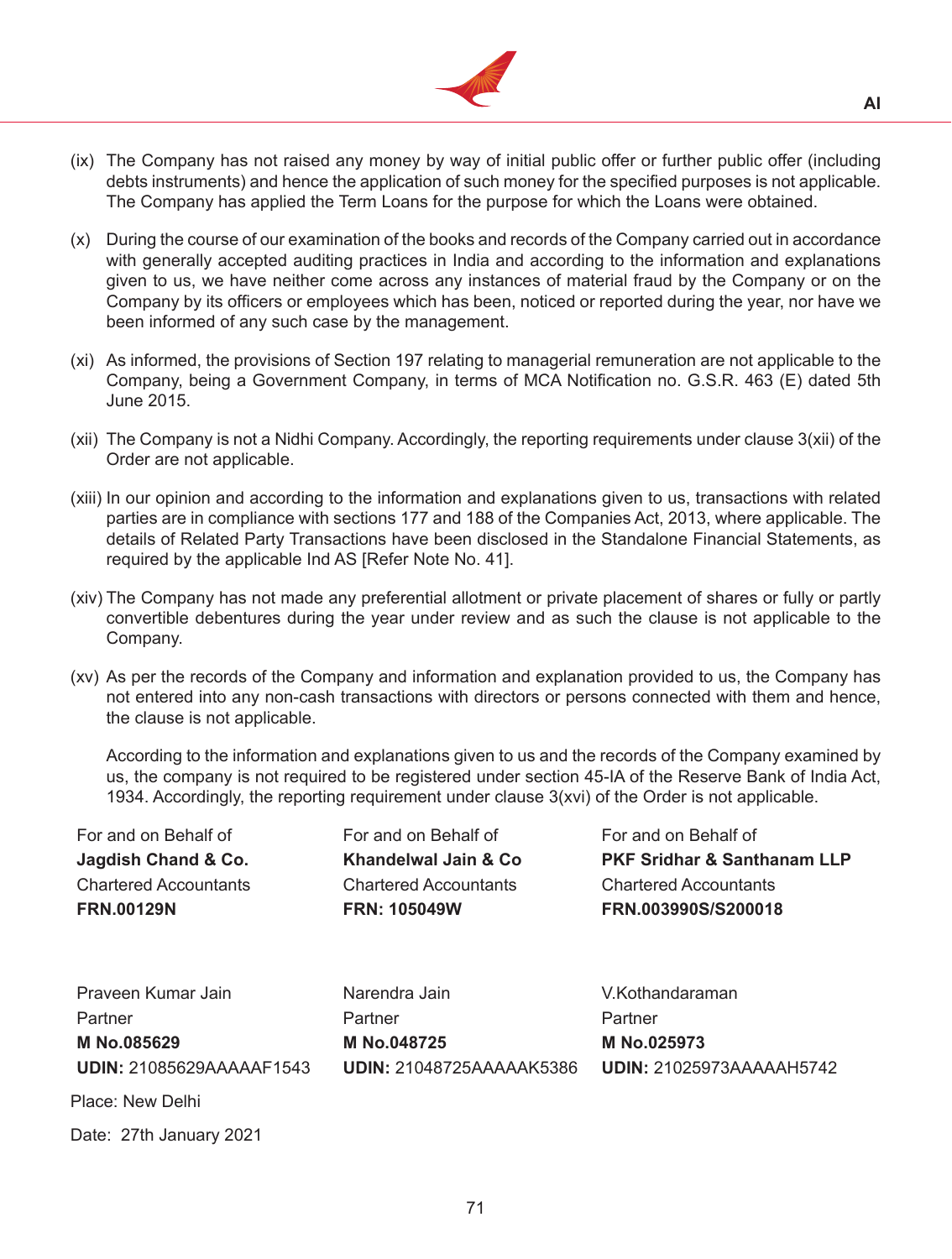

# **ANNEXURE 'B' REFERRED TO IN PARAGRAPH UNDER THE HEADING "REPORT ON OTHER LEGAL AND REGULATORY REQUIREMENTS" OF OUR INDEPENDENT AUDITORS' REPORT OF EVEN DATE ON THE STANDALONE FINANCIAL STATEMENTS OF AIR INDIA LIMITED FOR THE YEAR ENDED 31st MARCH 2020:**

### **Report on the Internal Financial Controls under Clause (i) of Sub-section 3 of Section 143 of the Companies Act, 2013 ("the Act")**

We have audited the internal financial controls over financial reporting of Air India Limited("the Company") as of March 31, 2020 in conjunction with our audit of the standalone financial statements of the Company for the year ended on that date.

# **Management's Responsibility for Internal Financial Controls**

The Company's management is responsible for establishing and maintaining internal financial controls based on the internal control over financial reporting criteria established by the Company considering the essential components of internal control stated in the Guidance Note on Audit of Internal Financial Controls over Financial Reporting issued by the Institute of Chartered Accountants of India. These responsibilities include the design, implementation and maintenance of adequate internal financial controls that were operating effectively for ensuring the orderly and efficient conduct of its business, including adherence to company's policies, the safeguarding of its assets, the prevention and detection of frauds and errors, the accuracy and completeness of the accounting records, and the timely preparation of reliable financial information, as required under the Companies Act, 2013.

# **Auditors' Responsibility**

Our responsibility is to express an opinion on the Company's Internal Financial Controls over Financial Reporting based on our audit. We conducted our audit in accordance with the Guidance Note on Audit of Internal Financial Controls Over Financial Reporting (the "Guidance Note") issued by the Institute of Chartered Accountants of India and the Standards on Auditing, prescribed under section 143(10) of the Companies Act, 2013, to the extent applicable to an audit of internal financial controls. Those Standards and the Guidance Note require that we comply with ethical requirements and plan and perform the audit to obtain reasonable assurance about whether adequate Internal Financial Controls over Financial Reporting was established and maintained and if such controls operated effectively in all material respects.

Our audit involves performing procedures to obtain audit evidence about the adequacy of the Internal Financial Controls over Financial Reporting and their operating effectiveness. Our audit of Internal Financial Controls over Financial Reporting included obtaining an understanding of Internal Financial Controls over Financial Reporting, assessing the risk that a material weakness exists, and testing and evaluating the design and operating effectiveness of internal control based on the assessed risk. The procedures selected depend on the auditor's judgement, including the assessment of the risks of material misstatement of the financial statements, whether due to fraud or error.

We believe that the audit evidence we have obtained is sufficient and appropriate to provide a basis for our qualified audit opinion on the Company's Internal Financial Controls over Financial Reporting.

# **Meaning of Internal Financial Controls over Financial Reporting**

A company's Internal Financial Control over Financial Reporting is a process designed to provide reasonable assurance regarding the reliability of financial reporting and the preparation of financial statements for external purposes in accordance with generally accepted accounting principles. A company's Internal Financial control over Financial Reporting includes those policies and procedures that (1) pertain to the maintenance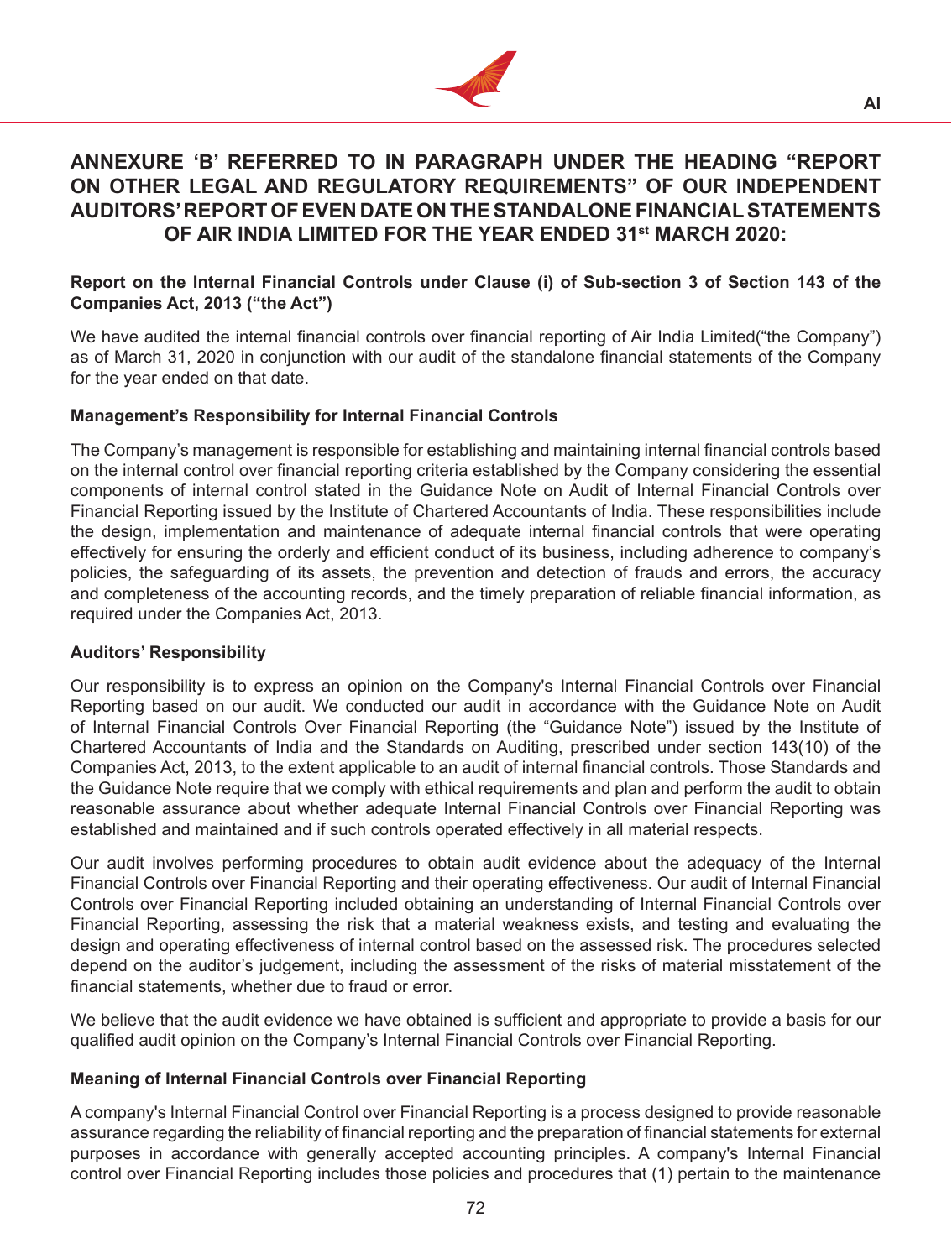

of records that, in reasonable detail, accurately and fairly reflect the transactions and dispositions of the assets of the company; (2) provide reasonable assurance that transactions are recorded as necessary to permit preparation of financial statements in accordance with generally accepted accounting principles, and that receipts and expenditures of the company are being made only in accordance with authorisations of management and directors of the company; and (3) provide reasonable assurance regarding prevention or timely detection of unauthorised acquisition, use, or disposition of the company's assets that could have a material effect on the financial statements.

# **Inherent Limitations of Internal Financial Controls over Financial Reporting**

Because of the inherent limitations of Internal Financial Controls over Financial Reporting, including the possibility of collusion or improper management override of controls, material misstatements due to error or fraud may occur and not be detected. Also, projections of any evaluation of the Internal Financial Controls over Financial Reporting to future periods are subject to the risk that the Internal Financial control over Financial Reporting may become inadequate because of changes in conditions, or that the degree of compliance with the policies or procedures may deteriorate.

# **Qualified Opinion**

According to the information and explanations given to us and based on our audit, the following material weaknesses have been identified for the year ended March 31, 2020:

- (i) The Company did not have an appropriate internal control system for reconciliation of Control Accounts in relation to the Sales / Revenue, Inventory and Payroll.
- (ii) The Company did not have an appropriate internal control system for deduction, timely deposit and reconciliation of statutory dues.
- (iii) The Company did not have an appropriate internal control system for obtaining confirmation of balances on a periodic basis, ageing and reconciliation of Receivables, Payables, (including certain staff related accounts and suspense / control accounts), inventory lying with third parties, certain bank accounts, fixed deposit with Bank and statutory dues.
- (iv) The Company did not have an effective internal audit system commensurate with the size, nature and complexities of the business.
- (v) The Company did not have an effective Information Systems Audit to evaluate and test the IT general controls, which may affect the completeness, accuracy and reliability of the reports generated from IT System.
- (vi) The Company did not have an effective system for timely accounting of entries including delay in accounting of cash collection/disbursement & approval thereof in IT System.
- (vii) The Company did not have an effective system for determining fair value of the Company's investments in its subsidiaries carried as assets held for sale.

A 'material weakness' is a deficiency, or a combination of deficiencies, in Internal Financial control over Financial Reporting, such that there is a reasonable possibility that a material misstatement of the company's annual or interim financial statements will not be prevented or detected on a timely basis.

In our opinion, except for the effects/possible effects of the material weaknesses described above on the achievement of the objectives of the control criteria, the Company has maintained, in all material respects, adequate Internal Financial Controls over Financial Reporting and such Internal Financial Controls over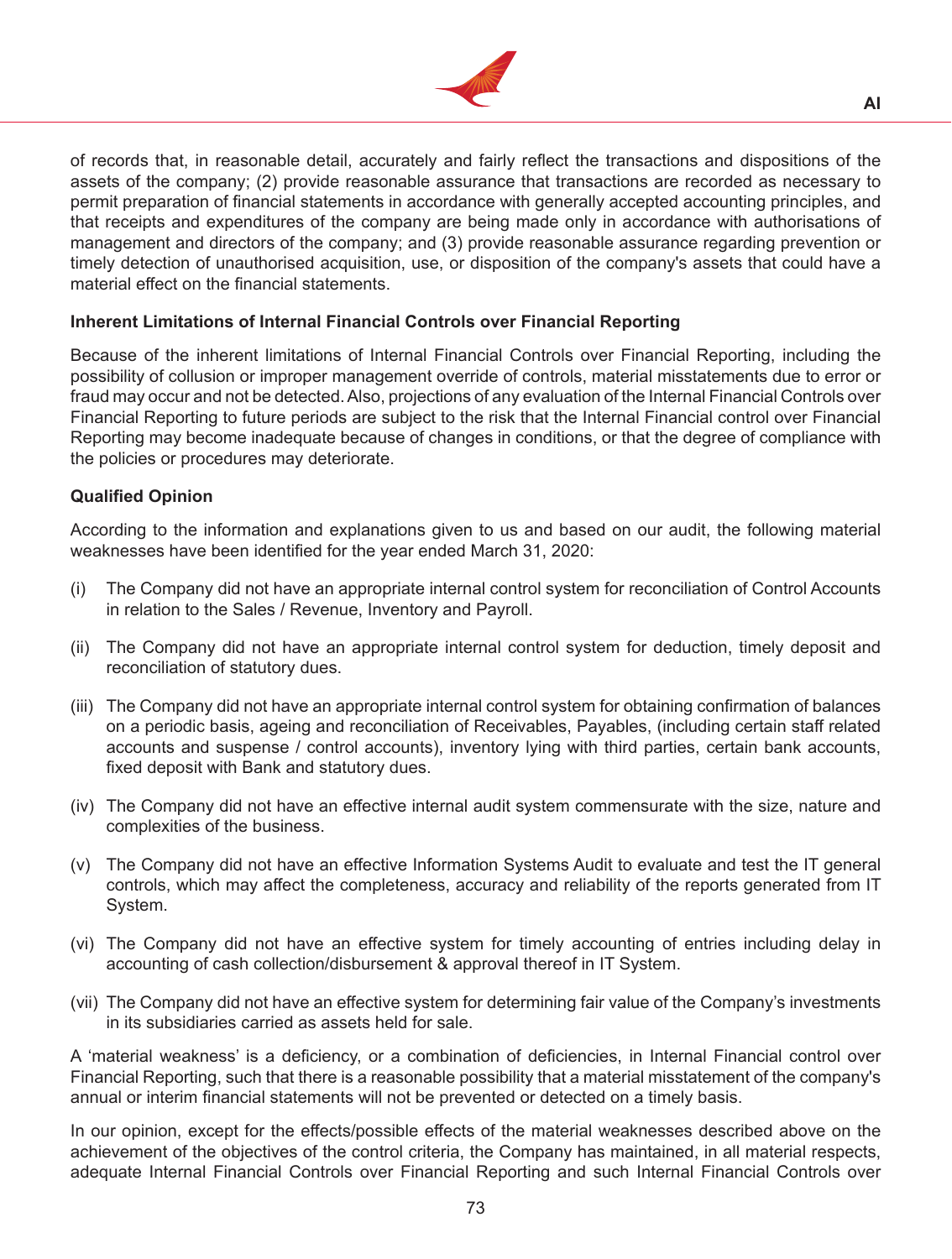

Financial Reporting were operating effectively during the year ended March 31, 2020, based on the internal control over financial reporting criteria established by the Company considering the essential components of internal control stated in the Guidance Note on Audit of Internal Financial Controls Over Financial Reporting issued by the Institute of Chartered Accountants of India.

We have considered the material weaknesses identified and reported above in determining the nature, timing, and extent of audit tests applied in our audit of the standalone financial statements of the Company as at and for the year ended 31 March 2020, and these material weaknesses have affected our opinion on the standalone financial statements of the Company and we have issued a qualified opinion on the standalone financial statements.

For and on Behalf of For and on Behalf of For and on Behalf of Chartered Accountants Chartered Accountants Chartered Accountants

**Jagdish Chand & Co. Khandelwal Jain & Co PKF Sridhar & Santhanam LLP FRN.00129N FRN: 105049W FRN.003990S/S200018**

Praveen Kumar Jain Narendra Jain V.Kothandaraman Partner Partner Partner Partner Partner **M No.085629 M No.048725 M No.025973 UDIN:** 21085629AAAAAF1543 **UDIN:** 21048725AAAAAK5386 **UDIN:** 21025973AAAAAH5742

Place: New Delhi

Date: 27th January 2021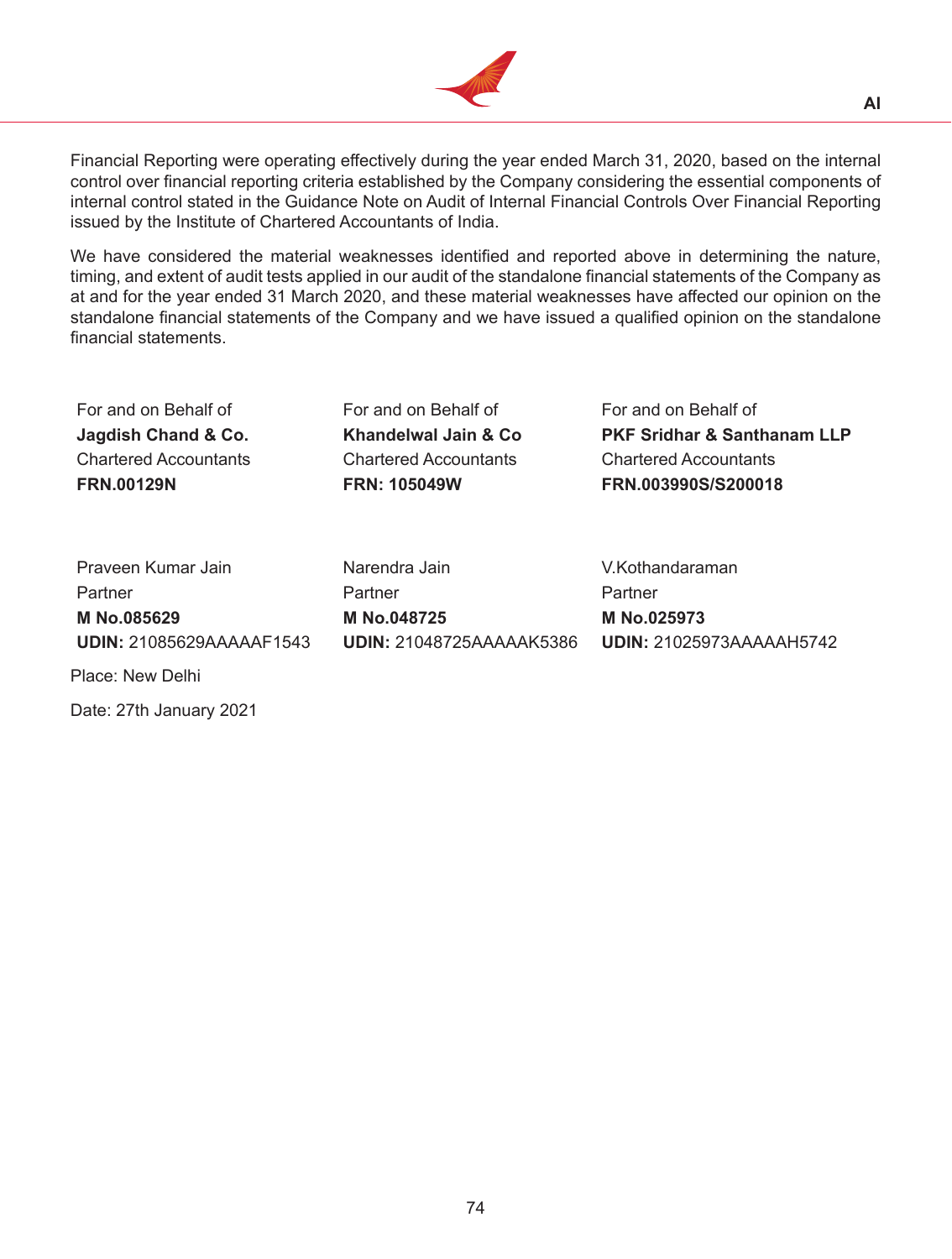

# **ANNEXURE C REFERRED TO IN PARAGRAPH UNDER THE HEADING "REPORT ON OTHER LEGAL AND REGULATORY REQUIREMENTS" OF OUR INDEPENDENT AUDITORS' REPORT OF EVEN DATE ON THE STANDALONE FINANCIAL STATEMENTS OF AIR INDIA LIMITED (THE "COMPANY") FOR THE YEAR ENDED 31st MARCH 2020:**

| <b>SI</b><br><b>No</b> | Directions under section 143(5)<br>of Companies Act 2013                                                                                                                                  | <b>Response</b>                                                                                                                                                                                                                                              |
|------------------------|-------------------------------------------------------------------------------------------------------------------------------------------------------------------------------------------|--------------------------------------------------------------------------------------------------------------------------------------------------------------------------------------------------------------------------------------------------------------|
| 1 <sub>1</sub>         | Whether<br>the<br>Company<br>has<br>system in place to process all the<br>accounting transactions through IT<br>system? If yes, the implications of<br>processing accounting transactions | The Company has an ERP system in place for processing<br>all accounting transactions through IT systems except for<br>accounting of trade and other receivables which is recorded<br>manually.<br>Some of the activities have been outsourced by the company |
|                        | outside IT system on the integrity of<br>the accounts along with the financial<br>implications, if any, may be stated                                                                     | to outside vendors viz.                                                                                                                                                                                                                                      |
|                        |                                                                                                                                                                                           | a. Transportation revenue<br>b. Cargo Revenue<br>c. Processing of crew allowances                                                                                                                                                                            |
|                        |                                                                                                                                                                                           | Some manual intervention is necessitated for various closing<br>entries; however accounting entries for the same are also<br>processed through ERP.                                                                                                          |
|                        |                                                                                                                                                                                           | Based on our audit procedures, on test basis, wherever the<br>accounting transactions are based on workings outside IT<br>system, no instances of lack of integrity of accounts and no<br>financial implications have been noted / reported.                 |
|                        |                                                                                                                                                                                           | However, we have noted certain internal control weaknesses in<br>processing of transactions, our comments on which have been<br>given in Qualified Opinion para (i), (ii), (iii) & (v) of Annexure B<br>of this audit Report.                                |
| 2.                     | Whether there is any restructuring of<br>an existing loan or cases of waiver /<br>write off of debts/loans/interest etc.<br>made by a lender to the Company                               | As per the information and explanation furnished to us, there<br>has been no case of restructuring of existing loan or waiver /<br>write off of debts/loans/interest etc. made by a lender to the<br>Company during the year.                                |
|                        | due to the Company's inability to<br>repay the loan? If yes, the financial<br>impact may be stated.                                                                                       | However, as described in detail in Note no. 28, the Company<br>has repaid the debt from the proceeds received from AIAHL<br>and is in the process of implementing financial restructuring<br>plan in line with the Framework Agreement.                      |
|                        |                                                                                                                                                                                           | The financial impact of the same on the standalone financial<br>statements is given in note 28(iii)(m).                                                                                                                                                      |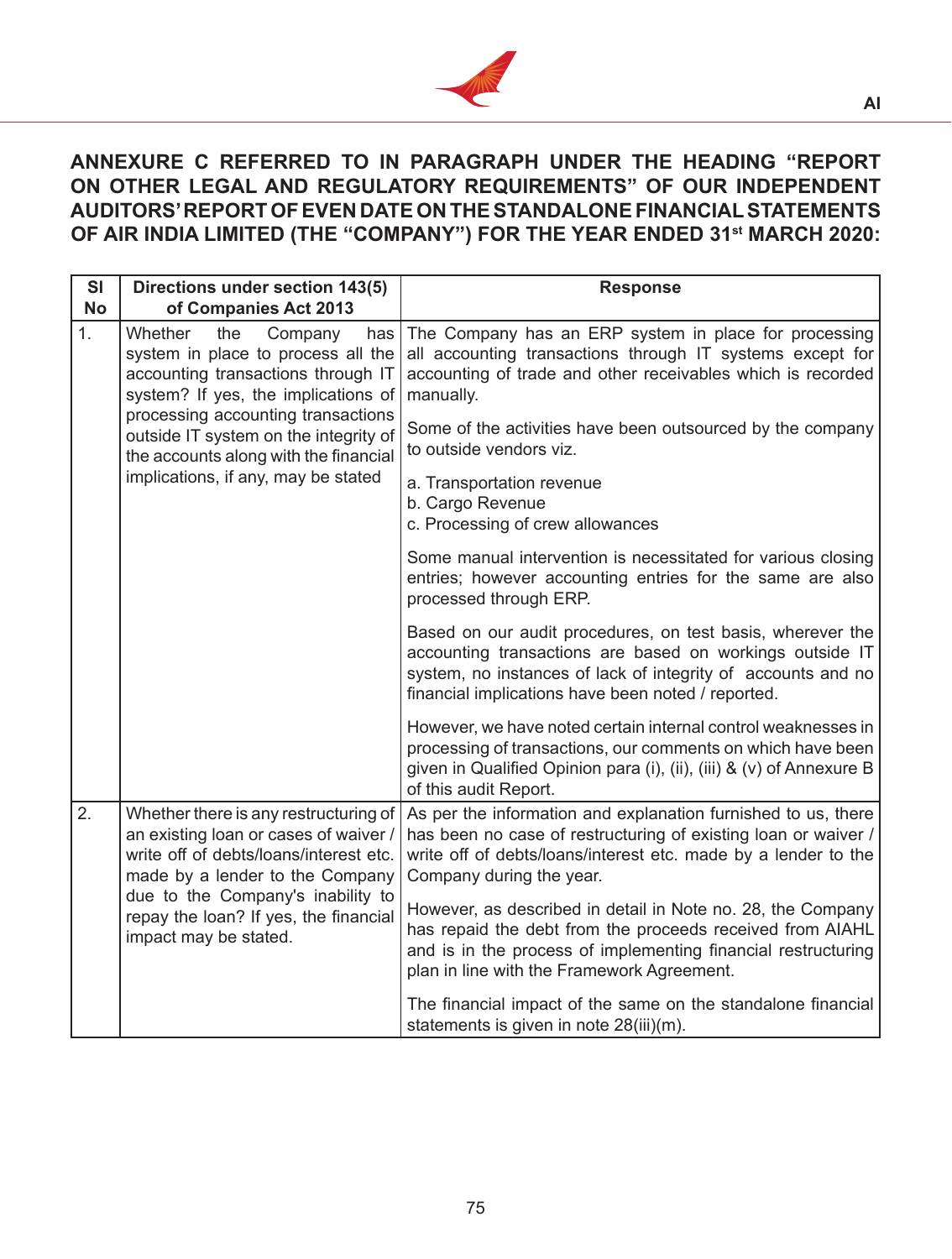

| <b>SI</b><br><b>No</b> | Directions under section 143(5)<br>of Companies Act 2013 | <b>Response</b>                                                                                                                                                                                                                                                                                                                                                                        |
|------------------------|----------------------------------------------------------|----------------------------------------------------------------------------------------------------------------------------------------------------------------------------------------------------------------------------------------------------------------------------------------------------------------------------------------------------------------------------------------|
| 3.                     | term and condition? List the cases<br>of deviation.      | Whether funds received/receivables   To the best of our information and checks applied by us during<br>for specific schemes from Central/ the course of our audit, we are of the opinion that no funds<br>State agencies were properly received/ receivable for specific schemes from Central/ State<br>accounted for/utilized as per its   agencies for the financial year 2019-2020. |

| For and on Behalf of         | For and on Behalf of         | For and on Behalf of                   |
|------------------------------|------------------------------|----------------------------------------|
| Jagdish Chand & Co.          | Khandelwal Jain & Co         | <b>PKF Sridhar &amp; Santhanam LLP</b> |
| <b>Chartered Accountants</b> | <b>Chartered Accountants</b> | <b>Chartered Accountants</b>           |
| <b>FRN.00129N</b>            | <b>FRN: 105049W</b>          | FRN.003990S/S200018                    |
|                              |                              |                                        |

| Narendra Jain            | V.Kothandaraman                 |
|--------------------------|---------------------------------|
| Partner                  | Partner                         |
| M No.048725              | M No.025973                     |
| UDIN: 21048725AAAAAK5386 | <b>UDIN:</b> 21025973AAAAAH5742 |
|                          |                                 |

Place : New Delhi

Date : 27th January 2021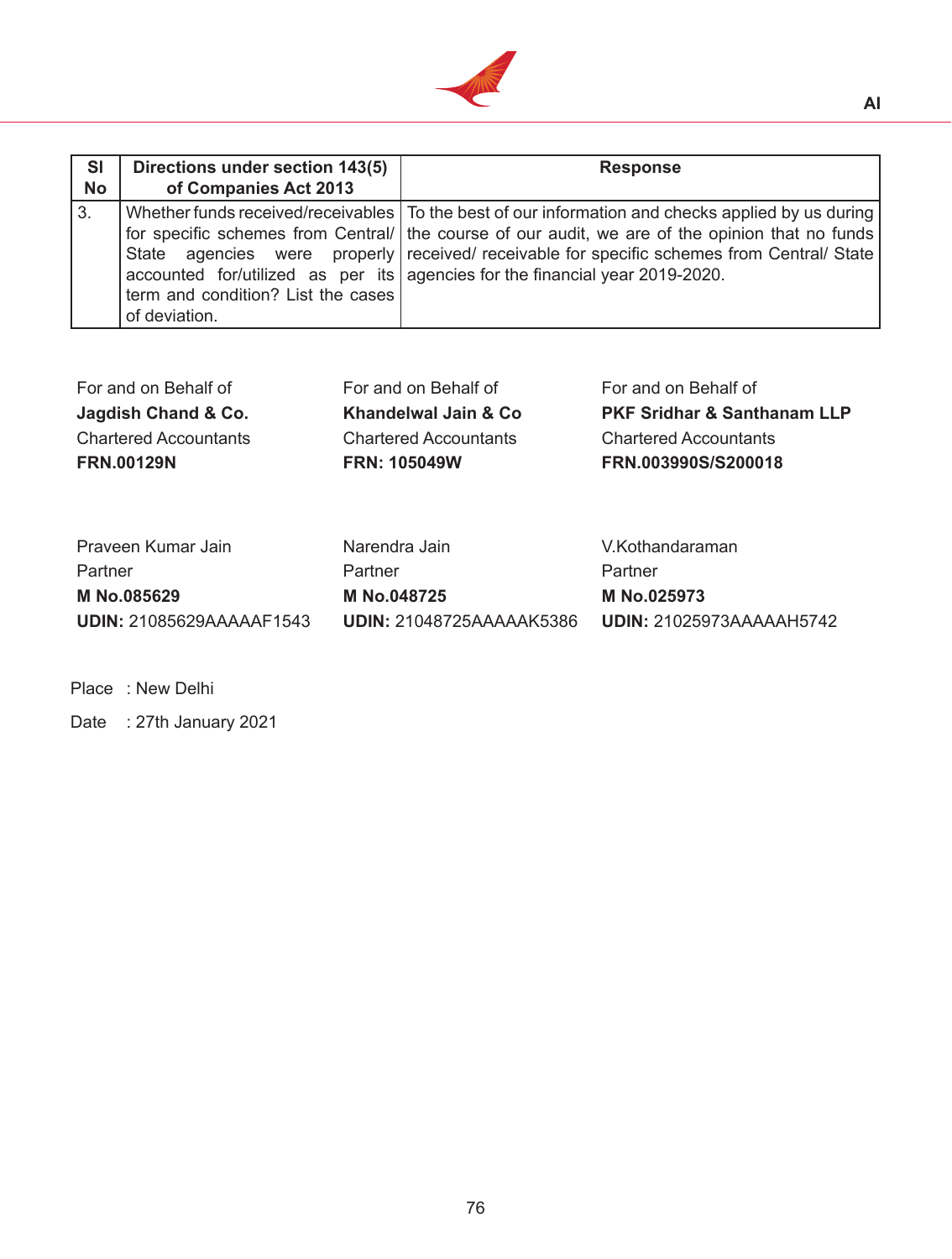

# **COMPLIANCE CERTIFICATE**

We have conducted our audit of accounts of M/S Air India Limited for the year ended 31st March 2020 in accordance with the Directions / Sub Directions issued by C&AG of India u/s 143(5) of the Companies Act 2013 and certify that we have complied with all the Directions / Sub Directions issued to us.

For and on Behalf of For and on Behalf of For and on Behalf of

Chartered Accountants Chartered Accountants Chartered Accountants

**Jagdish Chand & Co. Khandelwal Jain & Co PKF Sridhar & Santhanam LLP FRN.00129N FRN: 105049W FRN.003990S/S200018**

Praveen Kumar Jain **Narendra Jain** Narendra Jain V.Kothandaraman Partner Partner Partner Partner Partner **M No.085629 M No.048725 M No.025973 UDIN:** 21085629AAAAAF1543 **UDIN:** 21048725AAAAAK5386 **UDIN:** 21025973AAAAAH5742

Place : New Delhi

Date : 27th January 2021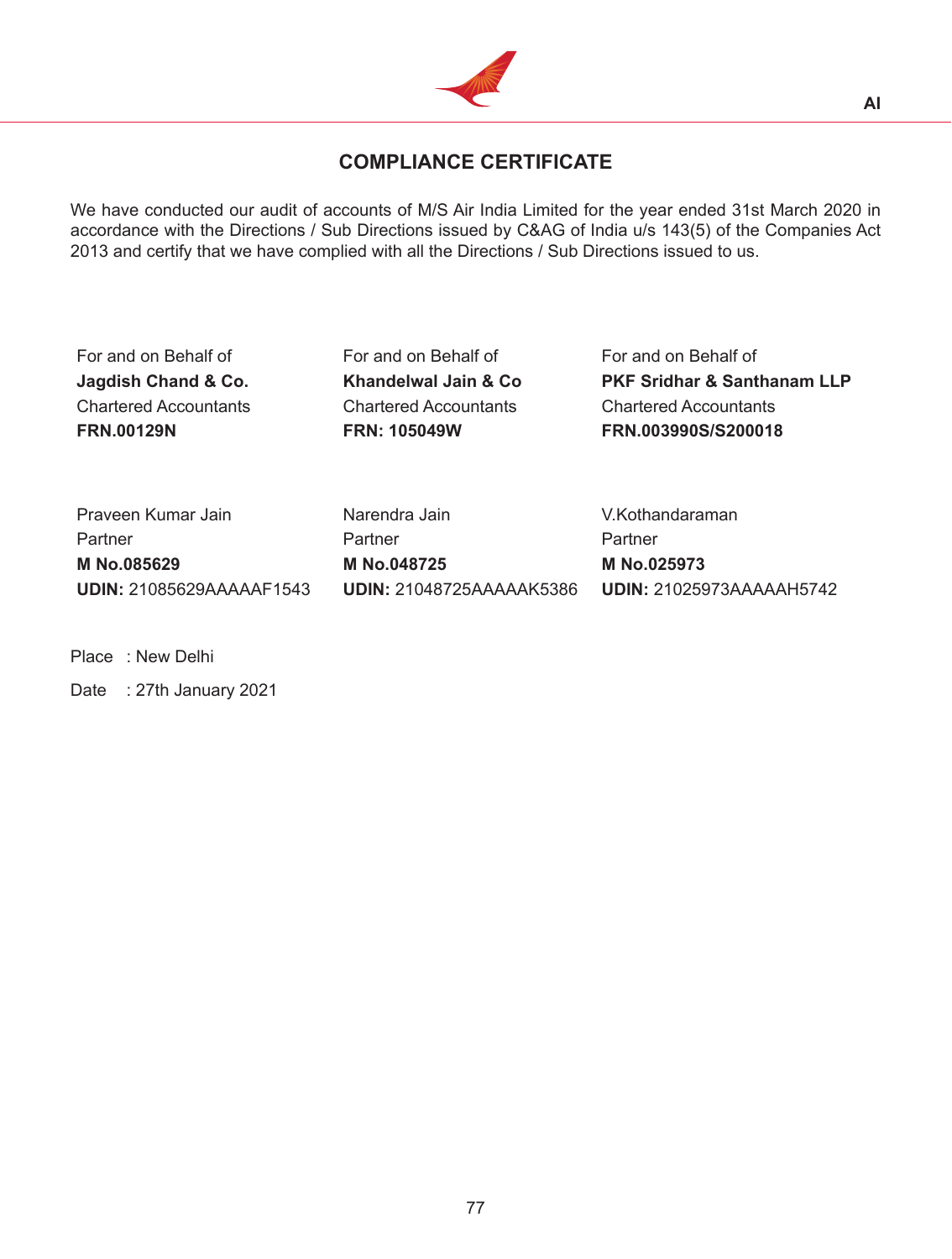

# **MANAGEMENT REPLIES TO THE INDEPENDENT AUDITORS' REPORT ON THE STANDALONE FINANCIAL STATEMENTS OF AIR INDIA LTD FOR THE FINANCIAL YEAR 2019-20**

| <b>No</b> | <b>AUDIT OBSERVATIONS</b>                                                                                                                                                                                                                                                                                                                                                                                                                                                                                                                                                                                                                                                                                                                                                          | <b>MANAGEMENT COMMENTS</b>                                                                                                                                                                                                                                                                                                                                                                                                                                                                                                                                                                                                                   |
|-----------|------------------------------------------------------------------------------------------------------------------------------------------------------------------------------------------------------------------------------------------------------------------------------------------------------------------------------------------------------------------------------------------------------------------------------------------------------------------------------------------------------------------------------------------------------------------------------------------------------------------------------------------------------------------------------------------------------------------------------------------------------------------------------------|----------------------------------------------------------------------------------------------------------------------------------------------------------------------------------------------------------------------------------------------------------------------------------------------------------------------------------------------------------------------------------------------------------------------------------------------------------------------------------------------------------------------------------------------------------------------------------------------------------------------------------------------|
|           | We have audited the standalone financial<br>statements of Air India Limited ("the Company"),<br>which comprise the Balance Sheet as at 31st<br>March 2020, the Statement of Profit and Loss<br>(including Other Comprehensive Income),<br>the Statement of Changes in Equity and the<br>Statement of Cash Flows for the year then<br>ended, and notes to the financial statements,<br>including a summary of significant accounting<br>policies and other explanatory information<br>(hereinafter<br>referred to<br>Standalone<br>as<br>Financial Statements).                                                                                                                                                                                                                     |                                                                                                                                                                                                                                                                                                                                                                                                                                                                                                                                                                                                                                              |
|           | In our opinion and to the best of our information<br>and according to the explanations given to us,<br>except for the possible effects of the matters<br>described in the Basis for Qualified Opinion<br>section of our report, the aforesaid Standalone<br>Financial Statements give the information<br>(other than certain information mentioned<br>in Para (h) of Emphasis of Matter), required<br>by the Companies Act, 2013, in the manner<br>so required and give a true and fair view in<br>conformity with the accounting principles<br>generally accepted in India, of the state of<br>affairs of the Company as at 31st March,<br>2020, its loss (including other comprehensive<br>income), the changes in equity and its cash<br>flows for the year ended on that date. |                                                                                                                                                                                                                                                                                                                                                                                                                                                                                                                                                                                                                                              |
|           | <b>Basis for Qualified Opinion</b>                                                                                                                                                                                                                                                                                                                                                                                                                                                                                                                                                                                                                                                                                                                                                 |                                                                                                                                                                                                                                                                                                                                                                                                                                                                                                                                                                                                                                              |
| 1.        | in three Subsidiary Companies classified as<br>Assets held for Sale, namely, Hotel Corporation<br>of India Limited, Alliance Air Aviation Limited<br>(Formerly Airline Allied Services Limited)<br>and Air India Engineering Services Limited<br>(Carrying Value of Investments aggregating to<br>Rs. 6,795.2 million), for which net-worth have<br>fully eroded, have not been determined and<br>provided in the accounts as required by Ind AS<br>105. Refer Note 46.                                                                                                                                                                                                                                                                                                            | Adjustments on account of reduction in fair   The company has already disclosed in Note No 46<br>value, if any, in the carrying value of Investments   that in the opinion of the Management there is no<br>diminution in the carrying value of the investments in  <br>Subsidiary Cos.<br>Detailed write up on the current status of both<br>AASL and AIESL has been given in the subject<br>Note<br>highlighting that these companies are<br>steadily improving their Financial and Operational<br>performance over the past few years.<br>The performance of the Subsidiary Companies<br>namely AAAL, AIESL and HCI during the year 2019- |
|           |                                                                                                                                                                                                                                                                                                                                                                                                                                                                                                                                                                                                                                                                                                                                                                                    | 20 has been quite better than the previous years as<br>discussed below:                                                                                                                                                                                                                                                                                                                                                                                                                                                                                                                                                                      |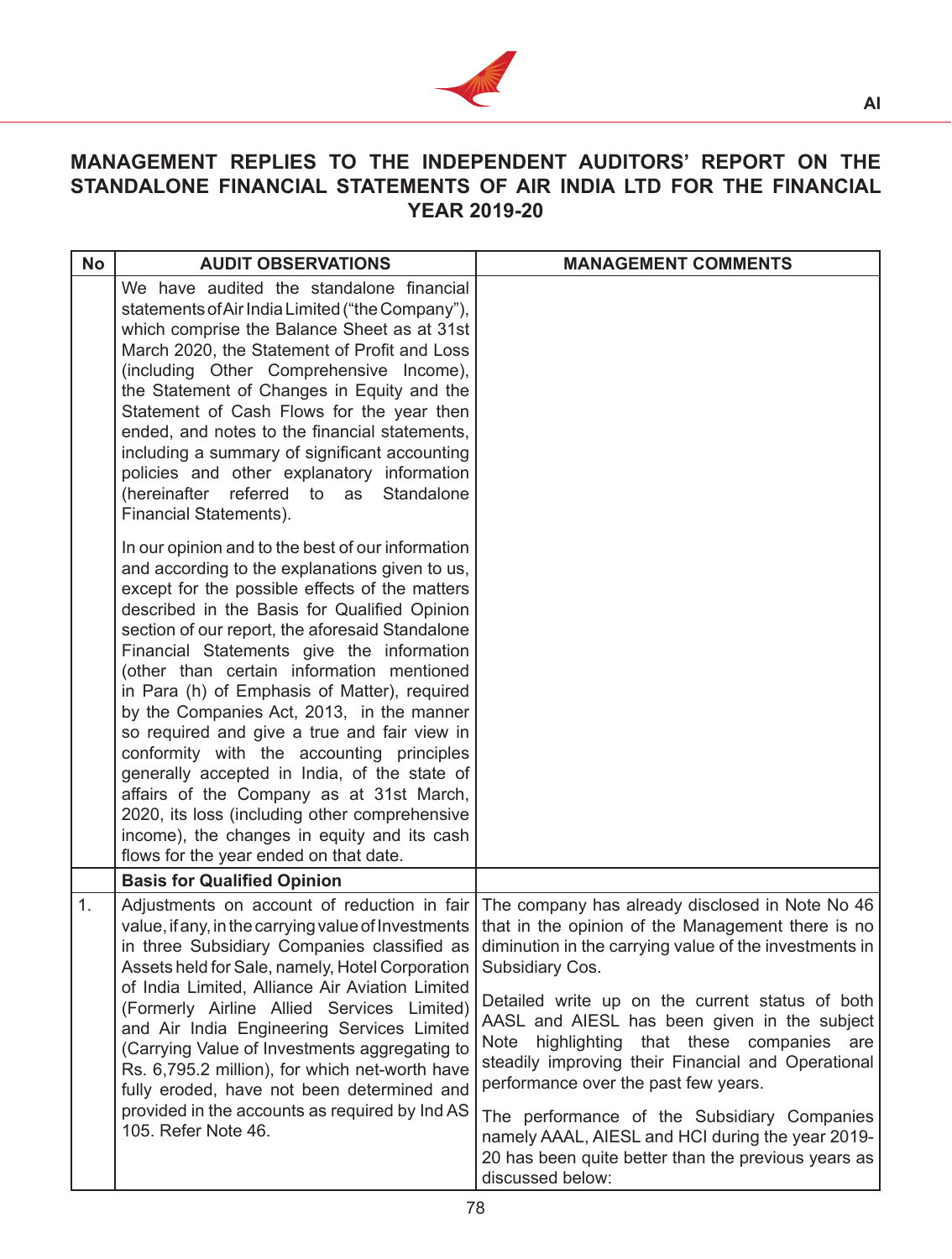

| <b>No</b> | <b>AUDIT OBSERVATIONS</b> | <b>MANAGEMENT COMMENTS</b>                                                                                                                                                                                                                                                                                                                                                                                                                                                                                                                                                                                                                                                                                                                                                     |
|-----------|---------------------------|--------------------------------------------------------------------------------------------------------------------------------------------------------------------------------------------------------------------------------------------------------------------------------------------------------------------------------------------------------------------------------------------------------------------------------------------------------------------------------------------------------------------------------------------------------------------------------------------------------------------------------------------------------------------------------------------------------------------------------------------------------------------------------|
|           |                           | (a) <b>AAAL</b>                                                                                                                                                                                                                                                                                                                                                                                                                                                                                                                                                                                                                                                                                                                                                                |
|           |                           | During FY 2019-20, AAAL has registered a<br>substantial improvement and has posted a Net Loss<br>of Rs 2,010.0 million as compared to the Net Loss<br>of Rs 2,923.2 million in FY 2018-19. The company<br>has posted an Operating Profit of Rs 650.9 million in<br>FY 2019-20. This improvement was possible mainly<br>because of the increase in Total Revenues from Rs<br>8362.8 million in FY 2018-19 to Rs 11,811.5 million<br>in FY 2019-20. The company was operating on 29<br>UDAN routes as on 31 <sup>st</sup> March 2019 which at present<br>has risen to 61 routes as on 31 <sup>st</sup> March 2020.                                                                                                                                                               |
|           |                           | (b) AIESL                                                                                                                                                                                                                                                                                                                                                                                                                                                                                                                                                                                                                                                                                                                                                                      |
|           |                           | Similarly, in respect of AIESL, during FY 2019-20<br>the MRO Revenue from outside parties (other than<br>Group Companies) has increased from Rs 1064.3<br>million in 2018-19 to Rs 1831.4 million in 2019-20 viz.<br>an increase of 72% when compared to the Previous<br>Year. The company has also posted a Net Profit of<br>Rs 758.6 million in FY 2019-20 as compared to the<br>Net Loss of Rs 2,049.4 million in FY 2018-19.                                                                                                                                                                                                                                                                                                                                               |
|           |                           | $(c)$ HCI                                                                                                                                                                                                                                                                                                                                                                                                                                                                                                                                                                                                                                                                                                                                                                      |
|           |                           | Due to renovation of guest rooms and other allied<br>works carried out and also in view of the Equity<br>Infusion of Rs 270.0 million by the Govt of India over<br>the last few years, the Revenues of the company<br>increased to Rs 676.2 million during FY 2019-20. Due<br>to this the Net Loss of the company also registered<br>a decline from Rs 712.0 million in FY 2018-19 to Rs<br>655.5 million in FY 2019-20. Presently the company<br>is also in the process of inviting Consultants to<br>assist the Company to hand over Delhi properties<br>on Management Contract upto 31 <sup>st</sup> March 2031 i.e.<br>upto the lease period of land leased from AAI. This<br>would result in savings of costs and the company will<br>also earn management contract fees. |
|           |                           | It can be seen from the above that all the three<br>Subsidiary Companies during FY 2019-20 have<br>posted improvements in their overall financial<br>performance and accordingly it is expected that AI<br>will be able to realize its Investments made in these<br>companies and hence there is no need to provide<br>for any diminution in investments made in these<br>Companies.                                                                                                                                                                                                                                                                                                                                                                                           |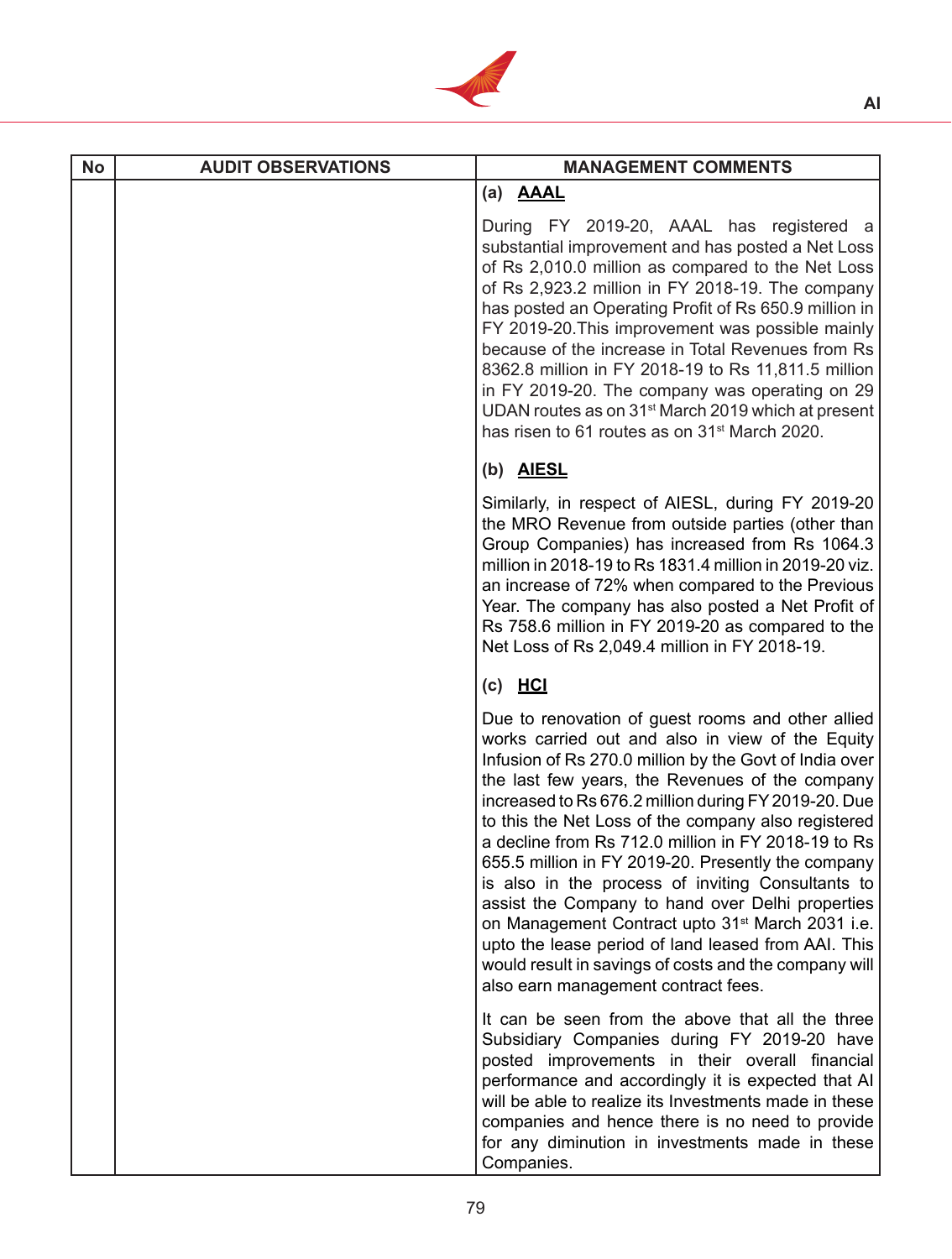

| <b>No</b> | <b>AUDIT OBSERVATIONS</b>                                                                                                                                                                                                                                                                                                                                                         | <b>MANAGEMENT COMMENTS</b>                                                                                                                                                                                                                                                                                                                                                                                                                                                                                                                                                                                                                                                                                                                                                                                                                                                                                                                                                                                                                                                                                                                                                        |
|-----------|-----------------------------------------------------------------------------------------------------------------------------------------------------------------------------------------------------------------------------------------------------------------------------------------------------------------------------------------------------------------------------------|-----------------------------------------------------------------------------------------------------------------------------------------------------------------------------------------------------------------------------------------------------------------------------------------------------------------------------------------------------------------------------------------------------------------------------------------------------------------------------------------------------------------------------------------------------------------------------------------------------------------------------------------------------------------------------------------------------------------------------------------------------------------------------------------------------------------------------------------------------------------------------------------------------------------------------------------------------------------------------------------------------------------------------------------------------------------------------------------------------------------------------------------------------------------------------------|
|           |                                                                                                                                                                                                                                                                                                                                                                                   | In addition to the above, the investment of Air India<br>in all the three Subsidiary Companies are proposed<br>to be transferred to the newly formed SPV i.e. AIAHL<br>as a part of the restructuring of Air India Ltd for the<br>purposes of disinvestment. A Framework Agreement<br>has been signed by Air India Ltd with AIAHL in this<br>regard. Under this Framework Agreement and as<br>per the decision of the Gol, Air India has already<br>received Rs 219,850.0 million from AIAHL towards<br>repayment of Loans. As a part of AI's obligations<br>under the Agreement these three Subsidiary<br>Companies viz AIASL, AIESL and HCI are to be<br>transferred to AIAHL at book value and the process<br>of transfer is underway.                                                                                                                                                                                                                                                                                                                                                                                                                                         |
| 2.        | reconciliation/non-confirmation<br>Non-<br>receivables,<br>payables<br>(including<br>certain<br>certain staff related accounts and suspense<br>/ control accounts), inventory lying with third<br>parties, certain bank accounts/ Loans/ fixed<br>deposit with banks and others including direct<br>confirmation for certain cases and statutory<br>dues. Refer Note 35, 36 & 39. | of In this regard it may be stated that the company<br>has been addressing the issue of reconciliation of<br>various Receivables & Payables as well as other<br>such related items.<br>For this purpose, the company has also engaged<br>the services of an outside Professional Consultant to<br>carry out the reconciliation of such accounts based<br>on which the company can take necessary action to<br>streamline the accounting action for the same.<br>In this regard it may be noted that there is a steady<br>and considerable improvement in this area as<br>compared to previous years as can be seen from<br>the following:<br>All major Borrowings, Bank Balances and Loan<br>a)<br>Balances have been confirmed and reconciled.<br>b)<br>In respect of Receivables/Payables also, all<br>major parties such as dues of Oil Companies,<br>Airport Operators, Pax/Cargo Receivables and<br>dues for VVIP Charters are totally reconciled.<br>These parties in fact constitute a major portion<br>of the total Receivables and Payables of the<br>company.<br>The company is also taking necessary action to<br>further streamline the process of reconciliation and |
| 3.        | Non- Recognition of right of use assets and<br>corresponding lease liabilities for leases (other<br>than Aircrafts and Land classified as PPE in<br>the Previous Year), as required under IND AS<br>116 "Leases". Refer Note 44(I).                                                                                                                                               | confirmation of Receivables & Payables.<br>In this regard it is stated that the major leased asset<br>class of the company are aircrafts and land which<br>have already been taken into effect for the transition<br>to Ind AS 116.                                                                                                                                                                                                                                                                                                                                                                                                                                                                                                                                                                                                                                                                                                                                                                                                                                                                                                                                               |
|           |                                                                                                                                                                                                                                                                                                                                                                                   |                                                                                                                                                                                                                                                                                                                                                                                                                                                                                                                                                                                                                                                                                                                                                                                                                                                                                                                                                                                                                                                                                                                                                                                   |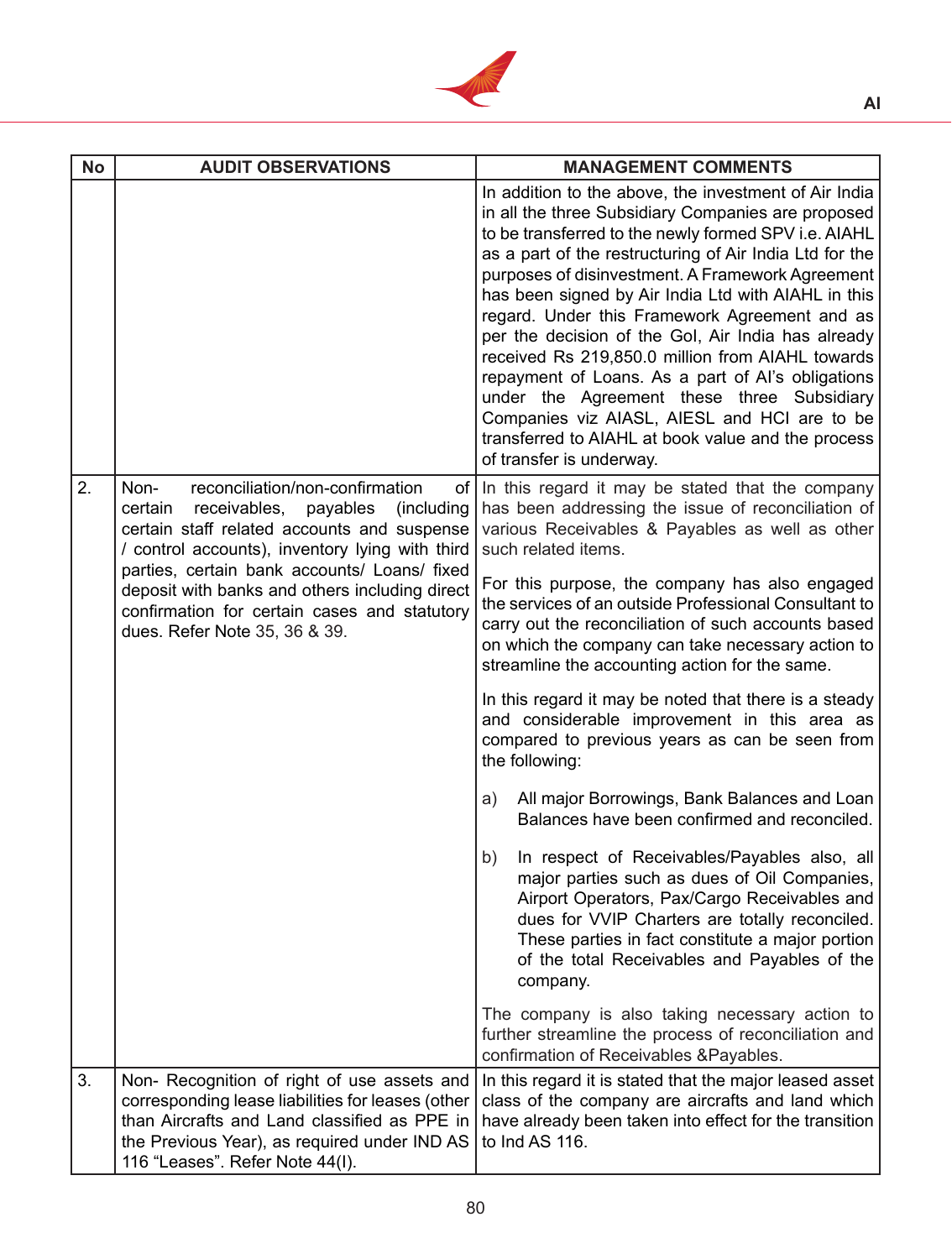

| <b>No</b> | <b>AUDIT OBSERVATIONS</b>                                                                                                                                                                                                                                                                                                                                                                                                                                                                                                                                                                                                                                                                                                                                                                                                                                                                                                           | <b>MANAGEMENT COMMENTS</b>                                                                                                                                                                                                                                                                                                                                                                                                                                                                                                                                                                                                                                |
|-----------|-------------------------------------------------------------------------------------------------------------------------------------------------------------------------------------------------------------------------------------------------------------------------------------------------------------------------------------------------------------------------------------------------------------------------------------------------------------------------------------------------------------------------------------------------------------------------------------------------------------------------------------------------------------------------------------------------------------------------------------------------------------------------------------------------------------------------------------------------------------------------------------------------------------------------------------|-----------------------------------------------------------------------------------------------------------------------------------------------------------------------------------------------------------------------------------------------------------------------------------------------------------------------------------------------------------------------------------------------------------------------------------------------------------------------------------------------------------------------------------------------------------------------------------------------------------------------------------------------------------|
|           |                                                                                                                                                                                                                                                                                                                                                                                                                                                                                                                                                                                                                                                                                                                                                                                                                                                                                                                                     | The leases other than aircraft and land are primarily<br>for leasing of office space, residential space, airport<br>land space etc. In the case of land taken from AAI at<br>different airports, these leases are primarily covered<br>under the "Umbrella Agreement" and the same is<br>cancellable and hence not taken under Ind AS 116.<br>Leases other than that in India and foreign stations<br>are for renting of office space and residential space<br>etc which also in most cases are cancellable and not<br>material enough.<br>In view of the above, only leases pertaining to aircraft<br>and land have been considered for reclassification |
|           | The impact of the above qualifications on the<br>Standalone Financial Statements, if any, is not<br>ascertainable.                                                                                                                                                                                                                                                                                                                                                                                                                                                                                                                                                                                                                                                                                                                                                                                                                  | under Ind AS 116.                                                                                                                                                                                                                                                                                                                                                                                                                                                                                                                                                                                                                                         |
|           | We conducted our audit in accordance with<br>the Standards on Auditing (SAs) specified<br>under section 143(10) of the Companies<br>Act, 2013. Our responsibilities under those<br>Standards are further described in the Auditor's<br>Responsibilities for the Audit of the Standalone<br>Financial Statements section of our report.<br>We are independent of the Company in<br>accordance with the Code of Ethics issued by<br>the Institute of Chartered Accountants of India<br>(ICAI) together with the ethical requirements<br>that are relevant to our audit of the financial<br>statements under the provisions of the<br>Companies Act, 2013 and we have fulfilled<br>our other ethical responsibilities in accordance<br>with these requirements and the ICAI's Code<br>of Ethics. We believe that the audit evidence<br>we have obtained is sufficient and appropriate<br>to provide a basis for our qualified opinion. |                                                                                                                                                                                                                                                                                                                                                                                                                                                                                                                                                                                                                                                           |
|           | Material Uncertainty in relation to Going<br><b>Concern</b>                                                                                                                                                                                                                                                                                                                                                                                                                                                                                                                                                                                                                                                                                                                                                                                                                                                                         |                                                                                                                                                                                                                                                                                                                                                                                                                                                                                                                                                                                                                                                           |
|           | The Company has incurred a net loss of Rs.<br>77,657.3 Million during the year ended March<br>31, 2020 and, as of that date, the Company's<br>current liabilities exceeded its current assets by<br>Rs.5,42,591.7. Million and it has accumulated<br>losses of Rs. 7,08,759.8 Million which has<br>resulted in complete erosion of the net worth<br>of the Company. In spite of these events or<br>conditions which may cast a doubt on the                                                                                                                                                                                                                                                                                                                                                                                                                                                                                         | The Company has received continuous support from<br>the Government of India (GoI) initially through the<br>introduction of the Turnaround Plan (TAP)/Financial<br>Restructuring Plan (FRP) approved in 2012 and<br>then under the Strategic Revival Plan in FY 2018-<br>19 which has helped the Company to improve its<br>operating and financial parameters.                                                                                                                                                                                                                                                                                             |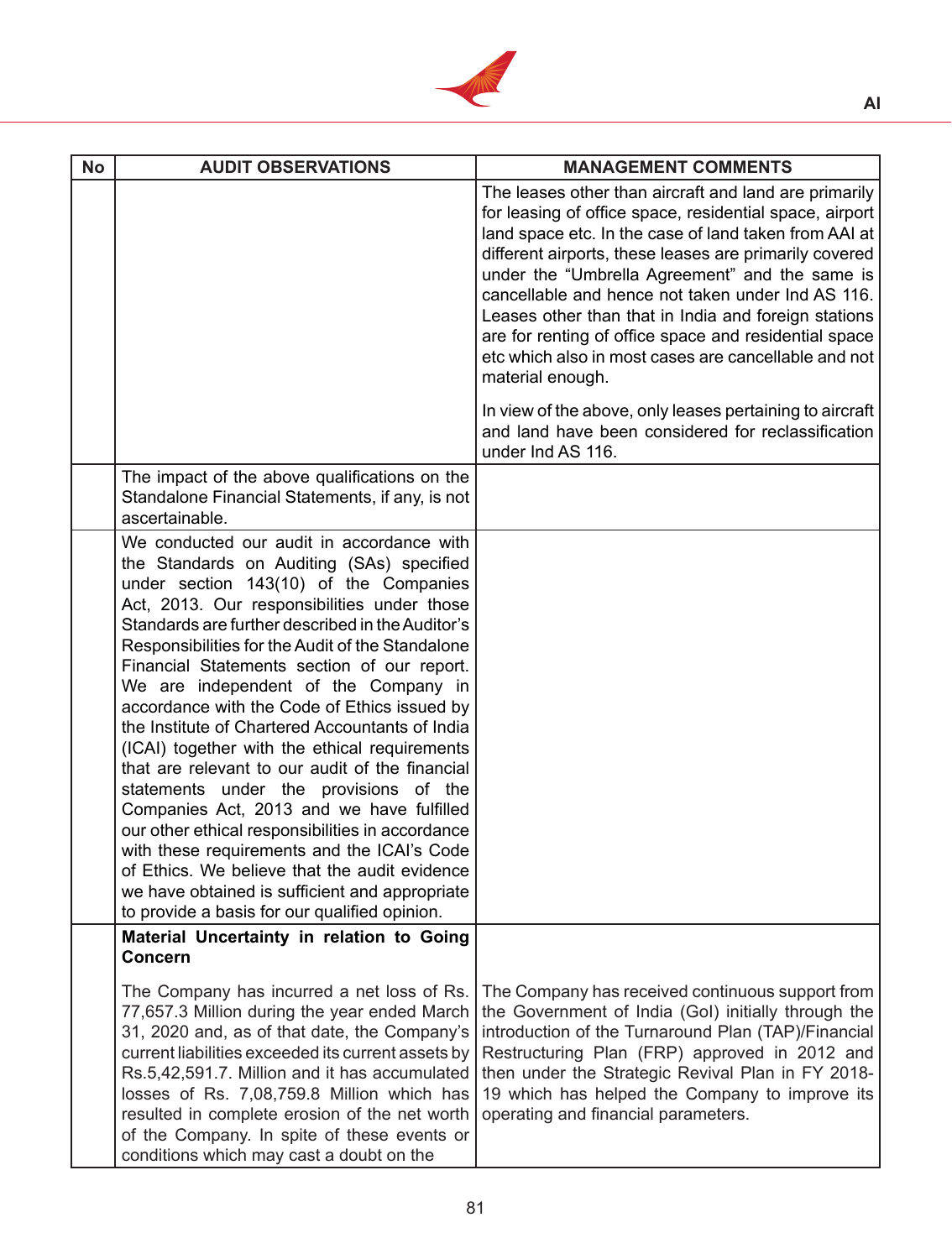

| <b>No</b> | <b>AUDIT OBSERVATIONS</b>                                                                                                                                                                                                                                                              | <b>MANAGEMENT COMMENTS</b>                                                                                                                                                                                                                                                                                                                                                                                                                                                                                                                                                                                         |
|-----------|----------------------------------------------------------------------------------------------------------------------------------------------------------------------------------------------------------------------------------------------------------------------------------------|--------------------------------------------------------------------------------------------------------------------------------------------------------------------------------------------------------------------------------------------------------------------------------------------------------------------------------------------------------------------------------------------------------------------------------------------------------------------------------------------------------------------------------------------------------------------------------------------------------------------|
|           | ability of the Company to continue as a going<br>concern, the management is of the opinion<br>that going concern basis of accounting is<br>appropriate in view of the continued support of<br>the Government of India and having regard to<br>the other facts mentioned in Note No.53. | The objective of the Strategic Revival Plan was to<br>establish a strong competitive and self-sustaining<br>airline which can be strategically divested or listed<br>in the next few years. Focus on increasing the<br>operational efficiencies whereby substantial increase<br>in revenue or cost saving can be achieved.                                                                                                                                                                                                                                                                                         |
|           |                                                                                                                                                                                                                                                                                        | The details of the financial package under the<br>Revival Plan broadly included the following:                                                                                                                                                                                                                                                                                                                                                                                                                                                                                                                     |
|           |                                                                                                                                                                                                                                                                                        | A total debt amounting to Rs 294,640.0millionto<br>be transferred from Air India Ltd to AIAHL viz Air<br>India Assets Holding Co Ltd with effect from 1st<br>October 2018                                                                                                                                                                                                                                                                                                                                                                                                                                          |
|           |                                                                                                                                                                                                                                                                                        | Cash Support of Rs 39750.0million to Air India                                                                                                                                                                                                                                                                                                                                                                                                                                                                                                                                                                     |
|           |                                                                                                                                                                                                                                                                                        | Provide a Govt Guarantee of Rs 76000.0million,                                                                                                                                                                                                                                                                                                                                                                                                                                                                                                                                                                     |
|           |                                                                                                                                                                                                                                                                                        | In addition, the Gol also approved that AIAHL<br>was to fund the interest liability on the carved-<br>out debt of Rs 294,640.0 million proposed to be<br>transferred to AIAHL effective 1 <sup>st</sup> October 2018.                                                                                                                                                                                                                                                                                                                                                                                              |
|           |                                                                                                                                                                                                                                                                                        | The above support has been duly extended to AI by<br>the Govt of India. Also refer to Note 28.                                                                                                                                                                                                                                                                                                                                                                                                                                                                                                                     |
|           |                                                                                                                                                                                                                                                                                        | The Company has regularly received Equity Infusion<br>from the Gol. Hence it is evident that the Gol is<br>committed to pursue the path of disinvestment<br>and through various steps taken above is aiding<br>the Company in clearing its balance sheet and as<br>mentioned in the PIM for disinvestment there may<br>be further re-allocation of debts and liabilities of the<br>Company. Further steps taken by the Company as<br>also the Gol in light of the process of disinvestment<br>have been discussed in detail in Note Nos28 &52.<br>All these steps are aimed at creating a positive<br>environment. |
|           |                                                                                                                                                                                                                                                                                        | It is also pertinent to note that the Gol support to<br>Air India continues in the current FY 2020-21 also<br>in which the aviation industry is severely affected by<br>the COVID-19 pandemic.                                                                                                                                                                                                                                                                                                                                                                                                                     |
|           |                                                                                                                                                                                                                                                                                        | In view of the above and the financial support from<br>the Govt of India and various measures taken by<br>the Company to improve its operational efficiencies,<br>various revenue enhancing measures, cost control<br>measures undertaken etc. the Company expects<br>improvement in its operational and financial                                                                                                                                                                                                                                                                                                 |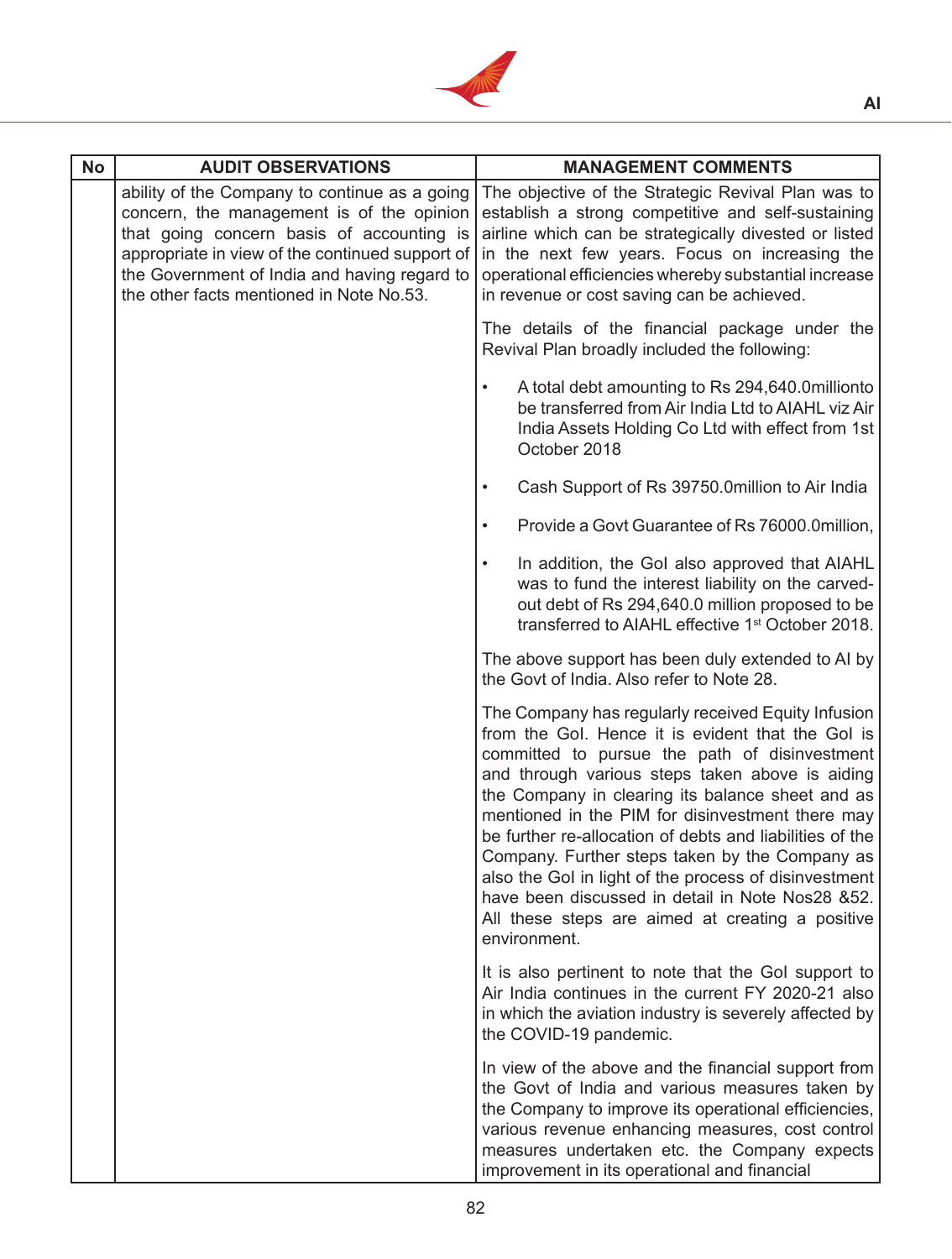

| <b>No</b> | <b>AUDIT OBSERVATIONS</b>                                                                                                                                                                                                                                                                                             | <b>MANAGEMENT COMMENTS</b>                                                                                                                                                                                                                                                                                                                                                                                                                                                                                                                                                                                                                                                                                                                                                                                                                                                                                                                                                                                                                                                                                                                                                                                                                    |
|-----------|-----------------------------------------------------------------------------------------------------------------------------------------------------------------------------------------------------------------------------------------------------------------------------------------------------------------------|-----------------------------------------------------------------------------------------------------------------------------------------------------------------------------------------------------------------------------------------------------------------------------------------------------------------------------------------------------------------------------------------------------------------------------------------------------------------------------------------------------------------------------------------------------------------------------------------------------------------------------------------------------------------------------------------------------------------------------------------------------------------------------------------------------------------------------------------------------------------------------------------------------------------------------------------------------------------------------------------------------------------------------------------------------------------------------------------------------------------------------------------------------------------------------------------------------------------------------------------------|
|           |                                                                                                                                                                                                                                                                                                                       | performance, in the near future and hence, the<br>financial statements of the Company have been<br>prepared on the 'Going Concern' basis.                                                                                                                                                                                                                                                                                                                                                                                                                                                                                                                                                                                                                                                                                                                                                                                                                                                                                                                                                                                                                                                                                                     |
|           |                                                                                                                                                                                                                                                                                                                       | A due disclosure to the opinion of the management<br>regarding the Going Concern status of the company<br>has been given in Note No 53.                                                                                                                                                                                                                                                                                                                                                                                                                                                                                                                                                                                                                                                                                                                                                                                                                                                                                                                                                                                                                                                                                                       |
|           | <b>Emphasis of Matter</b>                                                                                                                                                                                                                                                                                             |                                                                                                                                                                                                                                                                                                                                                                                                                                                                                                                                                                                                                                                                                                                                                                                                                                                                                                                                                                                                                                                                                                                                                                                                                                               |
|           | We draw attention to;                                                                                                                                                                                                                                                                                                 |                                                                                                                                                                                                                                                                                                                                                                                                                                                                                                                                                                                                                                                                                                                                                                                                                                                                                                                                                                                                                                                                                                                                                                                                                                               |
| a.        | Note 29 regarding the possible effects<br>of uncertainties relating to COVID-19 on<br>Company's operations and results as assessed<br>by the management;                                                                                                                                                              | The effect of COVID-19 pandemic on the operations<br>as well as financials of the company has been duly<br>discussed in detail in Note No 29.                                                                                                                                                                                                                                                                                                                                                                                                                                                                                                                                                                                                                                                                                                                                                                                                                                                                                                                                                                                                                                                                                                 |
| b.        | Note 26 A regarding non-provision of penal<br>charges on delayed payment of Guarantee Fee<br>amounting to Rs. 20,769.9 Million, for reasons<br>stated therein and Note No. 51 regarding non-<br>provision of interest on delayed payments<br>to Micro and Small enterprises wherein the<br>amount is not ascertained; | In this regard it is stated that due to the highly<br>stressed liquidity position of the company, which<br>has further been worsened due to the Covid 19<br>impact and also due to the ongoing Disinvestment<br>process of the company, the matter of waiver of<br>the Additional Guarantee Fees owed to the Gol<br>has already been taken up with the Gol, along with<br>waiver of the unpaid normal guarantee fees. As per<br>the PIM issued for the Disinvestment of Air India the<br>Current Liabilities in excess of the Current Assets<br>will be allocated to AIAHL. However, a Contingent<br>Liability for an amount of Rs 20,769.9 million has<br>been disclosed in the Notes to Accounts Note No 26.<br>As regards the non-provision of interest on delayed<br>payments of Small and Micro enterprises is<br>concerned, it is stated that all efforts are made by<br>the company to clear such dues in a timely manner.<br>However, inspite of the best efforts of the company<br>there may have been delays in making payments to<br>some of these enterprises, however, in the opinion<br>of the management the interest is not expected to<br>be material. A due disclosure to this effect has also<br>been given in Note No 51. |
| C.        | Note 49 regarding Deferred Tax Asset of Rs.<br>28,425.2 Million carried in the accounts in view<br>of the reasons stated therein, the realisation of<br>which would depend on generation of sufficient<br>profits in the future as anticipated / projected<br>by the management;                                      | The company has given the detailed status of<br>Deferred Tax in Note No 49.<br>It may be noted that in view of the clarifications given<br>in Note No 53 regarding the Going Concern status of<br>AI, there is a reasonable certainty that the company<br>will be able to realize its DTA from future taxable<br>profits. The same is evident from the following:                                                                                                                                                                                                                                                                                                                                                                                                                                                                                                                                                                                                                                                                                                                                                                                                                                                                             |
|           |                                                                                                                                                                                                                                                                                                                       |                                                                                                                                                                                                                                                                                                                                                                                                                                                                                                                                                                                                                                                                                                                                                                                                                                                                                                                                                                                                                                                                                                                                                                                                                                               |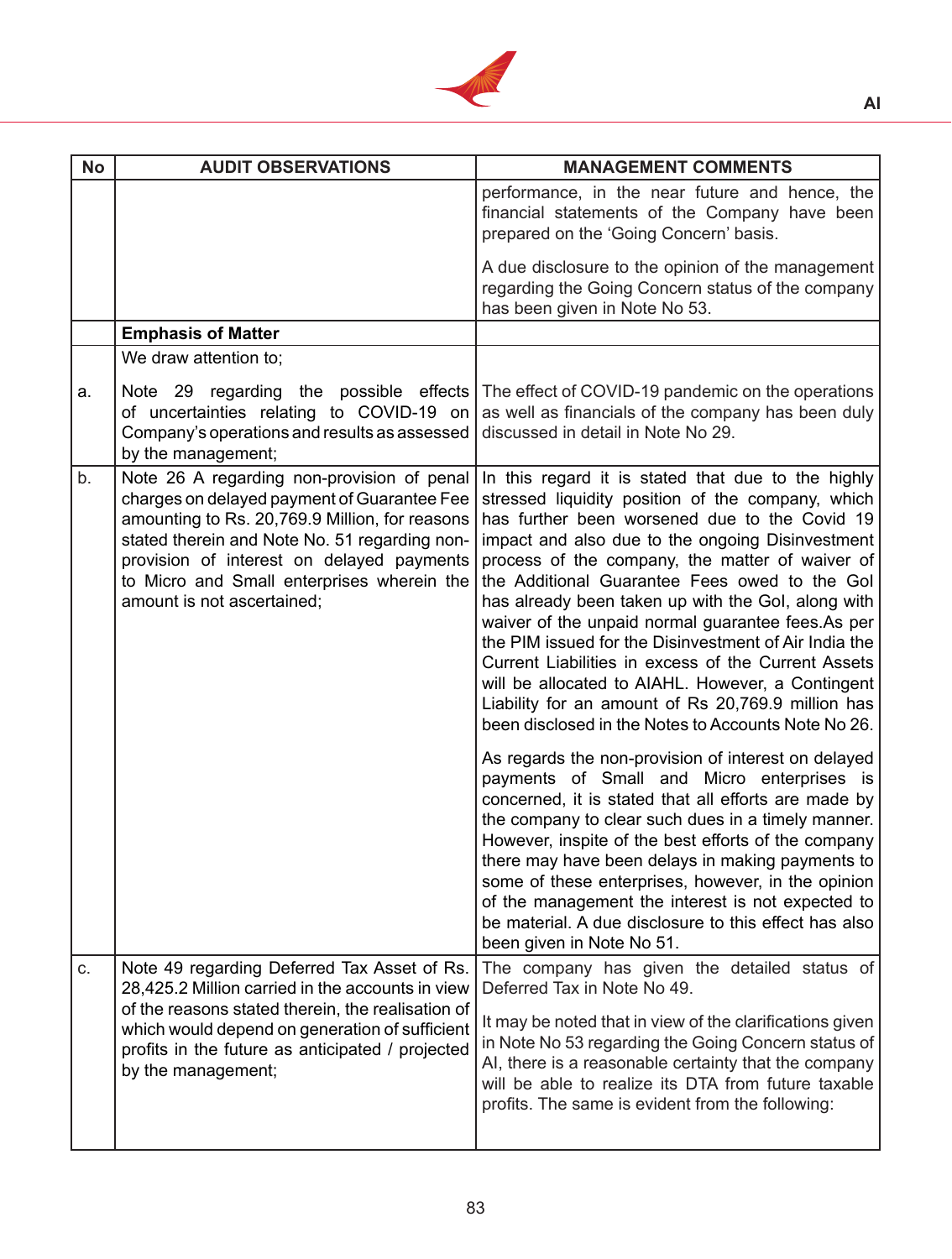

| <b>No</b> | <b>AUDIT OBSERVATIONS</b>                                                                                                                                                                                                                                                                                                                                                                                         | <b>MANAGEMENT COMMENTS</b>                                                                                                                                                                                                                                                                                                                                                                                                                                                      |     |
|-----------|-------------------------------------------------------------------------------------------------------------------------------------------------------------------------------------------------------------------------------------------------------------------------------------------------------------------------------------------------------------------------------------------------------------------|---------------------------------------------------------------------------------------------------------------------------------------------------------------------------------------------------------------------------------------------------------------------------------------------------------------------------------------------------------------------------------------------------------------------------------------------------------------------------------|-----|
|           |                                                                                                                                                                                                                                                                                                                                                                                                                   | The Govt of India approved the Revival Plan<br>a)<br>of the Company through which a series of<br>measures were introduced to improve the<br>operational and financial efficiencies as detailed<br>in Note 28 and Note No 53.                                                                                                                                                                                                                                                    |     |
|           |                                                                                                                                                                                                                                                                                                                                                                                                                   | The Company is under the disinvestment<br>b)<br>process as approved by the Govt of India which<br>is currently in progress.                                                                                                                                                                                                                                                                                                                                                     |     |
|           |                                                                                                                                                                                                                                                                                                                                                                                                                   | There is a huge amount of unabsorbed<br>C)<br>amount available<br>with<br>depreciation<br>company against which the subject DTA has<br>been recognized and these depreciation losses<br>can be carried forward indefinitely in terms of<br>the Income Tax Act provisions.                                                                                                                                                                                                       | the |
|           |                                                                                                                                                                                                                                                                                                                                                                                                                   | The Company is therefore hopeful of showing<br>d)<br>improved performance in the future and<br>accordingly, has reasonable certainty that<br>the Deferred Tax assets recognized will be<br>realized against future taxable profits. Further,<br>the Deferred Tax Assets have been created<br>against carry forward Depreciation only which<br>are available to the Company indefinitely as per<br>the provisions of the Income Tax Act.                                         |     |
|           |                                                                                                                                                                                                                                                                                                                                                                                                                   | Moreover, the adoption of Ind-AS from FY<br>e)<br>2017-18 by AI, it further provides an additional<br>leverage to the company for carrying forward of<br>DTA as from "virtual certainty" of realization of<br>DTA against future taxable profits as per Indian<br>GAAP, Ind AS now talks of only the reasonable<br>probability of realization of DTA against future<br>taxable profits.                                                                                         |     |
|           |                                                                                                                                                                                                                                                                                                                                                                                                                   | In view of the above, AI has decided to carry forward<br>the DTA only to the extent of Rs 28,425.2 crores in<br>its books of accounts as on 31 <sup>st</sup> March 2020.                                                                                                                                                                                                                                                                                                        |     |
| d.        | Note 46 regarding the management's opinion<br>that there is no decline in the carrying value of<br>investment in a Subsidiary - Air India Express<br>Limited (Carrying Value of Investments<br>aggregating to Rs. 7,800.0 million) and<br>advances (including interest) of Rs 11,347.0<br>Million to the said subsidiary company even<br>though the net-worth is fully eroded, for the<br>reasons stated therein. | Management is of the firm view that there is no<br>decline in the carrying value of investments of Air<br>India in Air India Express Ltd (AIXL). In fact, AIXL<br>has been profitable over the past four years despite<br>adverse market conditions prevalent in the aviation<br>industry. In fact during FY 2019-20 the company has<br>posted a Net Profit of Rs 4127.7 million which is a<br>substantial increase from it's Net Profit of Rs 1615.9<br>million in FY 2018-19. |     |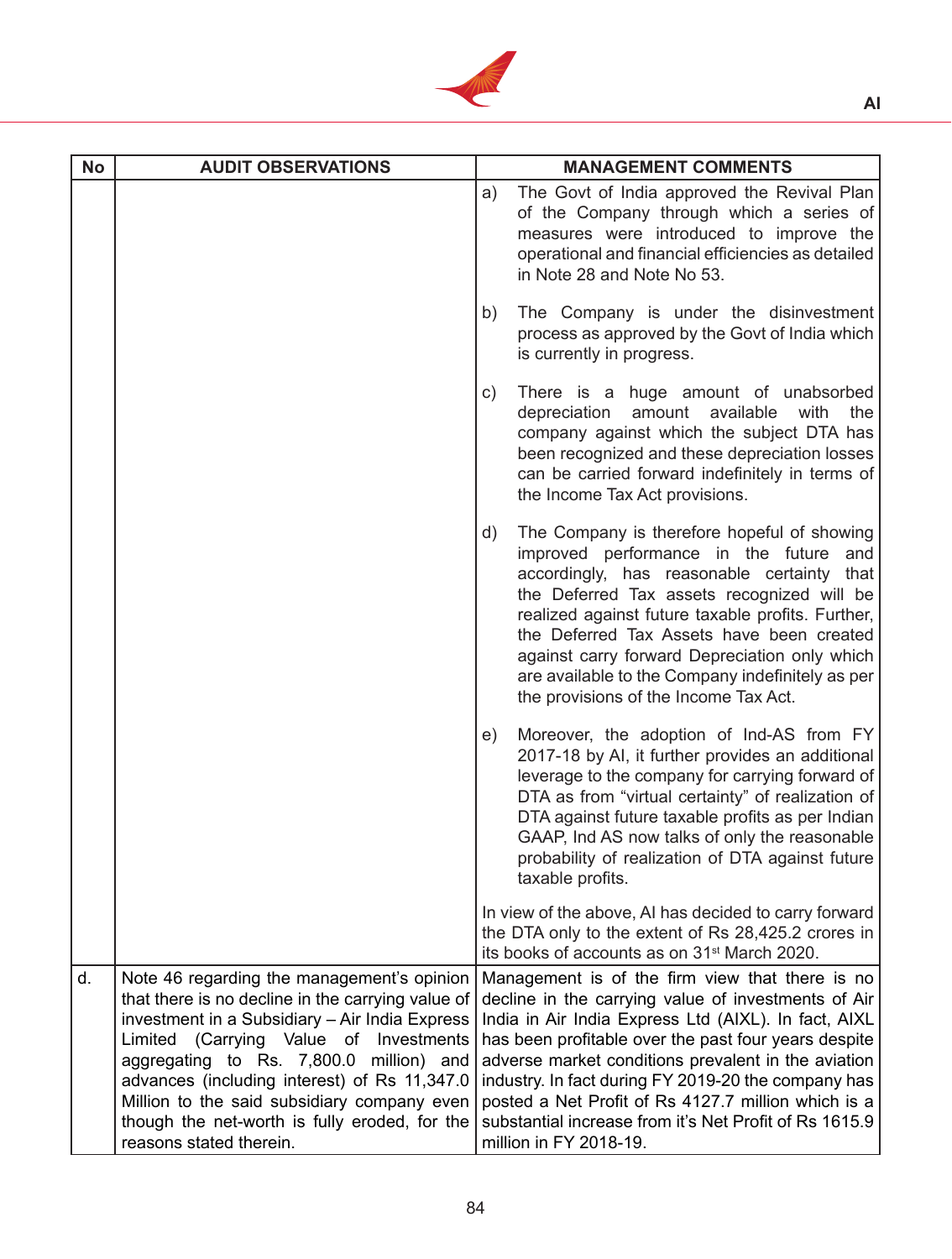

| <b>No</b> | <b>AUDIT OBSERVATIONS</b>                                                                                                                                                                                                                                                                                  | <b>MANAGEMENT COMMENTS</b>                                                                                                                                                                                                                                                                                                                                                                                                                                           |
|-----------|------------------------------------------------------------------------------------------------------------------------------------------------------------------------------------------------------------------------------------------------------------------------------------------------------------|----------------------------------------------------------------------------------------------------------------------------------------------------------------------------------------------------------------------------------------------------------------------------------------------------------------------------------------------------------------------------------------------------------------------------------------------------------------------|
|           |                                                                                                                                                                                                                                                                                                            | Further, the Net Worth of AIXL is also constantly<br>improving on a year to year basis and based on the<br>future plans of the company, it will only consolidate<br>and further improve its performance. Hence, there is<br>no reason for Air India to consider any erosion or<br>decline in it's investment in AIXL.                                                                                                                                                |
|           |                                                                                                                                                                                                                                                                                                            | A detailed disclosure for the same has been given in<br>Note No 46 (i).                                                                                                                                                                                                                                                                                                                                                                                              |
| e.        | Note.28(iii)(h) read with Note No.46 regarding<br>realisability of advances<br>to<br>subsidiary<br>companies (including interest) of Rs 35,437.0<br>Million classified as 'Asset Held for Sale' as the<br>same is being transferred at carrying value.                                                     | As explained in detail in Note Nos 28, as per the<br>Disinvestment Plan of Air India, at the time of<br>issuance of Preliminary Information Memorandum<br>(PIM), all Receivables and Payables of these<br>Subsidiary Companies are eventually going to<br>be transferred to the entirely Govt owned SPV-<br>AIAHL, hence affording a sure security for AIL for<br>the realization of Investments/Receivables due from<br>them to Air India Ltd.                      |
|           |                                                                                                                                                                                                                                                                                                            | As per the Framework Agreement signed between<br>Air India and AIAHL, it has been stated that all<br>Receivables of Subsidiary Companies namely AIESL,<br>AAAL, AIASL and HCI shall be transferred to AIAHL.<br>During the year AIAHL has already transferred Rs<br>21,985 cr to Air India, which the company has used<br>to repay the loans which is higher than the carrying<br>value of the Assets and Investments in Subsidiaries<br>held for transfer to AIAHL. |
|           |                                                                                                                                                                                                                                                                                                            | In view of the above, the company has no doubt in<br>the realizability of the Advances made to Subsidiary<br>Companies and hence, the same have not been<br>provided for by the company.                                                                                                                                                                                                                                                                             |
| f.        | Note 34(ii) regarding non-application<br>ОT<br>Appendix B to Ind AS 21- "The effect of changes<br>in Foreign Exchange rates" in respect of<br>advances received or paid in foreign currency.                                                                                                               | This fact has been duly disclosed in Note No 34 (ii).<br>However, it may be noted that the impact on this<br>account is not likely to be material.                                                                                                                                                                                                                                                                                                                   |
| g.        | Note.28(iii) (i) & (m) regarding;<br>receipts from Air India Assets Holding<br>$\mathbf{i}$<br>Limited (AIAHL) Towards Restructuring<br>(RFATR) of Rs 2,18,434.8 million (net<br>of payments) being disclosed separately<br>from the Company's Equity and Liabilities<br>on the face of the balance sheet; | All details regarding the transactions with the AIAHL<br>have been disclosed in detail in Note No 28. The<br>note gives detailed disclosures with respect to the<br>modalities and reasons adopted by the company for<br>accounting the transactions with AIAHL.                                                                                                                                                                                                     |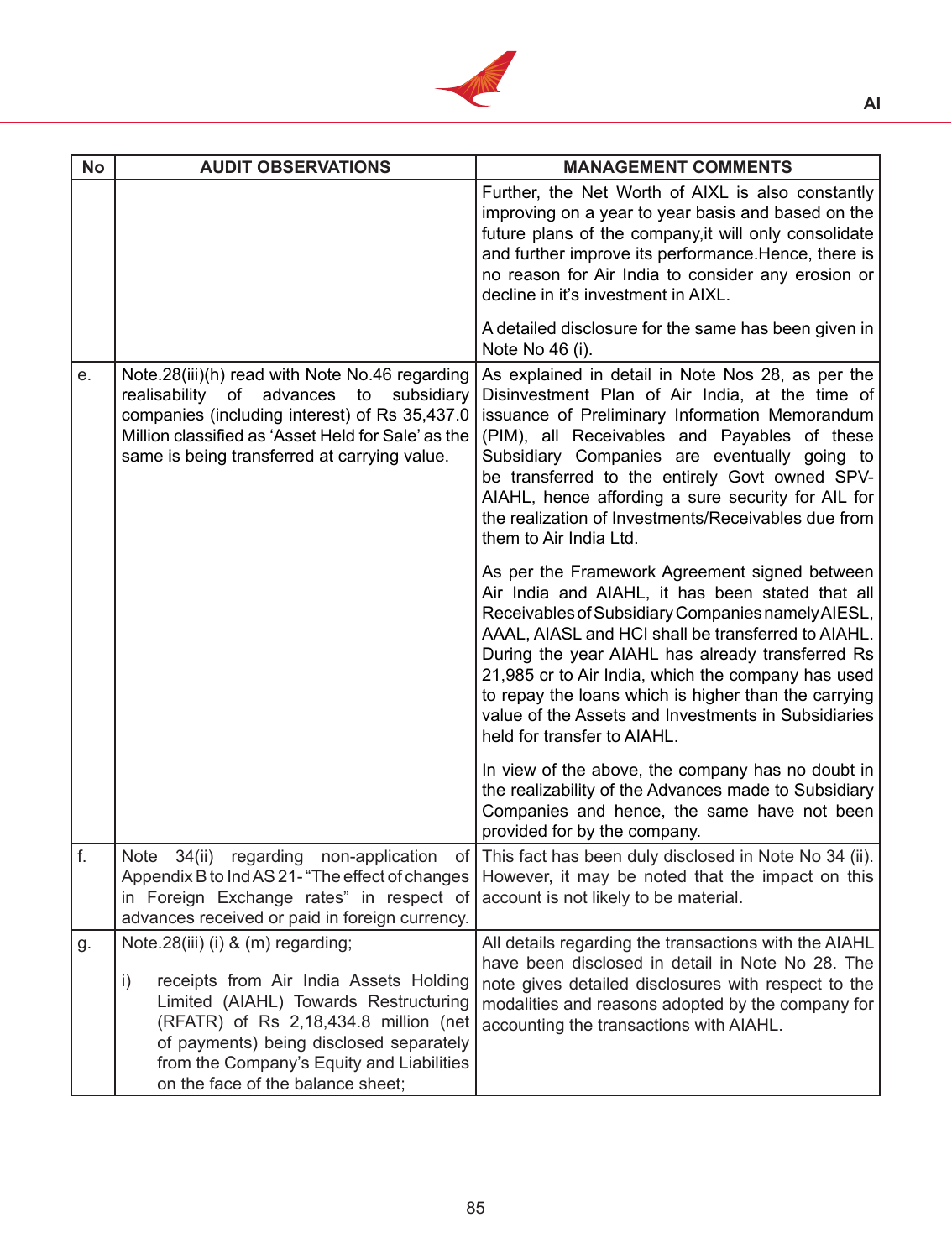

| <b>No</b> |                 | <b>AUDIT OBSERVATIONS</b>                                                                                                                                                                                                                  | <b>MANAGEMENT COMMENTS</b>                                                                                                                                                                                                                                                                                                                                                                           |
|-----------|-----------------|--------------------------------------------------------------------------------------------------------------------------------------------------------------------------------------------------------------------------------------------|------------------------------------------------------------------------------------------------------------------------------------------------------------------------------------------------------------------------------------------------------------------------------------------------------------------------------------------------------------------------------------------------------|
|           | $\mathsf{ii}$ ) | accounting for reimbursement of Rs<br>15,574.7 Million for the Financial Year<br>2019-20 by AIAHL towards interest and<br>other loan related costs paid by the<br>Company on the identified loans, as a<br>reduction from finance cost;    | The Framework Agreement executed between<br>AI and AIAHL lists out the obligations of both the<br>parties. The legal transfer of the Subsidiaries and<br>non-core assets would follow the due process and<br>requires approvals of the relevant authorities.                                                                                                                                         |
|           | iii)            | accounting for rental income Rs 1424.8<br>million from identified properties and<br>Revenue sharing income of Rs 545.8<br>million from subsidiaries for the period                                                                         | It is agreed by both parties that on completion of<br>all the obligations by AI listed in the Framework<br>Agreement, would be full and adequate consideration<br>for the obligations of AIAHL.                                                                                                                                                                                                      |
|           |                 | from 1st October 2018 to 31st March<br>2020 net of related cost of Rs 64.6 million<br>recoverable from AIAHL has been shown<br>as adjustment from statement of Profit<br>&Loss. Refer Note 19, 20 & 25;                                    | As the entire process of transfer of Subsidiaries,<br>Assets and novation of NCDs is not completed in<br>the FY 2019-20, the receipt of funds from AIAHL<br>and the proceeds of Assets monetized have been<br>accountedin the new Account "Receipts from AIAHL<br>Towards Restructuring A/c" (RFATR). The balance                                                                                    |
|           | iv)             | identified<br>classification<br>of<br>certain<br>properties amounting to Rs 70,583.2<br>million as Assets held for sale and certain<br>identified properties amounting to Rs<br>4,375.7 million as Investment property;                    | in this account of Rs 218,434.8 million has been<br>shown as a separate line item between "Equity" and<br>"Liabilities" in the Financial Statements. After the<br>entire transaction is completed the balance in the<br>RFATR A/c will be transferred to "Other Equity".                                                                                                                             |
|           | V)              | classification of investment in subsidiaries<br>amounting to Rs 8,179.4 million along with<br>receivables amounting to Rs 35,437.0<br>million of the subsidiaries as Assets held<br>for sale and                                           | Similarly, the net amount Payable by AI to AIAHL has<br>also been kept in the AIAHL Intermediary Settlement<br>A/c as per which the net amount payable to AIAHL is<br>Rs 5,026.2 million.<br>The broad breakup of all transactions in both the                                                                                                                                                       |
|           | vi)             | recognising gain/loss on identified assets<br>which have been sold during the year.                                                                                                                                                        | above stated accounts has also been given in Note<br>No 28 (iii) (k)                                                                                                                                                                                                                                                                                                                                 |
| h.        |                 | Non-Disclosure of certain information in the<br>standalone financial statements as required<br>by Schedule-III of the Companies Act 2013,<br>and Indian Accounting Standards (Ind AS):                                                     |                                                                                                                                                                                                                                                                                                                                                                                                      |
| (i)       |                 | Terms of repayment, nature of Security<br>separately for each case of borrowings and<br>period & amount of continuing default in<br>respect of borrowings and interest thereon<br>in respect of each borrowing - Refer Note<br>No.13.4& 18 | This is a statement of fact. Due to the confidential<br>nature of the agreements entered into with the<br>consortium of banks wherein the terms of payments,<br>rates of interest, the nature of security has been<br>clearly specified, it has not been disclosed.<br>However, the same is available with the company,<br>the important extracts of which are already disclosed<br>in the accounts. |
| (ii)      |                 | Foreign Currency Fluctuation under Finance<br>Cost- Refer Note No. 23(a)                                                                                                                                                                   | As already stated in Note No 23 (a), the exchange<br>rate differences in the nature of interest cost on<br>foreign currency borrowings has not been classified<br>due to the complexity of transactions.                                                                                                                                                                                             |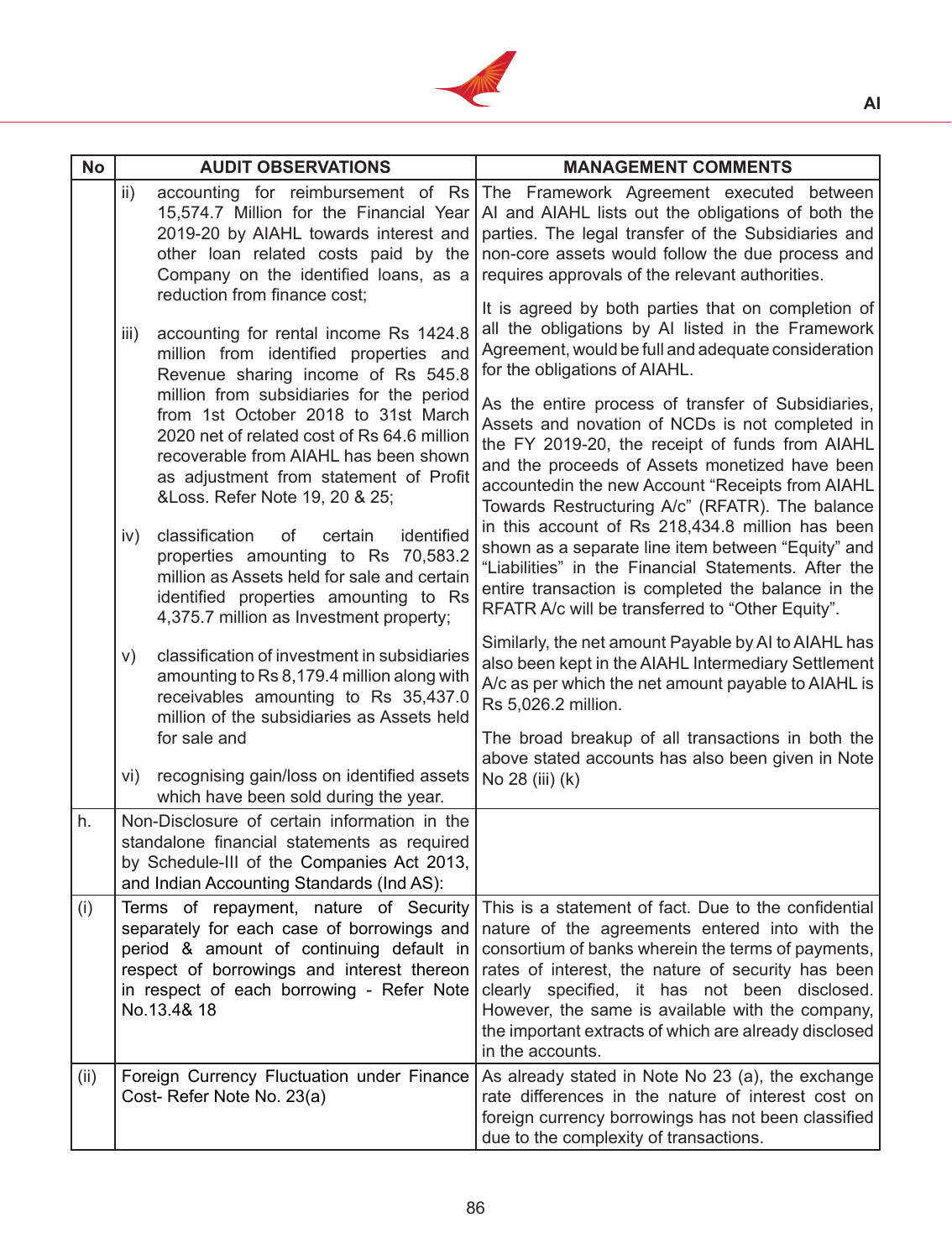

| <b>No</b> | <b>AUDIT OBSERVATIONS</b>                                                                                                                                           | <b>MANAGEMENT COMMENTS</b>                                                                                                                                                                                                                                                                                                                                                                                                                                                        |
|-----------|---------------------------------------------------------------------------------------------------------------------------------------------------------------------|-----------------------------------------------------------------------------------------------------------------------------------------------------------------------------------------------------------------------------------------------------------------------------------------------------------------------------------------------------------------------------------------------------------------------------------------------------------------------------------|
| iii)      | Information regarding dues/payments/interest<br>to Micro & Small Enterprises, if any, included<br>in Trade Payable- Refer Note No 51                                | A detailed Note has been given regarding MSME<br>dues in Note No 51. It has already been stated that<br>payments to such undertakings covered under the<br>Micro Small and Medium Enterprises Development<br>Act (to the extent identified) have been made within<br>the prescribed time limit/date agreed upon with the<br>supplier and hence, no interest is payable on delayed<br>payments. In other cases, necessary compliance/<br>disclosure will be ensured in due course. |
| iv)       | Fair Value of Investment Properties as required<br>in Ind AS 40 "Investment property" - Refer<br>Note No. 30 (iii)                                                  | As stated in Note No 30 (d) under disinvestment<br>plan, monetization of the identified properties is<br>in the process, hence fair value of the investment<br>properties could not be disclosed as a confidentiality<br>measure.                                                                                                                                                                                                                                                 |
| V)        | Expenses relating to short-term leases and<br>low value assets as required in Ind AS 116<br>"Leases"<br>Our Opinion is not modified in respect of above<br>matters. | As stated in Accounting Policy VII the company<br>has recognized the lease payments on short term<br>leases and also low value assets as an operating<br>expense on a straight-line basis over the term of<br>the lease or another systematic basis which is more<br>representative of the pattern of use of the underlined<br>assets.                                                                                                                                            |

| <b>Key Audit Matters</b>                                                                                                                                                                                                                                                                                                                                                                                                                                                                                                                                                                                                                                                       | Principal audit procedures performed                                                                                                                                                                                           |
|--------------------------------------------------------------------------------------------------------------------------------------------------------------------------------------------------------------------------------------------------------------------------------------------------------------------------------------------------------------------------------------------------------------------------------------------------------------------------------------------------------------------------------------------------------------------------------------------------------------------------------------------------------------------------------|--------------------------------------------------------------------------------------------------------------------------------------------------------------------------------------------------------------------------------|
| Key audit matters are those matters that in our<br>professional judgement, were of most significance<br>in our audit of the standalone financial statements of<br>the current period. These matters were addressed<br>in the context of our audit of the standalone financial<br>statements as a whole, and in forming our opinion<br>thereon, and we do not provide a separate opinion<br>on these matters. In addition to the matter described<br>in the Basis for Qualified Opinion and Material<br>Uncertainty in relation to Going Concern section,<br>we have determined the matters described below to<br>be the key audit matters to be communicated in our<br>report. |                                                                                                                                                                                                                                |
| Investment in a subsidiary and<br>advance<br>recoverable from said subsidiary<br>The company has investment in subsidiary, namely<br>Air India Express Limited amounting to Rs 7,800.0<br>Million and has also made advance (including<br>interest) of Rs11347.0 Million to said subsidiary.<br>Further, the company has also given guarantees of<br>Rs 8,530.8 Million in respect of loans availed by                                                                                                                                                                                                                                                                         | We have obtained an understanding of management's<br>processes with regard to identifying existence and<br>testing the impairment in the value of investment,<br>advance to the subsidiary and guarantee to the<br>subsidiary. |
|                                                                                                                                                                                                                                                                                                                                                                                                                                                                                                                                                                                                                                                                                | We have also obtained and verified the latest<br>financial statements of the subsidiary regarding the                                                                                                                          |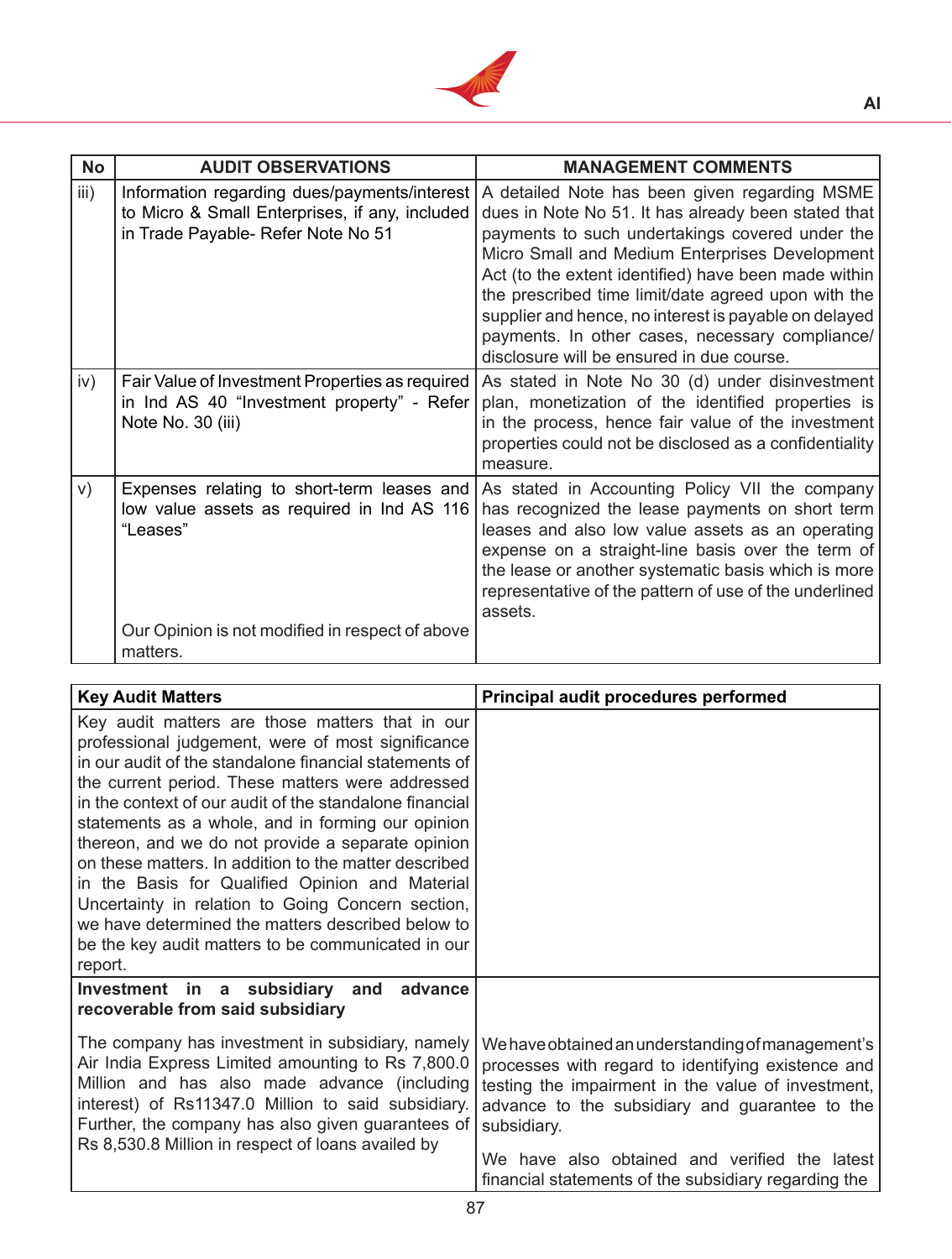

| <b>Key Audit Matters</b>                                                                                                                                                                                                                                                                                                                                                                                                                                                                               | Principal audit procedures performed                                                                                                                                                                                                                                                                                                                                                                                                            |
|--------------------------------------------------------------------------------------------------------------------------------------------------------------------------------------------------------------------------------------------------------------------------------------------------------------------------------------------------------------------------------------------------------------------------------------------------------------------------------------------------------|-------------------------------------------------------------------------------------------------------------------------------------------------------------------------------------------------------------------------------------------------------------------------------------------------------------------------------------------------------------------------------------------------------------------------------------------------|
| them. There is a risk of impairment in carrying value<br>of unquoted equity instruments in said subsidiary, in                                                                                                                                                                                                                                                                                                                                                                                         | present level of operations and profitability of the<br>subsidiary.                                                                                                                                                                                                                                                                                                                                                                             |
| recoverability of advance (including interest) to the<br>said subsidiary and guarantee given to subsidiary<br>carrying accumulated losses which may be<br>considered significant having regard to the financial                                                                                                                                                                                                                                                                                        | We have also reviewedthe management's estimate<br>of future operations, which has been described in<br>Note 46.                                                                                                                                                                                                                                                                                                                                 |
| position of the subsidiary.                                                                                                                                                                                                                                                                                                                                                                                                                                                                            | Refer Para (d) in Emphasis of Matter.                                                                                                                                                                                                                                                                                                                                                                                                           |
| Refer Note 46.                                                                                                                                                                                                                                                                                                                                                                                                                                                                                         |                                                                                                                                                                                                                                                                                                                                                                                                                                                 |
| Depreciation and impairment of Property, Plant<br>& Equipment, Right of Use Assets, Investment<br><b>Properties and Intangible assets</b>                                                                                                                                                                                                                                                                                                                                                              |                                                                                                                                                                                                                                                                                                                                                                                                                                                 |
| The management uses estimates to assess useful life<br>of various items of Property, Plant & Equipment, Right<br>of Use Assets, Investment Properties and Intangible<br>Assets including in the application of component<br>accounting, recognition of early retirement from use,<br>etc. which have a significant impact on the accounts.<br>The Company also assesses whether an impairment<br>indication exists and performs impairment test in<br>respect of Property, Plant & Equipment, Right of | We have reviewed the judgments and methodology<br>applied by management including the nature of<br>underlying costs capitalized, determination of<br>realizable value of the assets retired from active<br>use, technical assessment conducted in assessing<br>the useful life of assets, considered the applicable<br>rates prescribed in Schedule II of the Companies<br>Act, 2013, and evaluated the system followed for<br>periodic review. |
| Use Assets, Investment Properties, and Intangible<br>Assets wherever such indications exist, which<br>involve management's judgment of various factors<br>including future growth rate etc.<br>Refer Note 54.                                                                                                                                                                                                                                                                                          | We have reviewed the Company's impairment<br>assessment process and workings of property, plant<br>& equipment, right of use assets and intangible<br>assets including technical assessment of the<br>management, key assumptions and judgement used<br>to determine the impairment and future cash flows,<br>discount rates applied etc.                                                                                                       |
|                                                                                                                                                                                                                                                                                                                                                                                                                                                                                                        | We have also reviewed the adequacy of disclosures<br>relating to impairment of non-current assets in the<br>standalone financial statements.                                                                                                                                                                                                                                                                                                    |
| Impact of Covid-19 on impairment of Property,<br>Plant & Equipment, Right of Use Assets,<br><b>Investment Properties and Intangible assets</b>                                                                                                                                                                                                                                                                                                                                                         |                                                                                                                                                                                                                                                                                                                                                                                                                                                 |
| There is inherent uncertainty due to Covid 19<br>pandemic which has significant impact on the<br>management judgment and estimates with regard to<br>recoverable amount – value in use calculation.                                                                                                                                                                                                                                                                                                    | We have reviewed the reasonableness of assumed<br>duration of disruption due to Covid 19 pandemic<br>and expected growth rates from publicly available<br>industry sources.                                                                                                                                                                                                                                                                     |
| Refer Note 29.                                                                                                                                                                                                                                                                                                                                                                                                                                                                                         | We have also reviewed the adequacy of disclosures<br>relating to Covid 19 in the standalone financial<br>statements.                                                                                                                                                                                                                                                                                                                            |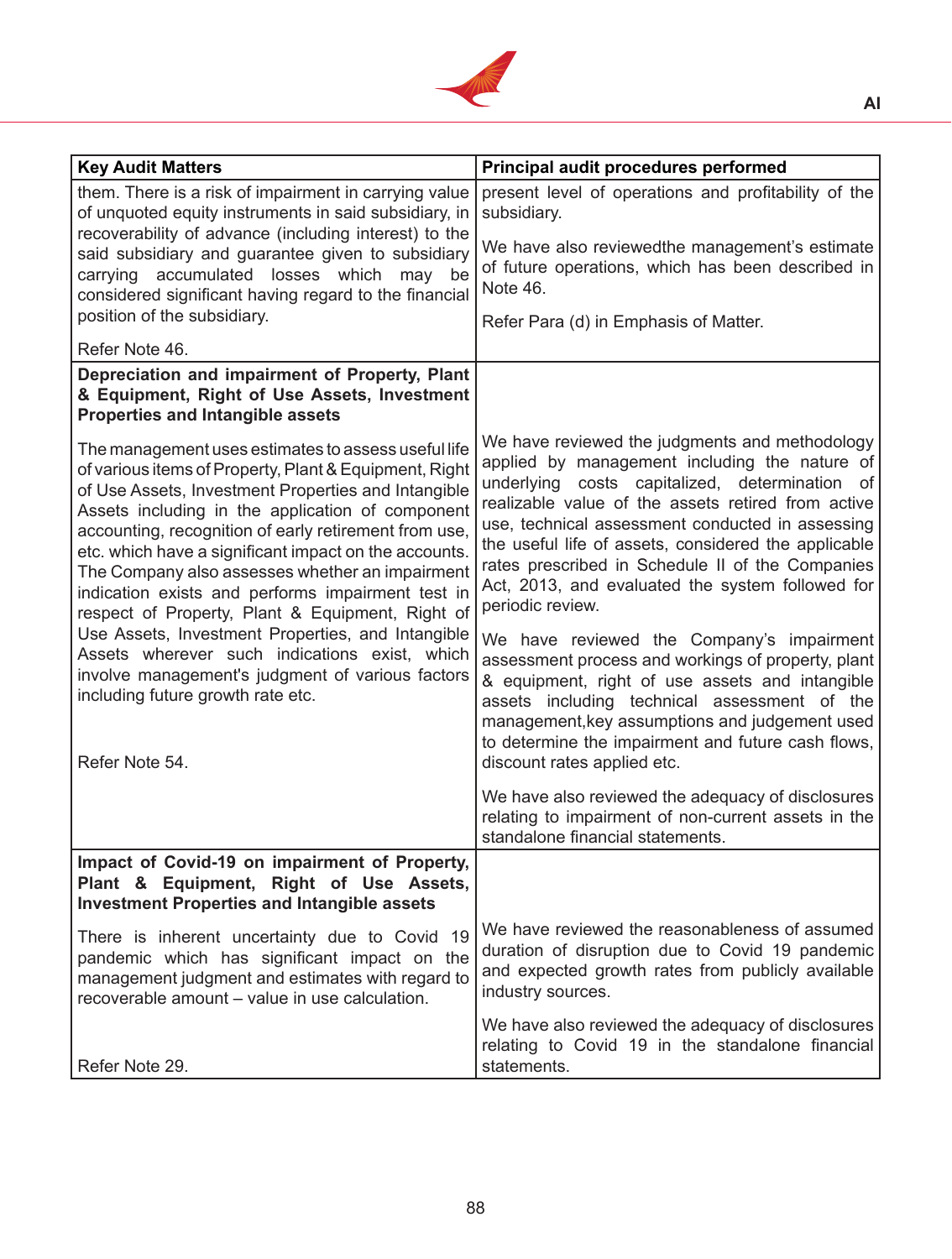

| <b>Key Audit Matters</b>                                                                                                                                                                                                                                                                                                                                                        | Principal audit procedures performed                                                                                                                                                                                                                                                                                                  |  |
|---------------------------------------------------------------------------------------------------------------------------------------------------------------------------------------------------------------------------------------------------------------------------------------------------------------------------------------------------------------------------------|---------------------------------------------------------------------------------------------------------------------------------------------------------------------------------------------------------------------------------------------------------------------------------------------------------------------------------------|--|
| Ind AS 116 for Leases - First time adoption                                                                                                                                                                                                                                                                                                                                     |                                                                                                                                                                                                                                                                                                                                       |  |
| The Company has applied the Ind AS 116 standard<br>to its leases of aircrafts and land disclosed under                                                                                                                                                                                                                                                                          | We have obtained an understanding of management's<br>process with regard to identifying ROU Asset.                                                                                                                                                                                                                                    |  |
| Plant Property and Equipment in the previous year,<br>retrospectively, with the cumulative effect of initially<br>applying the standard, recognized on the date of<br>initial application (i.e. 1 <sup>st</sup> April 2019). Accordingly, the<br>Company has not restated comparative information;                                                                              | We have reviewed the judgments, methodology<br>applied by the management including practical<br>expedients used and ensured they are in line with<br>the requirements of Ind AS 116.                                                                                                                                                  |  |
| instead, the cumulative effect of initially applying this<br>standard has been recognized as an adjustment to<br>the opening balance of retained earnings as on 1<br>April 2019.                                                                                                                                                                                                | We have reviewed the inputs used for determination<br>of the incremental borrowing rate including,<br>assessment of lease term by reference to the<br>underlying lease contracts and market data.                                                                                                                                     |  |
| The Company applied practical expedient to "Grand<br>father Approach" for the assessment as to which<br>transactions are to be categorized as leases.<br>Accordingly, Ind AS 116 is applied only to contracts<br>that were previously identified as leases under Ind                                                                                                            | We have performed computation checks on<br>the amount of ROU asset and lease liabilities<br>recognised by tracing of the same to underlying<br>lease agreements/contracts/documents.                                                                                                                                                  |  |
| AS 17.<br>We considered the first-time application of the<br>standard for aircraft as akey audit matter, due to                                                                                                                                                                                                                                                                 | We have also reviewed the adequacy of the<br>disclosures in respectof the adoption in Note 44 to<br>the standalone financial statements.                                                                                                                                                                                              |  |
| significant judgement required in the assumptions<br>and estimates used to determine the Right of Use<br>(ROU) asset and lease liability, assessment of lease<br>term, determination of appropriate incremental<br>borrowing rate and practical expedients used.                                                                                                                | Refer Para 3 of Basis for Qualified Opinion and para<br>$(h)(v)$ of Emphasis of Matter.                                                                                                                                                                                                                                               |  |
| Refer Note 44.                                                                                                                                                                                                                                                                                                                                                                  |                                                                                                                                                                                                                                                                                                                                       |  |
| Assets held for sale (Other than Investments in<br>subsidiaries held for sale)                                                                                                                                                                                                                                                                                                  |                                                                                                                                                                                                                                                                                                                                       |  |
| disposal as assets held for sale, including as part of<br>the disinvestment process in progress. Management<br>has estimated the fair value of such assets having<br>regard to various critical factors including market<br>rates.                                                                                                                                              | The Company has classified assets earmarked for We have verified the procedures in relation to<br>management's classification and valuation<br>of<br>assets held for sale including assessing<br>the<br>methodologies used and the appropriateness of the<br>key assumptions, checking the accuracy thereof on<br>a sample basis etc. |  |
| Refer Note No. 28& 31.                                                                                                                                                                                                                                                                                                                                                          | Refer Para (e) of Emphasis of Matter.                                                                                                                                                                                                                                                                                                 |  |
| Recognition of revenue from transportation<br>services                                                                                                                                                                                                                                                                                                                          |                                                                                                                                                                                                                                                                                                                                       |  |
| We have identified revenue recognition as a key audit<br>matter because passenger revenue is one of the key<br>performance indicators, significance of passenger<br>revenue to the financial statements, complexity of<br>the underlying IT systems of outsourced service<br>provider and the judgment required by management<br>in determining the revenue from Forward sales. | We have reviewed the internal controls in the<br>company for capturing and recognition of revenue<br>and the reconciliations of revenue between the<br>reports generated by the outsourced service<br>provider and accounting of revenue in ERP system<br>of the company.                                                             |  |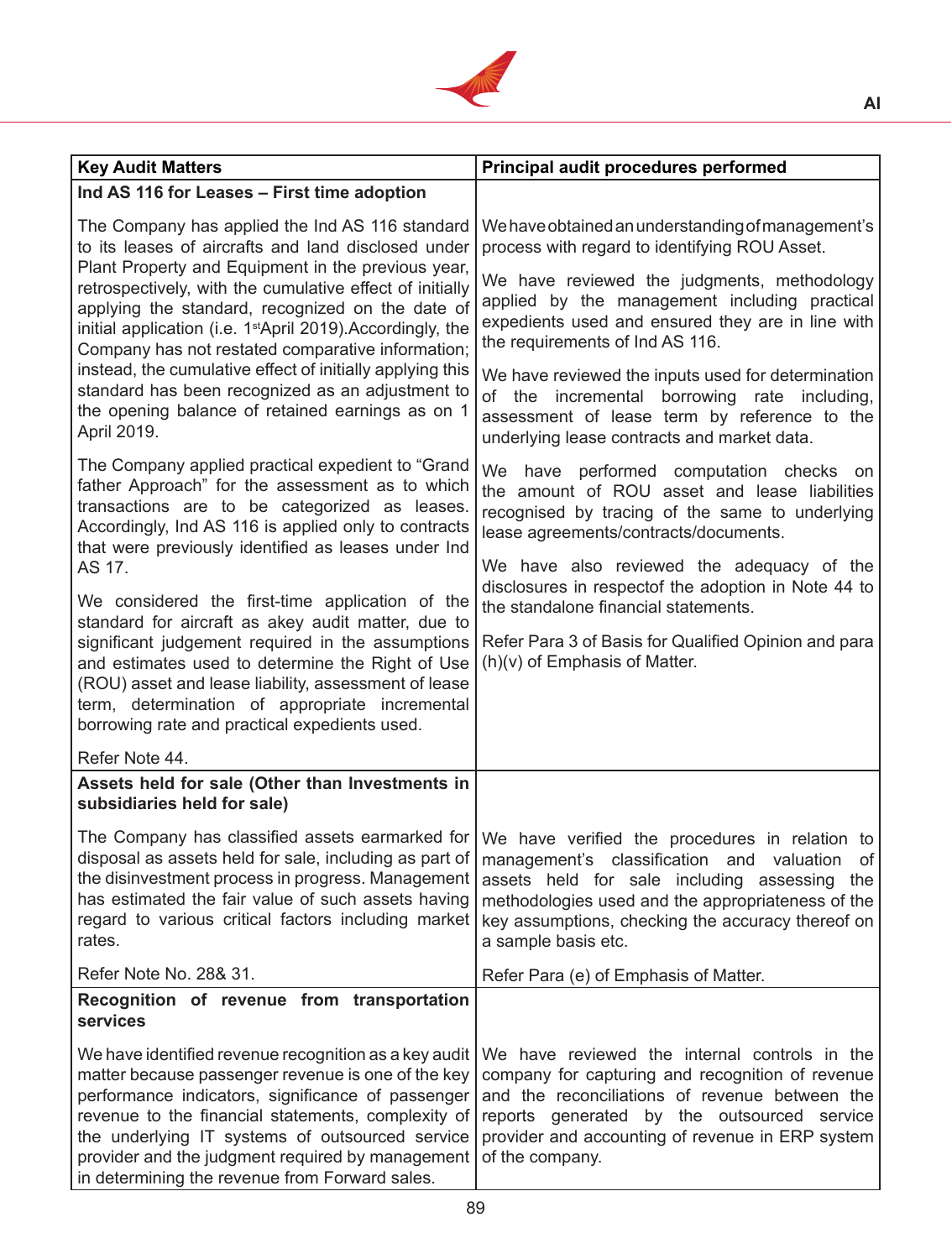

| <b>Key Audit Matters</b>                                                                                                                                                                                                                                                                                                            | Principal audit procedures performed                                                                                                                                                                                                                                                                                                                                                                                                          |  |
|-------------------------------------------------------------------------------------------------------------------------------------------------------------------------------------------------------------------------------------------------------------------------------------------------------------------------------------|-----------------------------------------------------------------------------------------------------------------------------------------------------------------------------------------------------------------------------------------------------------------------------------------------------------------------------------------------------------------------------------------------------------------------------------------------|--|
| The Company extensively uses the services of<br>outsourced service provider for measurement and<br>recognition of revenue, which carries an inherent risk<br>around the accuracy of revenue recorded given the<br>complexity of operations and underlying IT Systems.                                                               | We have conducted requisite procedures on revenue<br>on a test check of selected samples and scrutinised<br>relevant records and journals to assess the timing<br>and values of revenues recorded.                                                                                                                                                                                                                                            |  |
| The Company recognises revenue from passenger<br>and cargo sales on flown basis i.e, when the service                                                                                                                                                                                                                               | In addition, we have performed cut-off tests in order<br>to verify whether the timing of passenger revenue<br>recognition is in line with company's policy.                                                                                                                                                                                                                                                                                   |  |
| is provided. The Company recognises revenue from<br>unexercised rights i.e. forward sales of customers<br>which are non-refundable in nature, based on past<br>trends in proportion to the pattern of rights exercised                                                                                                              | We obtained the latest available assurance report<br>on service organisation controls relating to revenue<br>accounting and General IT controls.                                                                                                                                                                                                                                                                                              |  |
| by the customer.<br>Refer Note 59.                                                                                                                                                                                                                                                                                                  | With regard to forward sales, we have considered<br>the consistency and continuity of the methods used<br>to determine the amount of revenue to be recognised<br>from Forward Sales.                                                                                                                                                                                                                                                          |  |
|                                                                                                                                                                                                                                                                                                                                     | Refer to para (i) in our report on Internal Financial<br>Controls over financial reporting (Annexure B)                                                                                                                                                                                                                                                                                                                                       |  |
| Provisions and<br><b>Contingent Liabilities</b><br>and<br><b>Evaluation of uncertain tax positions</b>                                                                                                                                                                                                                              | We have obtained details of key claims against the<br>company, completed tax assessments and demands                                                                                                                                                                                                                                                                                                                                          |  |
| There are material claims against the company and<br>uncertain tax/duty positions which are under various<br>stages of dispute, involving significant judgment to<br>determine the possible outcome of these disputes.                                                                                                              | and tax/duty positions.<br>We reviewed status of disputes and representation<br>taken from the management, discussed with<br>appropriate senior management and evaluated the<br>management's underlying key assumptions.                                                                                                                                                                                                                      |  |
| Refer Note.26.                                                                                                                                                                                                                                                                                                                      | We reviewed management's estimate of the<br>possible outcome of the disputed cases in evaluating<br>management's position on these uncertain claims<br>and tax positions and reviewed the appropriate<br>disclosures in the financials.                                                                                                                                                                                                       |  |
|                                                                                                                                                                                                                                                                                                                                     | Refer para (b) of Emphasis of Matter                                                                                                                                                                                                                                                                                                                                                                                                          |  |
| <b>Deferred Tax Assets</b>                                                                                                                                                                                                                                                                                                          |                                                                                                                                                                                                                                                                                                                                                                                                                                               |  |
| The Company has carried deferred tax assets<br>recognised on depreciation in an earlier year which<br>is based on the likelihood of future taxable income<br>available for set off.                                                                                                                                                 | Our procedures include obtaining an understanding<br>of the process and the controls over preparation<br>of profit forecast. We reviewed the inputs and<br>assumptions used in the forecast, including Revival<br>Plan for Operational & Financial Efficiency formulated<br>by the Govt of India. We verified the disclosures for<br>deferred tax asset balance including those related<br>to significant accounting estimate and judgements. |  |
| The recognition of deferred tax asset involves<br>judgement regarding the likelihood of realisation<br>of these assets in particular whether there will be<br>sufficient taxable profits in future periods that support<br>the recognition of these assets. Given the degree of<br>judgement involved in considering these deferred |                                                                                                                                                                                                                                                                                                                                                                                                                                               |  |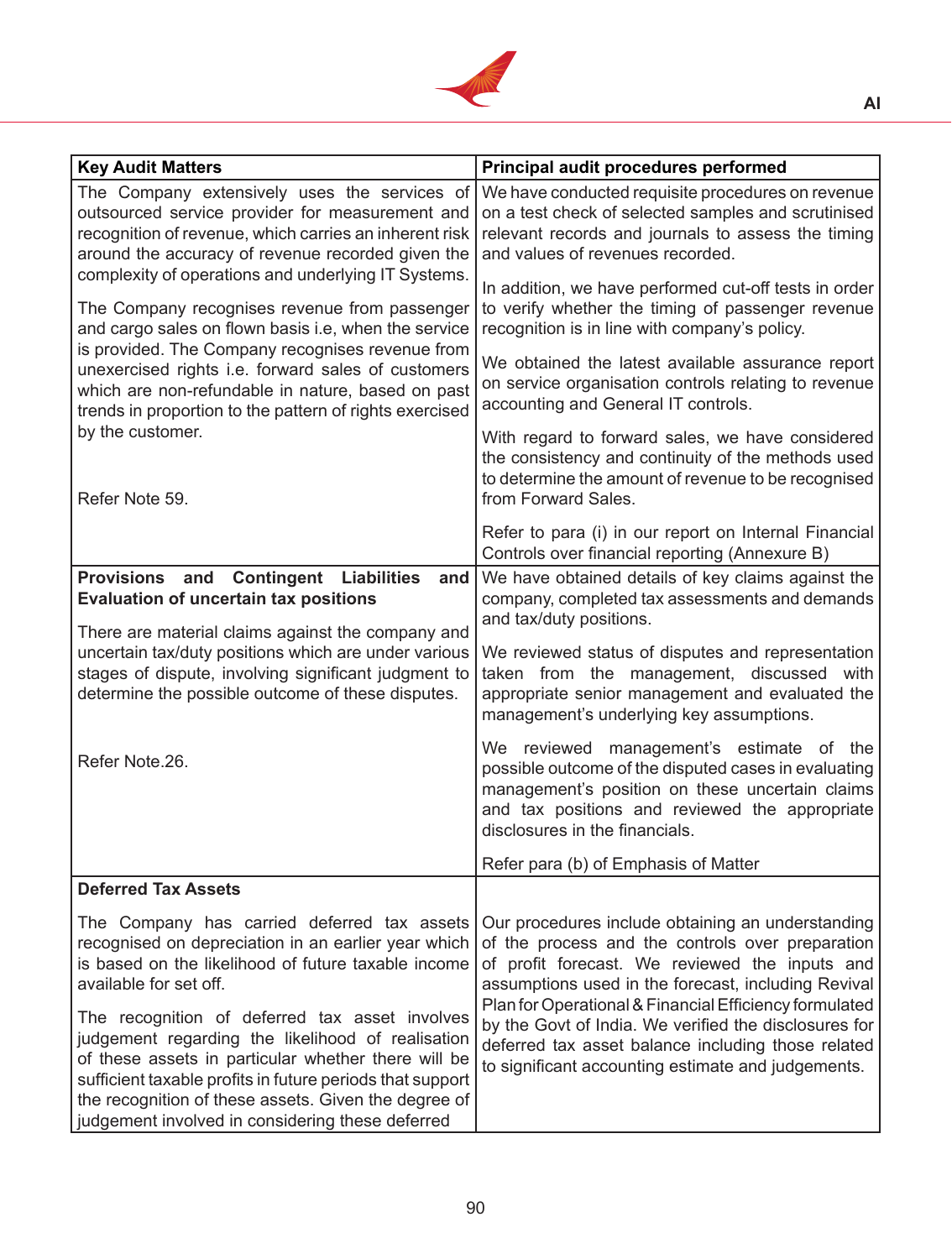

| <b>Key Audit Matters</b>                                                                                                                                                                                                                                                                                                        | Principal audit procedures performed                                                                                                                                                                                                                 |  |
|---------------------------------------------------------------------------------------------------------------------------------------------------------------------------------------------------------------------------------------------------------------------------------------------------------------------------------|------------------------------------------------------------------------------------------------------------------------------------------------------------------------------------------------------------------------------------------------------|--|
| tax assets as recoverable or otherwise, we consider<br>this to be a key audit matter.                                                                                                                                                                                                                                           | Refer para (c) of Emphasis of Matter.                                                                                                                                                                                                                |  |
| Refer Note 49.                                                                                                                                                                                                                                                                                                                  |                                                                                                                                                                                                                                                      |  |
| Inventory                                                                                                                                                                                                                                                                                                                       |                                                                                                                                                                                                                                                      |  |
| The company carries inventory of materials, spare<br>parts etc. across various locations' centres and<br>correct measurement of inventory involves making<br>a proper assessment of the lower of net realisable                                                                                                                 | We have evaluated the systems and processes for<br>recording and valuation of inventory, tested a sample<br>of key controls and comparison of net realizable<br>prices.                                                                              |  |
| value over cost and assessment of write down<br>necessary on account of obsolescence etc<br>Refer Note 38.                                                                                                                                                                                                                      | We have obtained an understanding of the company's<br>policy on control for identification and provision of<br>non-moving inventory based on age-wise analysis<br>and tested the same on a sample basis.                                             |  |
|                                                                                                                                                                                                                                                                                                                                 | Refer Qualified Opinion para (i)&(iii)in our report on<br>Internal Financial Controls (Annexure B)                                                                                                                                                   |  |
| <b>Provision for receivables</b>                                                                                                                                                                                                                                                                                                |                                                                                                                                                                                                                                                      |  |
| The Company is carrying significant balances as<br>trade receivables including amounts outstanding<br>from earlier accounting periods. The management<br>makes an estimate of the recoverability of individual<br>debtor with reference to the aging profile, historical<br>payment pattern and the past record of the customer | We have obtained a list of outstanding receivables,<br>test checked the ageing of trade receivables<br>generated from SAP at year end on a sample basis<br>and reviewed Expected credit loss model used in<br>determining the provision requirement. |  |
| and makes provision against the same with reference<br>to the recoverable amount.                                                                                                                                                                                                                                               | We have reviewed the controls, systems and<br>processes applied by the management to ensure<br>proper recognition of provision for receivables.                                                                                                      |  |
|                                                                                                                                                                                                                                                                                                                                 | Refer Qualified Opinion para (iii) in our report on<br>Internal Financial Controls (Annexure B)                                                                                                                                                      |  |
| <b>Accounting</b><br>&<br>disclosure<br>for<br>proposed<br>disinvestment                                                                                                                                                                                                                                                        |                                                                                                                                                                                                                                                      |  |
| Govt. of India has given approval for strategic<br>disinvestment of the Air India and its subsidiaries.<br>Accordingly, Strategic Revival Plan for Operational<br>& Financial Efficiency in Air India was formulated as<br>per which certain portion of debt along with certain                                                 | We have reviewed the Framework agreement,<br>relevant minutes of meeting of Board of Air India<br>Limited as well as of the committees formed for<br>disinvestment and other relevant records made<br>available to us in this regard.                |  |
| assets, including investments in three subsidiary<br>companies and advances given to them, were<br>decided to be transferred to an Special Purpose<br>Vehicle (SPV) formed for the proposed disinvestment.                                                                                                                      | We have verified the transactions which have taken<br>place during the year 2019-20 with the SPV and<br>held discussions with the senior management of the<br>Company in order to obtain an understanding of the                                     |  |
| Necessary adjustments/ disclosures are made in the<br>financial Statements of Air India Limited based on<br>the present decisions and further adjustments would<br>be made after finalization of the same.                                                                                                                      | present position of the various decision taken for the<br>same.<br>We have reviewed the disclosures made in the                                                                                                                                      |  |
| Refer Note 28.                                                                                                                                                                                                                                                                                                                  | financial statements in this regard.<br>Refer para (g) of Emphasis of Matter.                                                                                                                                                                        |  |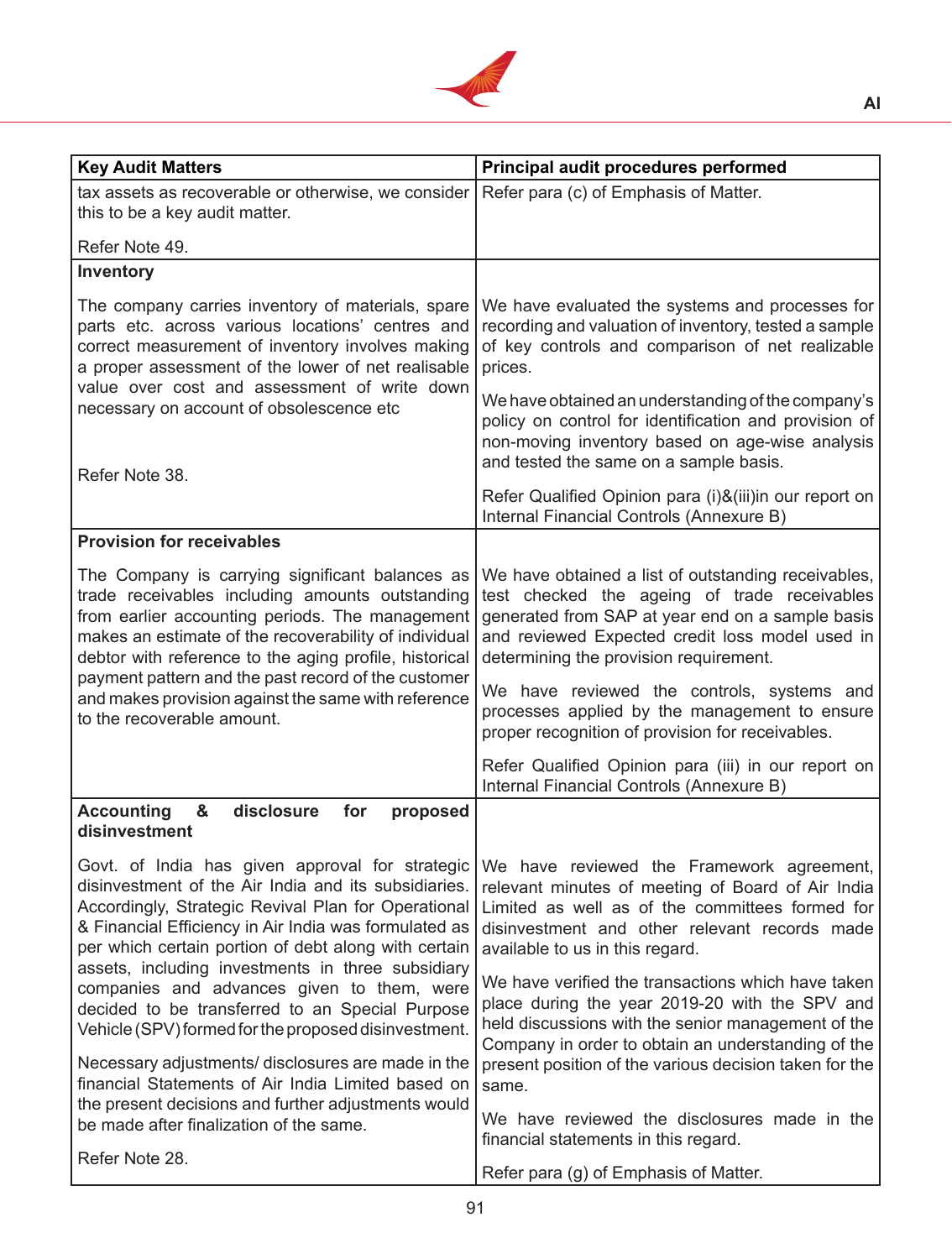

| Information Other than the Standalone<br><b>Financial Statements and Auditor's Report</b><br>thereon                                                                                                                                                                                                                                                                                                                                                                                                                                                                                                                        |                              |
|-----------------------------------------------------------------------------------------------------------------------------------------------------------------------------------------------------------------------------------------------------------------------------------------------------------------------------------------------------------------------------------------------------------------------------------------------------------------------------------------------------------------------------------------------------------------------------------------------------------------------------|------------------------------|
| The Company's Board of Directors is responsible<br>for the other information. The other information<br>comprises the information included in the<br>Report, Management Discussion   This is a statement of fact.<br>Directors'<br>and Analysis Report and Report on Corporate<br>Governance but does not include the standalone<br>financial statements and our auditor's report<br>thereon. These reports are expected to be made<br>available to us after the date of this auditor's<br>report.                                                                                                                           |                              |
| Our opinion on the standalone financial<br>statements does not cover the other information<br>and we will not express any form of assurance<br>conclusion thereon.                                                                                                                                                                                                                                                                                                                                                                                                                                                          |                              |
| In connection with our audit of the standalone<br>financial statements, our responsibility is to<br>read the other information and, in doing so,<br>consider whether the other information is<br>materially inconsistent with the standalone<br>financial statements or our knowledge obtained<br>in the audit or otherwise appears to be materially<br>misstated.                                                                                                                                                                                                                                                          |                              |
| When we read the reports containing the other<br>information, if we conclude that there is a<br>material misstatement therein, we are required<br>to communicate the matter to those charged with<br>governance.                                                                                                                                                                                                                                                                                                                                                                                                            |                              |
| <b>Responsibilities of Management and Those</b><br><b>Charged with Governance for the Standalone</b><br><b>Financial Statements</b>                                                                                                                                                                                                                                                                                                                                                                                                                                                                                         |                              |
| The Company's Management and Board of<br>Directors are responsible for the matters stated<br>in section 134(5) of the Companies Act, 2013<br>("the Act") with respect to the preparation of these<br>standalone financial statements that give a true<br>and fair view of the financial position, financial<br>performance, changes in equity and cash flows of<br>the Company in accordance with the accounting<br>principles generally accepted in India, including<br>the Indian Accounting Standards specified under<br>section 133 of the Act. This responsibility also<br>includes maintenance of adequate accounting | This is a statement of fact. |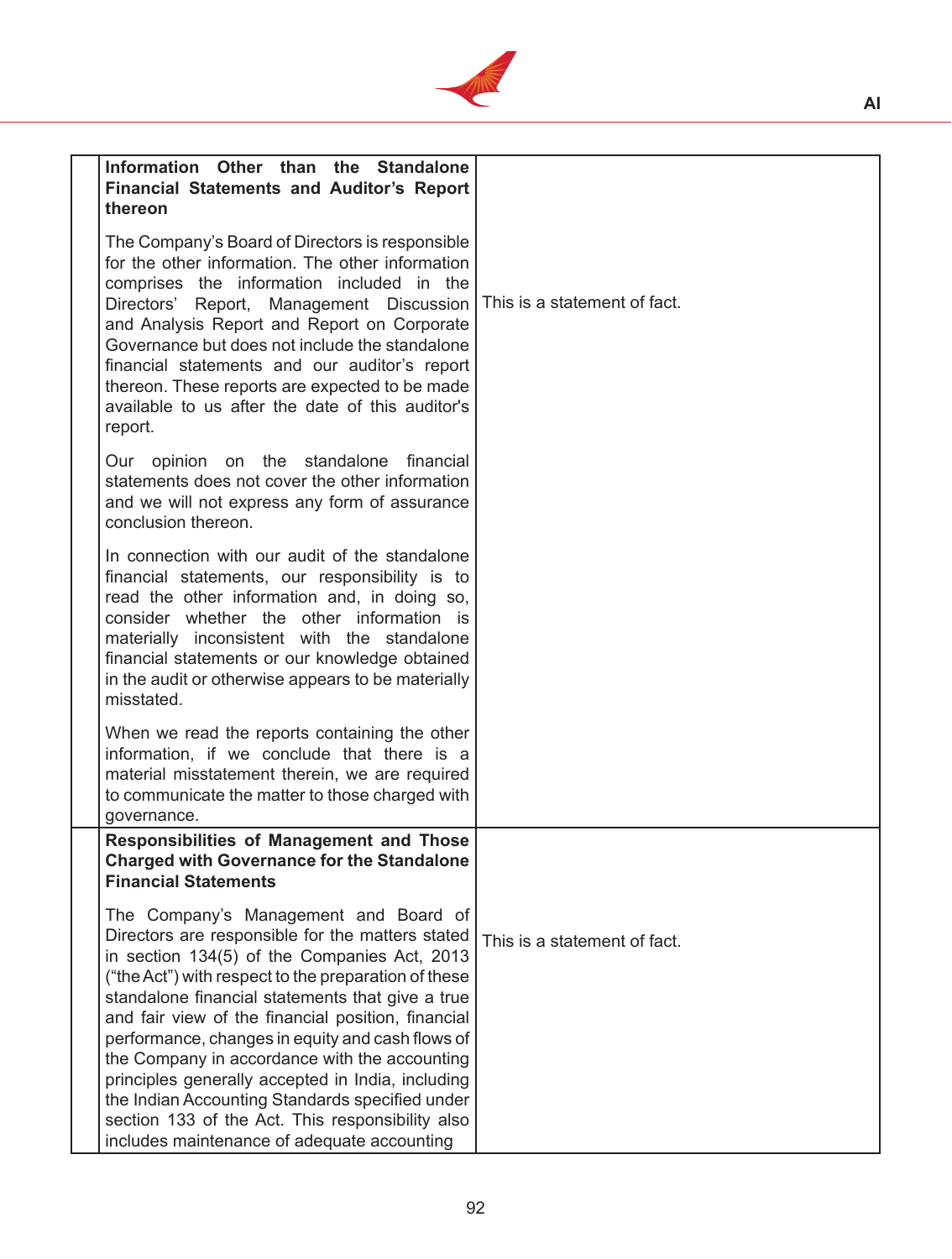

| with the provisions of the Act for safeguarding of<br>the assets of the Company and for preventing<br>and detecting frauds and other irregularities;<br>selection and<br>application of appropriate<br>accounting policies; making judgments and<br>estimates that are reasonable and prudent; and<br>design, implementation and maintenance of<br>adequate internal financial controls, that were<br>operating effectively for ensuring the accuracy<br>and completeness of the accounting records,<br>relevant to the preparation and presentation of<br>the standalone financial statements that give<br>a true and fair view and are free from material<br>misstatement, whether due to fraud or error.                                 |  |
|---------------------------------------------------------------------------------------------------------------------------------------------------------------------------------------------------------------------------------------------------------------------------------------------------------------------------------------------------------------------------------------------------------------------------------------------------------------------------------------------------------------------------------------------------------------------------------------------------------------------------------------------------------------------------------------------------------------------------------------------|--|
| In preparing the standalone financial statements,<br>the Board of Directors is responsible for<br>assessing the Company's ability to continue<br>as a going concern, disclosing, as applicable,<br>matters related to going concern and using the<br>going concern basis of accounting unless the<br>Board of Directors either intends to liquidate<br>the Company or to cease operations, or has no<br>realistic alternative but to do so.<br>Those Board of Directors are also responsible<br>for overseeing the Company's financial reporting<br>process.                                                                                                                                                                                |  |
| Auditor's Responsibilities for the Audit of the                                                                                                                                                                                                                                                                                                                                                                                                                                                                                                                                                                                                                                                                                             |  |
| <b>Standalone Financial Statements</b>                                                                                                                                                                                                                                                                                                                                                                                                                                                                                                                                                                                                                                                                                                      |  |
| Our objectives are to obtain<br>reasonable<br>standalone<br>assurance about whether the<br>financial statements as a whole are free from<br>material misstatement, whether due to fraud<br>or error, and to issue an auditor's report that<br>includes our opinion. Reasonable assurance is<br>a high level of assurance but is not a guarantee<br>that an audit conducted in accordance with SAs<br>will always detect a material misstatement when<br>it exists. Misstatements can arise from fraud or<br>error and are considered material if, individually<br>or in the aggregate, they could reasonably be<br>expected to influence the economic decisions<br>of users taken on the basis of these standalone<br>financial statements. |  |
| As part of an audit in accordance with SAs, we<br>exercise professional judgment and maintain                                                                                                                                                                                                                                                                                                                                                                                                                                                                                                                                                                                                                                               |  |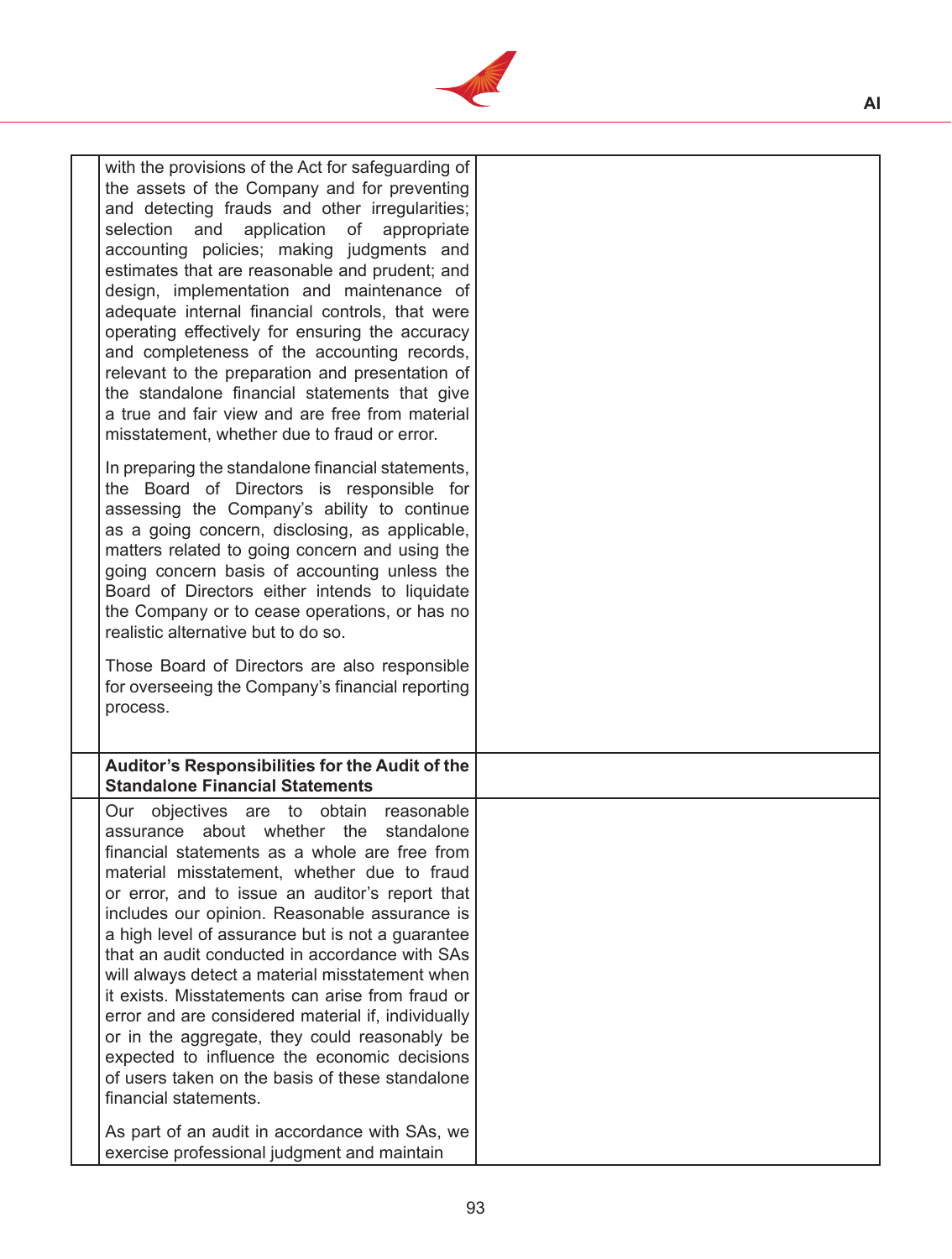

professional skepticism throughout the audit. We also:

• Identify and assess the risks of material misstatement of the standalone financial statements, whether due to fraud or error, design and perform audit procedures responsive to those risks, and obtain audit evidence that is sufficient and appropriate to provide a basis for our opinion. The risk of not detecting a material misstatement resulting from fraud is higher than for one resulting from error, as fraud may involve collusion, forgery, intentional omissions, misrepresentations, or the override of internal control.

• Obtain an understanding of internal control relevant to the audit in order to design audit procedures that are appropriate in the circumstances. Under section 143(3)(i) of the CompaniesAct, 2013, we are also responsible for expressing our opinion on whether the Company has adequate Internal Financial Controls over Financial Reporting in place and the operating effectiveness of such controls.

• Evaluate the appropriateness of accounting policies used and the reasonableness of accounting estimates and related disclosures made by management.

• Conclude on the appropriateness of management's use of the going concern basis of accounting and, based on the audit evidence obtained, whether a material uncertainty exists related to events or conditions that may cast significant doubt on the Company's ability to continue as a going concern. If we conclude that a material uncertainty exists, we are required to draw attention in our auditor's report to the related disclosures in the financial statements or, if such disclosures are inadequate, to modify our opinion. Our conclusions are based on the audit evidence obtained up to the date of our auditor's report. However, future events or conditions may cause the Company to cease to continue as a going concern.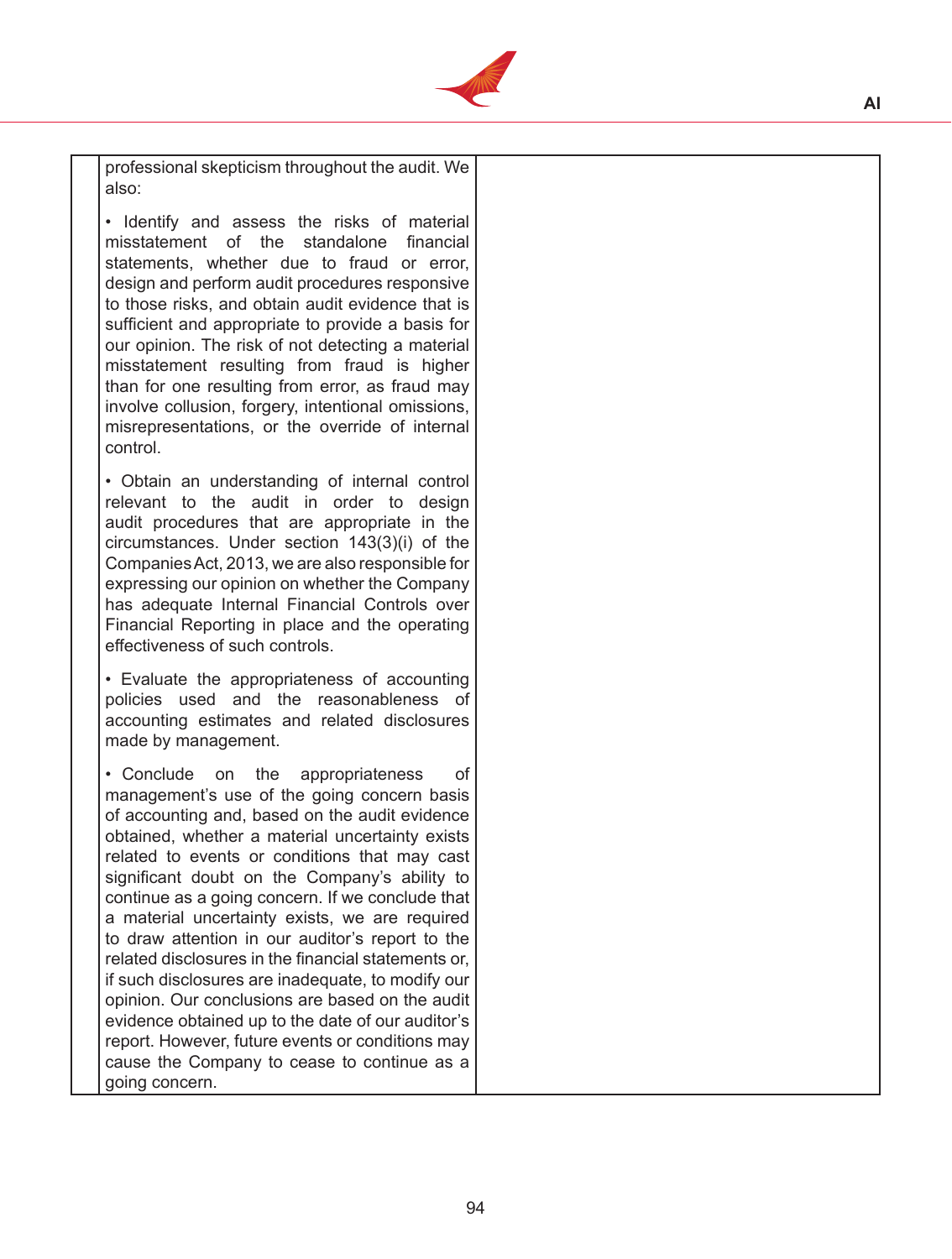

• Evaluate the overall presentation, structure and content of the standalone financial statements, including the disclosures, and whether the standalone financial statements represent the underlying transactions and events in a manner that achieves fair presentation.

Materiality is the magnitude of misstatements in the standalone financial statements that, individually or in aggregate, makes it probable that the economic decisions of a reasonably knowledgeable user of the financial statements may be influenced. We consider quantitative materiality and qualitative factors in (i) planning the scope of our audit work and in evaluating the results of our work; and (ii) to evaluate the effect of any identified misstatements in the financial statements.

We communicate with those charged with governance regarding, among other matters, the planned scope and timing of the audit and significant audit findings, including any significant deficiencies in internal control that we identify during our audit.

We also provide those charged with governance with a statement that we have complied with relevant ethical requirements regarding independence, and to communicate with them all relationships and other matters that may reasonably be thought to bear on our independence, and where applicable, related safeguards.

From the matters communicated with those charged with governance, we determine those matters that were of most significance in the audit of the standalone financial statements of the current period and are therefore the key audit matters. We describe these matters in our auditor's report unless law or regulation precludes public disclosure about the matter or when, in extremely rare circumstances, we determine that a matter should not be communicated in our report because the adverse consequences of doing so would reasonably be expected to outweigh the public interest benefits of such communication.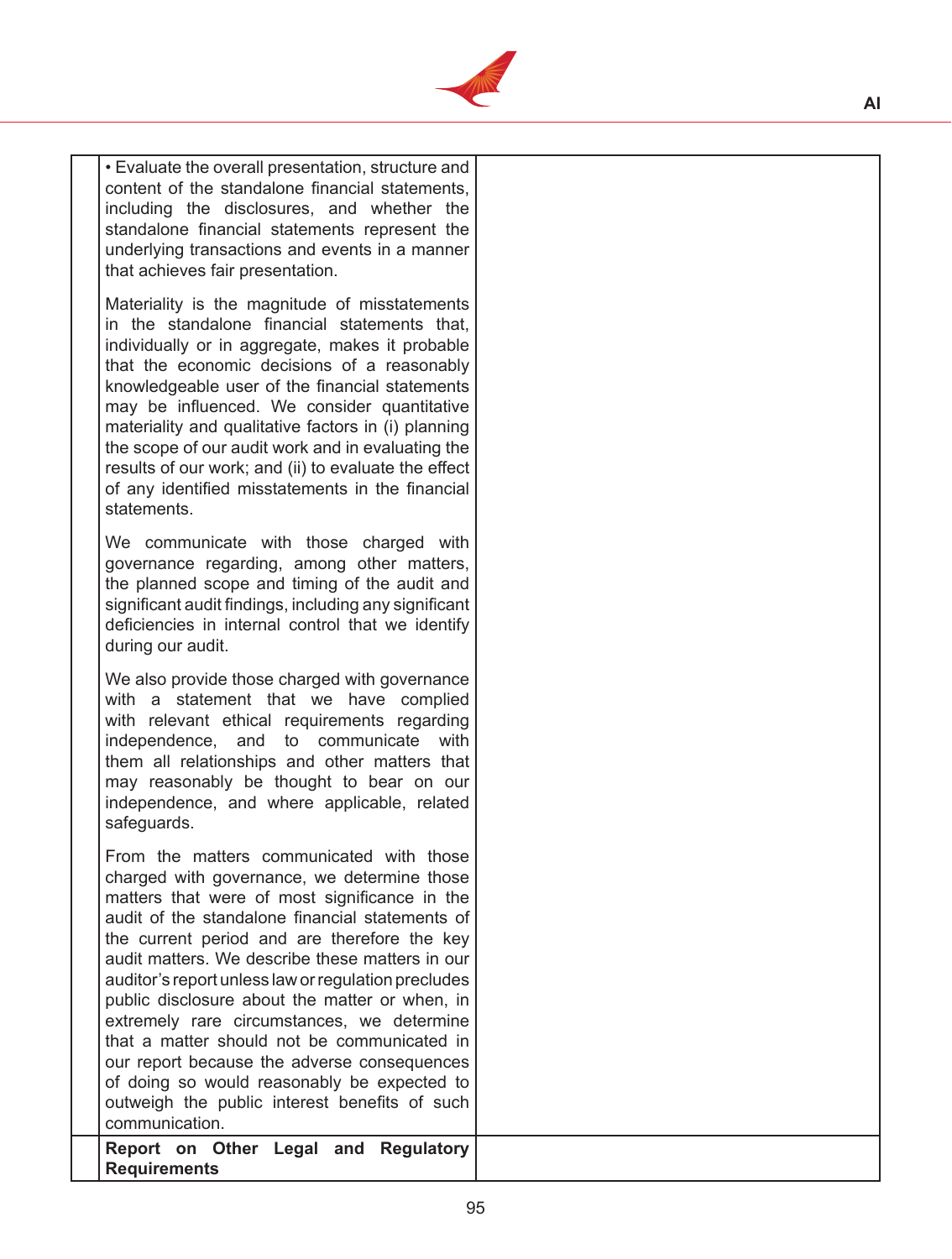

| 1<br>$\overline{2}$ | As required by the Companies (Auditor's Report)<br>Order, 2016 ("the Order"), issued by the Central<br>Government of India in terms of sub-section<br>(11) of section 143 of the Companies Act, 2013,<br>we give in the "Annexure A" a statement on the<br>matters specified in paragraphs 3 and 4 of the<br>Order, to the extent applicable<br>As required by Section 143(3) of the Act, we             |  |
|---------------------|----------------------------------------------------------------------------------------------------------------------------------------------------------------------------------------------------------------------------------------------------------------------------------------------------------------------------------------------------------------------------------------------------------|--|
|                     | report that:                                                                                                                                                                                                                                                                                                                                                                                             |  |
|                     | (a) We have sought and obtained all the<br>information and explanations which to the<br>best of our knowledge and belief were<br>necessary for the purposes of our audit<br>except as stated in Basis for Qualified<br>Opinion and Para no. (h) of Emphasis of<br>Matter section.                                                                                                                        |  |
|                     | Except for the possible effects of the matters<br>(b)<br>described in the Basis of Qualified opinion<br>section above, in our opinion, proper books<br>of account as required by law have been<br>kept by the Company so far as it appears<br>from our examination of those books and<br>proper returns adequate for the purposes of<br>our audit have been received from branches<br>not visited by us. |  |
|                     | With respect to foreign stations we have<br>(c)<br>relied upon the management summary<br>reports made available to us for the<br>verification of transactions related to major<br>foreign stations, which have been properly<br>dealt by us in preparing this report.                                                                                                                                    |  |
|                     | (d)<br>The Balance Sheet, Statement of Profit and<br>Loss, the Statement of Changes in Equity<br>and the Statement of Cash Flows dealt with<br>by this Report are in agreement with the<br>books of account.                                                                                                                                                                                             |  |
|                     | Except for the effects of the matter described<br>(e)<br>in para No -1 & 3 of Basis for Qualified<br>Opinion and para (f) & (h) Emphasis of Matter<br>Section above, in our opinion, the aforesaid<br>Standalone Financial Statements comply<br>with the Indian Accounting Standards                                                                                                                     |  |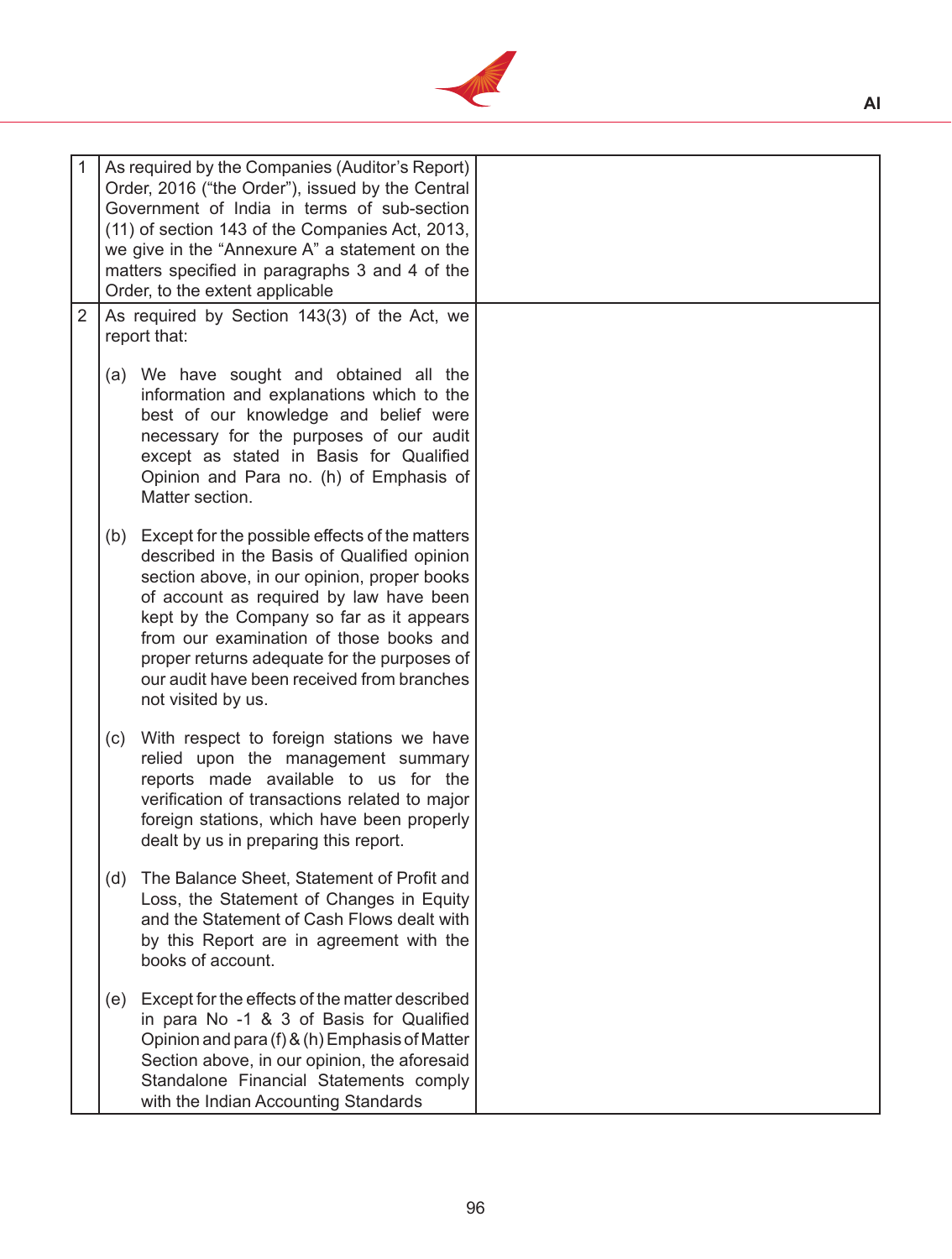

 specified under Section 133 of the Act read with relevant rules issued thereunder;

- (f) The matters described under Material Uncertainty in relation to Going Concern, Emphasis of matter para on COVID 19and Basis of Qualified Opinion section above, may, in our opinion have an adverse effect on the functioning of the Company;
- (g) We have been informed that the provisions of Section 164(2) of the Act in respect of disqualification of directors are not applicable to the Company, being a Government Company in terms of notification no. G.S.R.463(E) dated 5th June, 2015 issued by Ministry of Corporate Affairs (MCA), Government of India;
- (h) The qualification relating to the maintenance of accounts and other matters connected therewith are as stated in the Basis for Qualified Opinion section above;
- (i) With respect to the adequacy of Internal Financial Controls over Financial Reporting of the Company and the operating effectiveness of such controls, refer to our separate Report in "Annexure B". Our report expresses a qualified opinion on the adequacy and operating effectiveness of the Company's Internal Financial Controls over Financial Reporting.
- (j) With respect to the other matters to be included in the Auditor's Report in accordance with the requirements of section 197(16) of the Act, as amended, we report that, in terms of MCA Notification no. G.S.R. 463 (E) dated 5th June 2015 provisions of section 197 of the Act are not applicable to the company.
- (k) With respect to the other matters to be included in the Auditor's Report in accordance with Rule 11 of the Companies (Audit and Auditors) Rules, 2014, in our opinion and to the best of our information and according to the explanations given to us: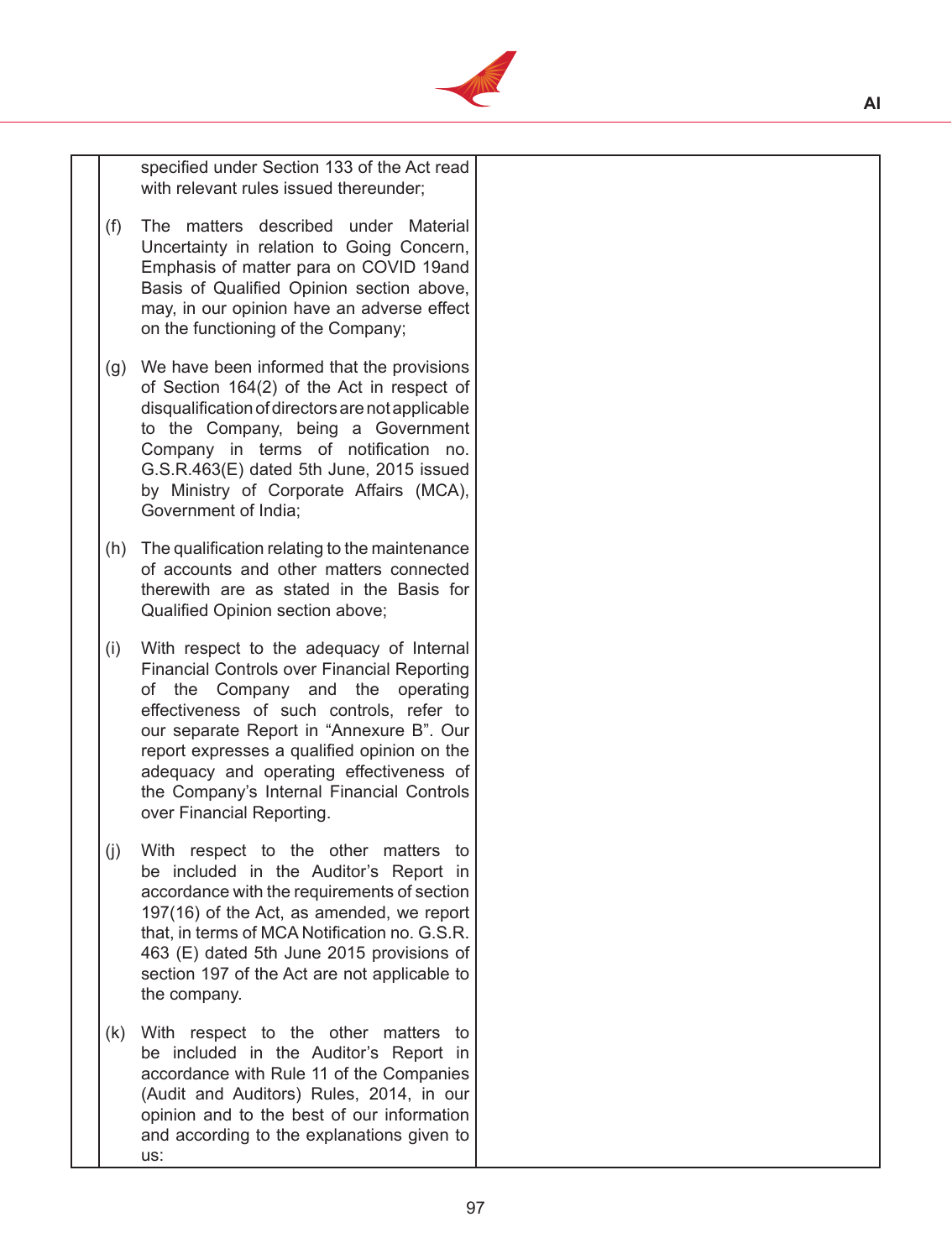

|   | i.                                                                                                                                                                                                                                                                                                                                                                   | The Company has disclosed the impact of<br>pending litigations on its financial position in<br>its standalone financial statements - Refer<br>Note No. 26 to the standalone financial<br>statements;                                                             |  |
|---|----------------------------------------------------------------------------------------------------------------------------------------------------------------------------------------------------------------------------------------------------------------------------------------------------------------------------------------------------------------------|------------------------------------------------------------------------------------------------------------------------------------------------------------------------------------------------------------------------------------------------------------------|--|
|   | ii.                                                                                                                                                                                                                                                                                                                                                                  | The Company has made provisions, as<br>required under the applicable laws or<br>Indian Accounting Standards, for material<br>foreseeable losses, if any, on long-term<br>contracts including derivative contracts that<br>have been entered into by the Company; |  |
|   | iii.                                                                                                                                                                                                                                                                                                                                                                 | there were no amounts which were required<br>to be transferred to the Investor Education<br>and Protection Fund by the Company.                                                                                                                                  |  |
| 3 | We are enclosing our report in terms of Section<br>143 (5) of the Act, on the directions / sub-<br>directions issued by the Comptroller and Auditor<br>General of India, on the basis of such checks of<br>the books and records of the Company as we<br>considered appropriate and according to the<br>information and explanations given to us, in<br>Annexure- C. |                                                                                                                                                                                                                                                                  |  |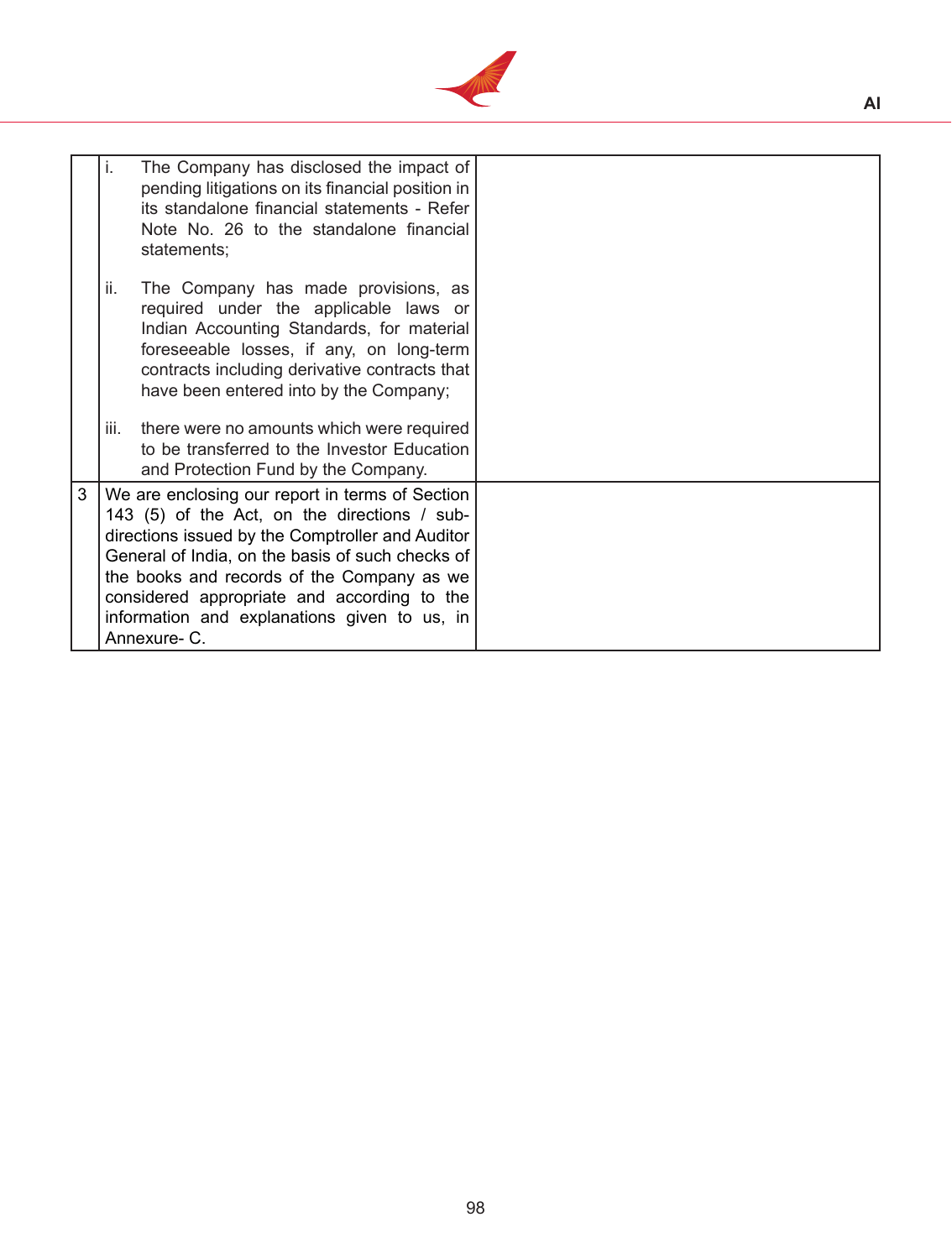

# **ANNEXURE'A' REFERRED TO IN PARAGRAPH UNDER THE HEADING REPORT ON "OTHER LEGAL AND REGULATORY REQUIREMENTS" OF OUR INDEPENDENT AUDITORS' REPORT OF EVEN DATE ON THE STANDALONE FINANCIAL STATEMENTS**  OF AIR INDIA LIMITED (THE "COMPANY") FOR THE YEAR ENDED 31<sup>ST</sup> MARCH 2020:

|               | <b>AUDIT OBSERVATIONS</b>                                                                                                                                                                                                                                                                                                                                                                                                                                                                                                                                                                                                                                                                                                                                                                                                                                                                                                                                                                                                                                 | <b>MANAGEMENT COMMENTS</b>                                                                                                                                                                                                                                                                                                                                                                                                                                                                                                                                                                                                                                                                                                                                                                                                                                                                                                                                                                   |  |
|---------------|-----------------------------------------------------------------------------------------------------------------------------------------------------------------------------------------------------------------------------------------------------------------------------------------------------------------------------------------------------------------------------------------------------------------------------------------------------------------------------------------------------------------------------------------------------------------------------------------------------------------------------------------------------------------------------------------------------------------------------------------------------------------------------------------------------------------------------------------------------------------------------------------------------------------------------------------------------------------------------------------------------------------------------------------------------------|----------------------------------------------------------------------------------------------------------------------------------------------------------------------------------------------------------------------------------------------------------------------------------------------------------------------------------------------------------------------------------------------------------------------------------------------------------------------------------------------------------------------------------------------------------------------------------------------------------------------------------------------------------------------------------------------------------------------------------------------------------------------------------------------------------------------------------------------------------------------------------------------------------------------------------------------------------------------------------------------|--|
| $(i)$ a       | The Company is maintaining proper records<br>showing full particulars, including quantitative<br>details and situation of fixed assets except in case<br>of certain items which are carried in the fixed asset<br>register on block level as one-line item, in respect<br>of which full particulars, including quantitative<br>details and situation of such assets have not been<br>updated.                                                                                                                                                                                                                                                                                                                                                                                                                                                                                                                                                                                                                                                             | The Company has a regular procedure for the<br>physical verification of all aircraft, APUs and<br>other related equipment which constitutes<br>nearly 93% of the total value of the assets which<br>are tallied with the Assets Register maintained.<br>As regards the remaining assets, the Company<br>has already implemented the Fixed Assets<br>module which streamlines the data on Fixed                                                                                                                                                                                                                                                                                                                                                                                                                                                                                                                                                                                               |  |
| b)            | The Company has a programme of verification of<br>fixed assets as per which the verification of all major<br>assets is conducted annually, and the verification<br>of other assets are covered over a biennial period<br>which, in our opinion, is reasonable having regard<br>to the size of the Company and the nature of its<br>Assets. Accordingly, as per the information and<br>explanations furnished to us, physical verification of<br>major items of fixed assets has been conducted by<br>the Management during the year and no material<br>discrepancies were noticed on such verification. In<br>case of fixed assets, which are carried on block level<br>as one line item, physical verification reconciliation<br>has not been done during the year. In respect of<br>other items of fixed assets, physical verification for<br>2018-2020 biennial period has been completed,<br>although pending reconciliation no effect has been<br>given in respect of discrepancies noticed amounting<br>to Rs 111.7Million. Refer Note No.33(i) (b) | Assets including the details of location and<br>quantitative details on the SAP system.<br>As regards to the items entered in SAP at<br>block level, these represents those assets<br>which were migrated into SAP at block level as<br>individual item-wise details were not available.<br>However, over a period of time, efforts have<br>been made to bifurcate these into item-wise<br>details, whereby a considerable number of<br>assets have already been uploaded item-wise<br>but still there exists certain block level entries<br>which are being looked into but the value of the<br>same is not very significant.<br>Further, it may be noted that as stated in<br>Note No 33, the Physical Verification for the<br>biennial period 2018-20 has been completed.<br>However, the necessary action on the Physical<br>Verification Report received is under progress<br>and necessary action on the same will be taken<br>on receipt of approval from the Competent<br>Authority. |  |
| $\mathsf{c})$ | Based on our examination of the books and records   There are some properties for which the<br>of the Company, the title/ lease deeds of immovable<br>properties (included under Property, Plant and<br>Equipment Investment properties, Right of Use,<br>and Assets held for Sale) are held in the name<br>of the Company except to the extent mentioned<br>below[Refer note nos30(i) and 31]:                                                                                                                                                                                                                                                                                                                                                                                                                                                                                                                                                                                                                                                           | company is not in possession of the title deeds<br>or for which only photocopies are available<br>or for which registration formalities are to be<br>completed. The Company is taking necessary<br>action to obtain duplicate certified copies of<br>such title deeds and other relevant records                                                                                                                                                                                                                                                                                                                                                                                                                                                                                                                                                                                                                                                                                             |  |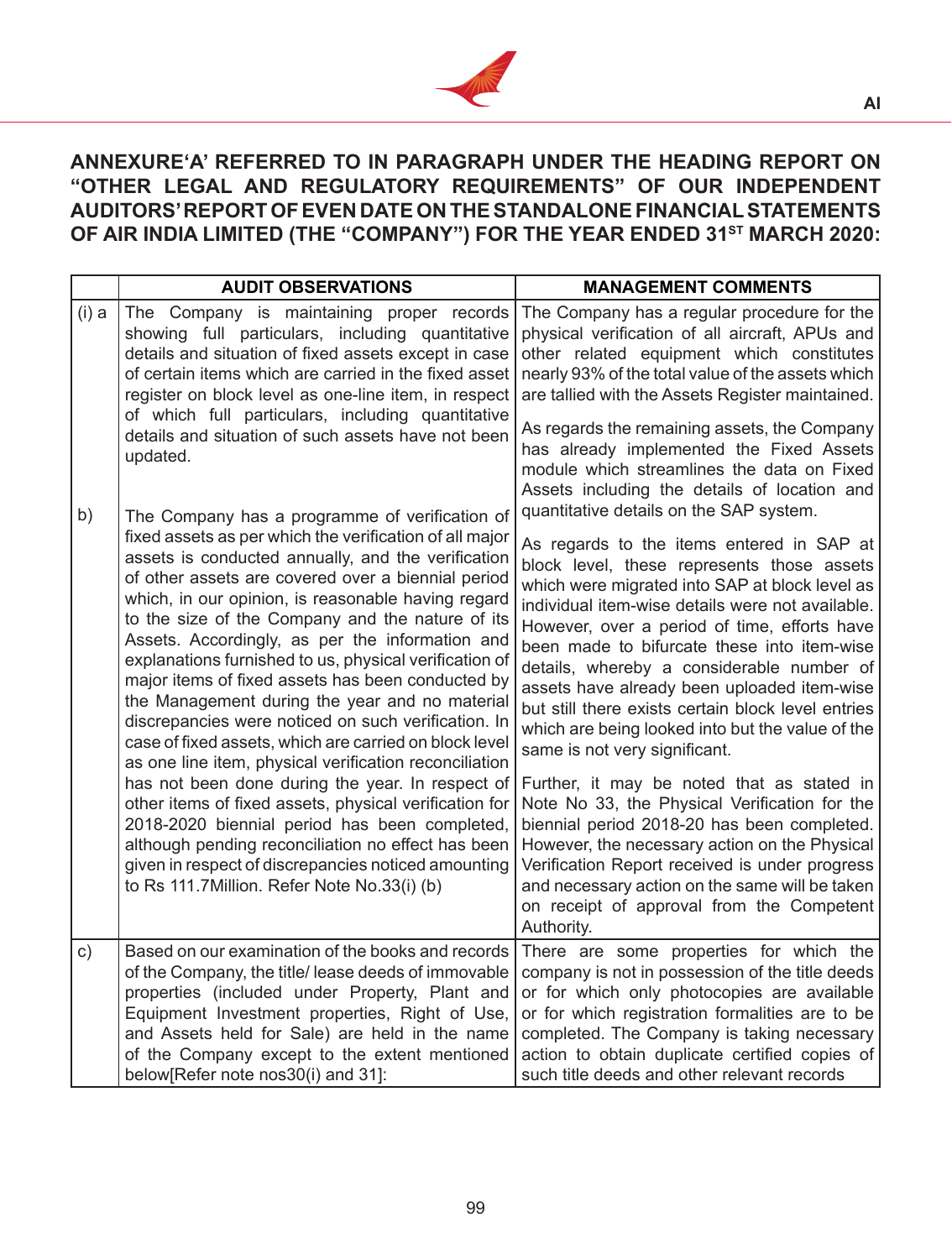

|      | <b>AUDIT OBSERVATIONS</b>                                                                                                                                                                                                                                                                                                                                                                                                                                                                                                                                                                                                                                                                                                 |                               |                                                                                                                                                                                                                                                                                                                                                                                                                                                                                                                                                                                                                                                                                                                                                                                                                                                                                      |                                                | <b>MANAGEMENT COMMENTS</b>                                                                                                                                                                                                               |
|------|---------------------------------------------------------------------------------------------------------------------------------------------------------------------------------------------------------------------------------------------------------------------------------------------------------------------------------------------------------------------------------------------------------------------------------------------------------------------------------------------------------------------------------------------------------------------------------------------------------------------------------------------------------------------------------------------------------------------------|-------------------------------|--------------------------------------------------------------------------------------------------------------------------------------------------------------------------------------------------------------------------------------------------------------------------------------------------------------------------------------------------------------------------------------------------------------------------------------------------------------------------------------------------------------------------------------------------------------------------------------------------------------------------------------------------------------------------------------------------------------------------------------------------------------------------------------------------------------------------------------------------------------------------------------|------------------------------------------------|------------------------------------------------------------------------------------------------------------------------------------------------------------------------------------------------------------------------------------------|
|      | SI<br><b>No</b>                                                                                                                                                                                                                                                                                                                                                                                                                                                                                                                                                                                                                                                                                                           | <b>Type</b>                   | Area (Sq<br>Mtrs)                                                                                                                                                                                                                                                                                                                                                                                                                                                                                                                                                                                                                                                                                                                                                                                                                                                                    | <b>Net Block</b><br>(Rs in<br><b>Millions)</b> | of properties in cases where original title<br>deeds are not in possession of the Company.<br>Further, the Company is also in the process of<br>completing registration formalities in respect of                                        |
|      | 1.                                                                                                                                                                                                                                                                                                                                                                                                                                                                                                                                                                                                                                                                                                                        | Land & Building<br>- Freehold | 18,682.8                                                                                                                                                                                                                                                                                                                                                                                                                                                                                                                                                                                                                                                                                                                                                                                                                                                                             | 344.8                                          | such properties.                                                                                                                                                                                                                         |
|      | 2.                                                                                                                                                                                                                                                                                                                                                                                                                                                                                                                                                                                                                                                                                                                        | Land &<br>Building-           | 2,30,516.7                                                                                                                                                                                                                                                                                                                                                                                                                                                                                                                                                                                                                                                                                                                                                                                                                                                                           | 56,655.9                                       | Due disclosure has been given for the same in<br>Note Nos 30 (i) and 31 (i) & (v)                                                                                                                                                        |
|      |                                                                                                                                                                                                                                                                                                                                                                                                                                                                                                                                                                                                                                                                                                                           | Leasehold                     |                                                                                                                                                                                                                                                                                                                                                                                                                                                                                                                                                                                                                                                                                                                                                                                                                                                                                      |                                                | However, it is also stated that out of the above<br>properties as a part of the monetization process                                                                                                                                     |
|      | 2,49,199.5<br>57,000.7<br>In addition to above, title deeds in respect of certain<br>Land & Building - Freehold having Net Block of<br>₹ 5,428.6 Million as at 31.03.2020 and Land &<br>Building - Leasehold having Net Block of ₹ 2,305.8<br>Million as at 31.03.2020 could not be verified in<br>original due to mortgage with banks (confirmation<br>from the bank/ financial institution in relation to<br>holding of title deed has not been furnished to us)<br>and financial institutions/ Covid-19 situation (as<br>informed these were lying at multiple locations) /<br>properties were subsequently sold in financial year<br>2020-21/original deed were not available and only<br>photocopies were available. |                               | of AI, two of the major unregistered properties<br>namely Vasant Vihar Housing Colony (Rs<br>51295.1 million) and Baba Kharag Singh Marg<br>Land (Rs 4770.7 million), have been handed<br>over to the Ministry of Housing and Urban<br>Affairs (MoHUA).<br>The MoHUA has been entrusted with the overall<br>responsibility of sale of these two properties<br>by the Government and the monetization<br>proceeds will be transferred to AIAHL through<br>AIL. Adequate disclosure for the same has<br>been made vide Note No 31 (ii)<br>As regards the properties mortgaged with the<br>banks, the FRP Loans have been fully paid<br>during FY 2019-20 and the mortgage has<br>not been released and the Company is in the<br>process of getting NOC from all the banks.<br>Necessary disclosure with regard to the above<br>has been made in Foot Notes to Note No 10.1,<br>13 & 18 |                                                |                                                                                                                                                                                                                                          |
| (ii) | According to the information and explanation given<br>to us, the inventory has been physically verified<br>by the management in phased manner (biennial)<br>at reasonable intervals. Physical Verification of<br>Inventories for the biennial period 2018-20 has been<br>carried out, except in respect of items lying with<br>third parties amounting to Rs.180.9 Million (refer                                                                                                                                                                                                                                                                                                                                         |                               |                                                                                                                                                                                                                                                                                                                                                                                                                                                                                                                                                                                                                                                                                                                                                                                                                                                                                      |                                                | The Physical Verification of aircraft/non-aircraft<br>inventory (except inventory relating to phased<br>out fleet and lying with third parties) including<br>non-moving inventory for the biennial period<br>2018-20 has been completed. |
|      | footnote to Note No. 8) shortages of Rs 32.2 million<br>and excesses Rs 15.5 million were observed during<br>such physical verification. Pending reconciliation/<br>adjustment at some Regions and approval from the<br>competent authority, a provision amounting to Rs<br>29.8 million for shortages has been made. Refer<br>Note No.33(ii)                                                                                                                                                                                                                                                                                                                                                                             |                               | Pending finalizationand approval of the Physical<br>Verification Report, by the competent authority,<br>a Provision of Rs 29.8 million for shortages has<br>been made pending adjustment.                                                                                                                                                                                                                                                                                                                                                                                                                                                                                                                                                                                                                                                                                            |                                                |                                                                                                                                                                                                                                          |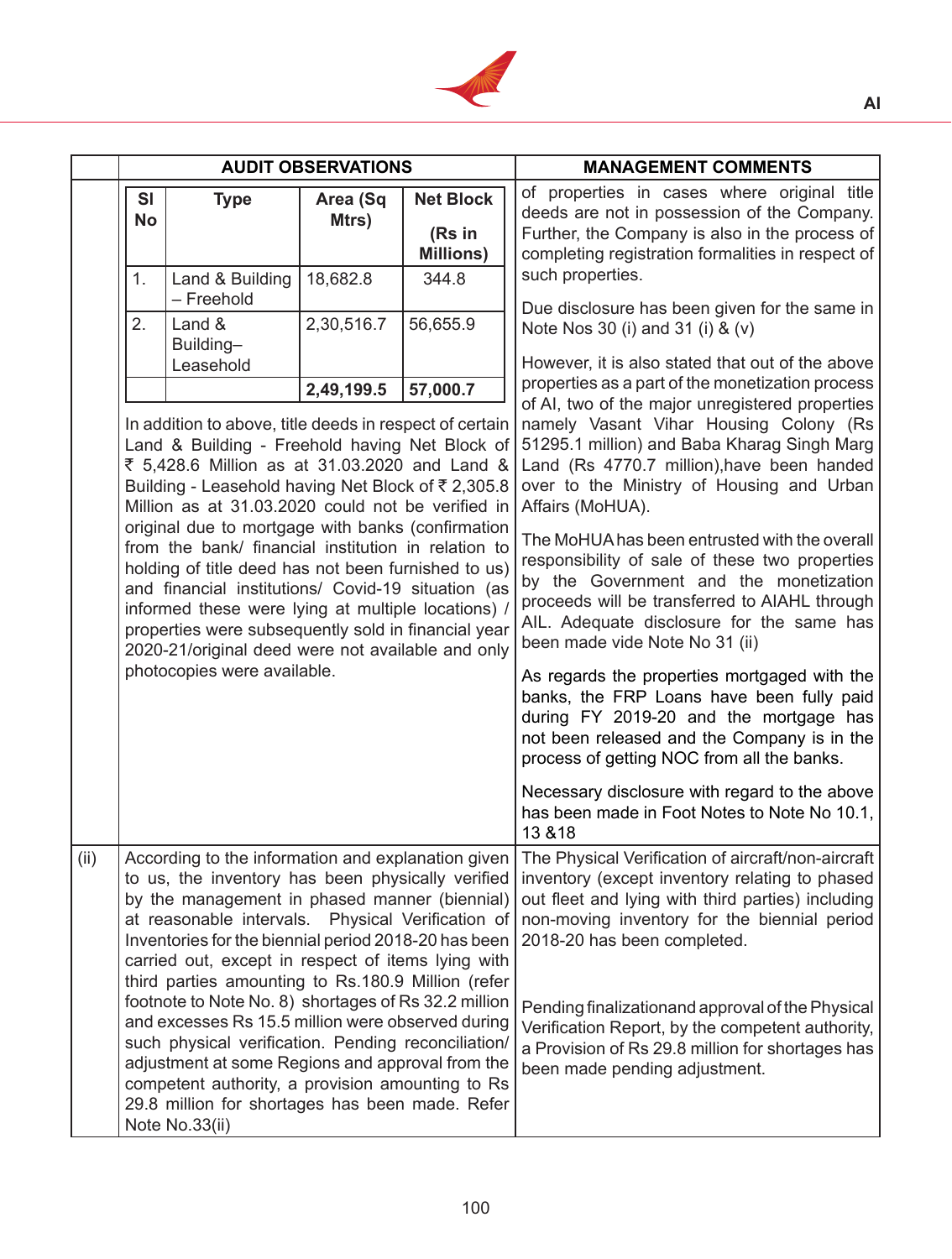

|               | <b>AUDIT OBSERVATIONS</b>                                                                                                                                                                                                                                                                                                                                                                                                                                                                                                                                                                                                                                                                                                                | <b>MANAGEMENT COMMENTS</b>                                                                                                                                                                                                                                                                                                                                                                                |
|---------------|------------------------------------------------------------------------------------------------------------------------------------------------------------------------------------------------------------------------------------------------------------------------------------------------------------------------------------------------------------------------------------------------------------------------------------------------------------------------------------------------------------------------------------------------------------------------------------------------------------------------------------------------------------------------------------------------------------------------------------------|-----------------------------------------------------------------------------------------------------------------------------------------------------------------------------------------------------------------------------------------------------------------------------------------------------------------------------------------------------------------------------------------------------------|
| (iii)         | According to the information and explanations This is a statement of fact.<br>given to us, the Company has not granted any<br>loans, secured or unsecured, during the year, to<br>any companies, firms, limited liability partnerships<br>or other parties covered in register maintained<br>under Section 189 of the Companies Act, 2013. In<br>view of above, the clauses $3$ (iii)(a), $3$ (iii)(b) and $3$<br>(iii)(c) of the Order are not applicable.                                                                                                                                                                                                                                                                              |                                                                                                                                                                                                                                                                                                                                                                                                           |
| (iv)          | As per information and explanations given to us,<br>Company has not granted any loans or given any<br>guarantee and security covered under section 185<br>of the Companies Act 2013. Further, the Company<br>is exempted from the provisions of section 186<br>as it is engaged in the business of providing<br>infrastructure facilities as defined in Schedule-VI of<br>the Companies Act, 2013.                                                                                                                                                                                                                                                                                                                                       | This is a statement of fact.                                                                                                                                                                                                                                                                                                                                                                              |
| (v)           | On the basis of the examination of the books of This is a statement of fact.<br>accounts, the Company has not accepted deposits<br>under the provisions of Section 73 to 76 or any<br>other provisions of Companies Act, 2013 and the<br>Rules framed thereunder.                                                                                                                                                                                                                                                                                                                                                                                                                                                                        |                                                                                                                                                                                                                                                                                                                                                                                                           |
| (vi)          | The maintenance of cost records has not been<br>prescribed by the Central Government of India under<br>sub-section (1) of Section 148 of the Companies<br>Act, 2013, in respect of services of the Company.                                                                                                                                                                                                                                                                                                                                                                                                                                                                                                                              | This is a statement of fact.                                                                                                                                                                                                                                                                                                                                                                              |
| (vii)<br>(a.) | According to the information and explanations<br>given to us and on the basis of our examinations<br>of the Books of Account, undisputed Statutory<br>dues, including Provident Fund, Employees State<br>Insurance Fund, duty of Custom, duty of Excise,<br>Sales Tax, Value Added Tax, TDS, Goods and<br>Services Tax, Cess and any other material Statutory<br>Dues, as applicable, have not been regularly<br>deposited with the appropriate authorities and there<br>have been delays in a large number of cases.<br>As per the information and explanations, and subject<br>to the facts stated in Note No. 35(iii), undisputed<br>statutory liabilities outstanding for more than six<br>months as on March 31, 2020 are as under; | This is a statement of fact.<br>However, it is stated that It may be noted that all<br>Statutory Dues relating to TDS and GST have<br>been fully paid. Due to the severe liquidity<br>crunch faced by the company, efforts are made<br>to first settle the Statutory Dues.<br>However, full provision has been made for<br>interest and as and when notices are received,<br>interest is also being paid. |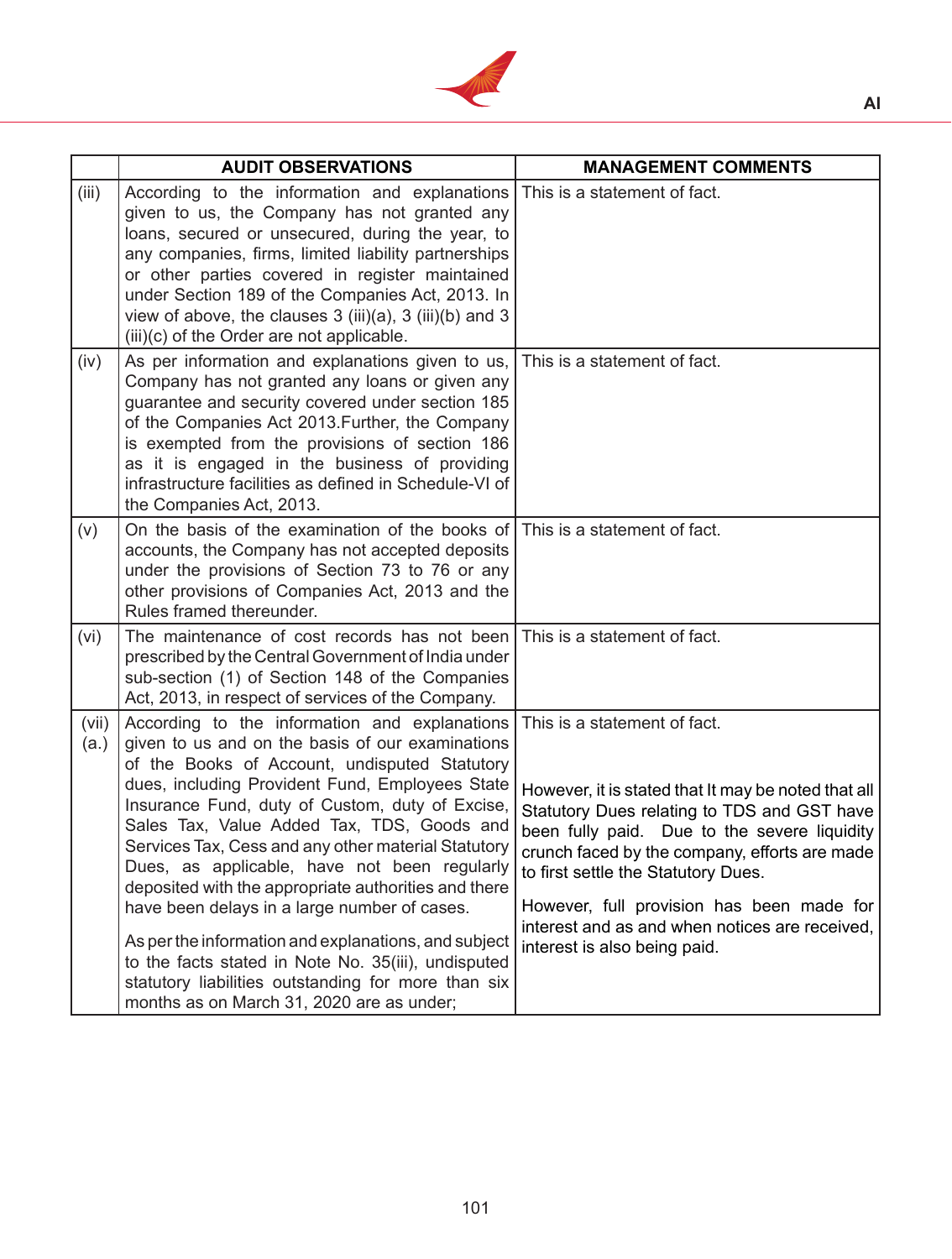

|    | <b>AUDIT OBSERVATIONS</b> |                                                                                                                                                                                                                                                                                                                                                                            |                                   |                         | <b>MANAGEMENT COMMENTS</b>                         |                                                                                                                                             |
|----|---------------------------|----------------------------------------------------------------------------------------------------------------------------------------------------------------------------------------------------------------------------------------------------------------------------------------------------------------------------------------------------------------------------|-----------------------------------|-------------------------|----------------------------------------------------|---------------------------------------------------------------------------------------------------------------------------------------------|
|    | Sr.<br>No.                | Name of the<br><b>Statute</b>                                                                                                                                                                                                                                                                                                                                              | Nature of<br>dues                 | Rs in<br><b>Million</b> | <b>Period to</b><br>which the<br>amount<br>relates | The reasons for the delayed deposits of certain<br>undisputed Statutory Dues is on account of                                               |
|    | $\mathbf{1}$              | Goods and<br>Service Tax<br>(GST)                                                                                                                                                                                                                                                                                                                                          | Interest on<br><b>GST</b>         | 544.3                   | July 2017 to<br>Sept 2019                          | the fact that the company has a very stressed<br>liquidity position. However, every effort was<br>made to pay the Statutory Dues out of the |
|    | $\overline{2}$            | Finance Act,<br>1994                                                                                                                                                                                                                                                                                                                                                       | Interest on<br>Service Tax        | 778.2                   | April 2013<br>to Mar 2015                          | support received from the Govt.                                                                                                             |
|    | 3                         | Income Tax<br>Act, 1961                                                                                                                                                                                                                                                                                                                                                    | Interest on<br><b>TDS</b>         | 5.0                     | April 2018<br>to Sept<br>2019                      |                                                                                                                                             |
|    | 4                         | Income Tax<br>Act, 1961                                                                                                                                                                                                                                                                                                                                                    | Interest on<br>Salary TDS         | 324.5                   | Apr 2014 to<br>Sept 2019                           |                                                                                                                                             |
|    | 5                         | Value Added<br>Tax                                                                                                                                                                                                                                                                                                                                                         | <b>VAT</b>                        | 0.3                     | 2018-19                                            |                                                                                                                                             |
|    | 6                         | Indian<br>Customs Act,<br>1962                                                                                                                                                                                                                                                                                                                                             | Custom<br>Duty                    | 25.3                    | April 2013<br>to Sept<br>2019                      |                                                                                                                                             |
|    | $\overline{7}$            | Provident<br>Fund Act                                                                                                                                                                                                                                                                                                                                                      | <b>PF</b><br>Contribution         | 1037.6                  | May 2019to<br>Sept 2019                            |                                                                                                                                             |
|    | 8                         | Provident<br>Fund Act                                                                                                                                                                                                                                                                                                                                                      | Interest<br>on PF<br>Contribution | 150.1                   | Oct 2018 -<br>September<br>2019                    |                                                                                                                                             |
|    | 9                         | Employees<br><b>State</b><br>Insurance Act                                                                                                                                                                                                                                                                                                                                 | ESI<br>Contribution               | 0.3                     | April 2018<br>to Sept<br>2019                      |                                                                                                                                             |
| b) | following:                | According to the information and explanations given<br>to us and as per the books of accounts, there are no<br>dues outstanding of Sales tax, Wealth Tax, Custom<br>Duty, Excise Duty, Value Added Tax, Service Tax,<br>Goods and Service tax and Cess which have not<br>been deposited as on 31st March 2020 by the<br>Company, on account of any dispute, except for the |                                   |                         |                                                    | This is a statement of fact.                                                                                                                |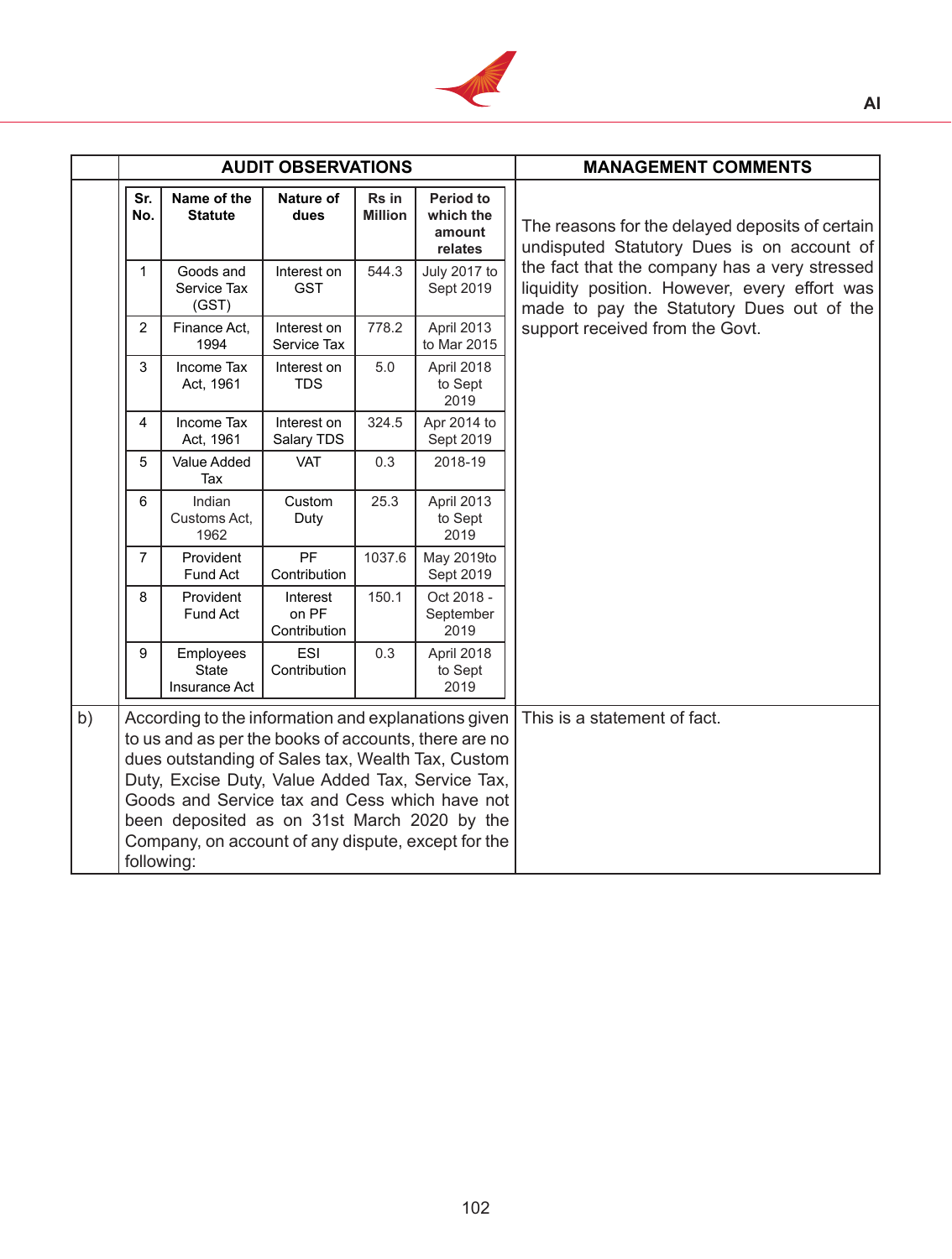

|                  |                                                                                                                                                                                                                                                                                                                                                                                                                                                                                                                                                                                                                                                                                                                                                                                                | <b>AUDIT OBSERVATIONS</b>                   |                                                   |                                                                  | <b>MANAGEMENT COMMENTS</b>                  |
|------------------|------------------------------------------------------------------------------------------------------------------------------------------------------------------------------------------------------------------------------------------------------------------------------------------------------------------------------------------------------------------------------------------------------------------------------------------------------------------------------------------------------------------------------------------------------------------------------------------------------------------------------------------------------------------------------------------------------------------------------------------------------------------------------------------------|---------------------------------------------|---------------------------------------------------|------------------------------------------------------------------|---------------------------------------------|
| <b>SI</b><br>No. | <b>Name of Statute</b>                                                                                                                                                                                                                                                                                                                                                                                                                                                                                                                                                                                                                                                                                                                                                                         | <b>Nature of dues</b>                       | <b>Amounts</b><br>Involved<br>(Rs. in<br>Million) | <b>Period to which</b><br>the amount relates<br>(Financial Year) | Forum where disputed is pending             |
| 1                | Indian Customs Act,<br>1962                                                                                                                                                                                                                                                                                                                                                                                                                                                                                                                                                                                                                                                                                                                                                                    | <b>Custom Duty</b>                          | 41.4                                              | 2005-2016                                                        | Commissioner of Central Excise &<br>Customs |
| $\overline{2}$   | Indian Customs Act,<br>1962                                                                                                                                                                                                                                                                                                                                                                                                                                                                                                                                                                                                                                                                                                                                                                    | <b>Custom Duty</b>                          | 5.3                                               | 1997-2004                                                        | Central Board of Excise & Customs           |
| 3                | Indian Customs Act,<br>1962                                                                                                                                                                                                                                                                                                                                                                                                                                                                                                                                                                                                                                                                                                                                                                    | <b>Custom Duty</b>                          | 582.6                                             | 2002-2005                                                        | Commissioner of Customs (Appeals)           |
| 4                | Indian Customs Act,<br>1962                                                                                                                                                                                                                                                                                                                                                                                                                                                                                                                                                                                                                                                                                                                                                                    | <b>Custom Duty</b>                          | 350.5                                             | 2000-2019                                                        | <b>CESTAT</b>                               |
| 5                | Indian Customs Act,<br>1962                                                                                                                                                                                                                                                                                                                                                                                                                                                                                                                                                                                                                                                                                                                                                                    | <b>Custom Duty</b>                          | 14.4                                              | 2005-06                                                          | Supreme Court                               |
| 6                | 1994<br>Finance Act,                                                                                                                                                                                                                                                                                                                                                                                                                                                                                                                                                                                                                                                                                                                                                                           | Service Tax                                 | 6,336.7                                           | 1997-2014                                                        | <b>CESTAT</b>                               |
| $\overline{7}$   | 1994<br>Finance Act.                                                                                                                                                                                                                                                                                                                                                                                                                                                                                                                                                                                                                                                                                                                                                                           | Service Tax                                 | 17.8                                              | 2003-2011                                                        | Supreme Court                               |
| 8                | Finance Act, 1994                                                                                                                                                                                                                                                                                                                                                                                                                                                                                                                                                                                                                                                                                                                                                                              | Service Tax                                 | 2,453.0                                           | 2007-08 and 2010-<br>11                                          | <b>Commissioner of Service Tax</b>          |
| 9                | Indian Customs Act,<br>1962                                                                                                                                                                                                                                                                                                                                                                                                                                                                                                                                                                                                                                                                                                                                                                    | <b>Custom Duty</b>                          | 0.5                                               | 2017                                                             | <b>Commissioner of Customs</b>              |
| 10               | Indian Customs Act,<br>1962                                                                                                                                                                                                                                                                                                                                                                                                                                                                                                                                                                                                                                                                                                                                                                    | <b>Custom Duty</b>                          | 0.5                                               | 2018                                                             | <b>Commissioner of Appeals</b>              |
| 11               | Indian Customs Act,<br>1962                                                                                                                                                                                                                                                                                                                                                                                                                                                                                                                                                                                                                                                                                                                                                                    | <b>Custom Duty</b>                          | 1.0                                               | 2017-2019                                                        | Joint Commissioner of Custom                |
| 12               | Income Tax Act, 1961                                                                                                                                                                                                                                                                                                                                                                                                                                                                                                                                                                                                                                                                                                                                                                           | Income Tax                                  | 25.2                                              | 2012-2015                                                        | Deputy Commissioner of Income Tax           |
| 13               | Income Tax Act, 1961                                                                                                                                                                                                                                                                                                                                                                                                                                                                                                                                                                                                                                                                                                                                                                           | Income Tax                                  | 947.2                                             | 2000-07                                                          | <b>ITAT</b>                                 |
| 14               | Value Added Tax                                                                                                                                                                                                                                                                                                                                                                                                                                                                                                                                                                                                                                                                                                                                                                                | VAT                                         | 126.6                                             | 2011-2016                                                        | Commercial Tax Office, Govt of<br>Telangana |
| 15               | Value Added Tax                                                                                                                                                                                                                                                                                                                                                                                                                                                                                                                                                                                                                                                                                                                                                                                | VAT                                         | 0.5                                               | 2015-2016                                                        | Revisional Board, West Bengal               |
| 16               | Sales Tax Act                                                                                                                                                                                                                                                                                                                                                                                                                                                                                                                                                                                                                                                                                                                                                                                  | Sales Tax                                   | 3.6                                               | 1989-2004                                                        | Delhi High Court                            |
| 17               | <b>Other Statutes</b>                                                                                                                                                                                                                                                                                                                                                                                                                                                                                                                                                                                                                                                                                                                                                                          | Tax<br>Property<br>Octroi &<br>Entry<br>Tax | 383.8                                             | 2000-2018                                                        | Concerned Dept                              |
| (viii)           | According to the information and explanations given<br>Due to the liquidity position faced by the<br>to us, the Company has delayed in repayment of<br>company, there have been certain delays in the<br>dues to Financial Institutions/ Banks/ Government<br>payment of Interest. However, the same have<br>and there is an overdue Interest of Rs 7,728.2<br>been paid subsequently and there has been no<br>further demand on this account from the banks.<br>Million outstanding for payment as at the year-end<br>[Refer foot notes to Note No.15]. The period and<br>amount of default including lender wise details for<br>the same has not been provided to us in view of<br>the fact stated in the footnote 3 to Note Nos 18 and<br>Note 13.4 of the Standalone Financial Statements. |                                             |                                                   |                                                                  |                                             |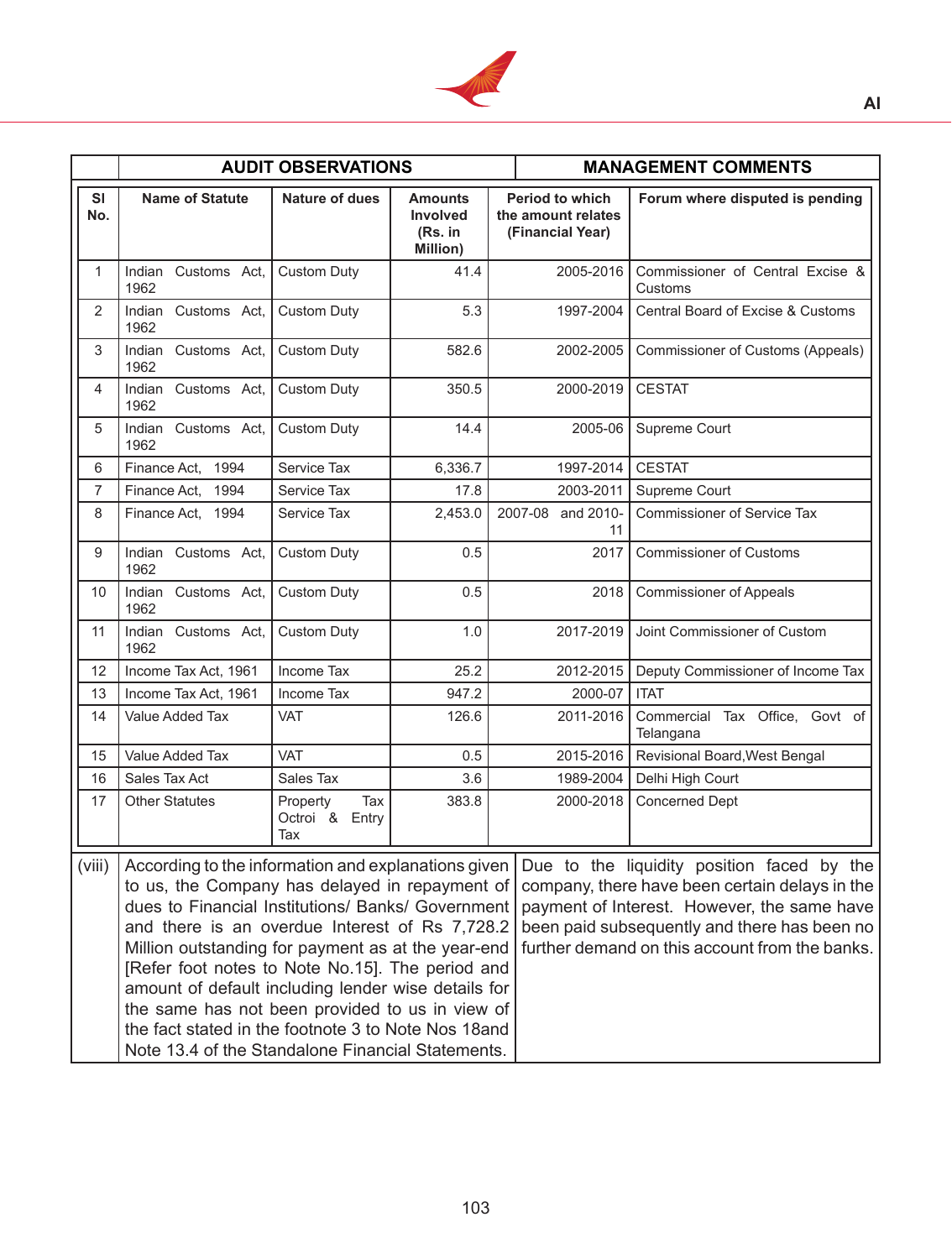

|        | <b>AUDIT OBSERVATIONS</b>                                                                                                                                                                                                                                                                                                                                                                                                                                                                         | <b>MANAGEMENT COMMENTS</b>   |
|--------|---------------------------------------------------------------------------------------------------------------------------------------------------------------------------------------------------------------------------------------------------------------------------------------------------------------------------------------------------------------------------------------------------------------------------------------------------------------------------------------------------|------------------------------|
| (ix)   | The Company has not raised any money by way of<br>initial public offer or further public offer (including<br>debts instruments) and hence the application<br>of such money for the specified purposes is not<br>applicable. The Company has applied the Term<br>Loans for the purpose for which the Loans were<br>obtained.                                                                                                                                                                       | This is a statement of fact. |
| (x)    | During the course of our examination of the<br>books and records of the company carried out<br>in accordance with generally accepted auditing<br>practices in India and according to the information<br>and explanations given to us, we have neither<br>come across any instances of material fraud by<br>the company or on the company by its officers or<br>employees which has been, noticed or reported<br>during the year, nor have we been informed of any<br>such case by the management. | This is a statement of fact. |
| (xi)   | As informed, the provisions of Section 197 relating<br>to managerial remuneration are not applicable to<br>the Company, being a Government Company, in<br>terms of MCA Notification no. G.S.R. 463 (E) dated<br>5th June 2015.                                                                                                                                                                                                                                                                    | This is a statement of fact. |
| (xii)  | The Company is not a Nidhi Company. Accordingly,<br>the reporting requirements under clause 3(xii) of<br>the Order are not applicable.                                                                                                                                                                                                                                                                                                                                                            | This is a statement of fact. |
| (xiii) | In our opinion and according to the information and<br>explanations given to us, transactions with related<br>parties are in compliance with sections 177 and 188<br>of the Companies Act, 2013, where applicable. The<br>details of Related Party Transactions have been<br>disclosed in the Standalone Financial Statements,<br>as required by the applicable Ind AS; Refer Note<br>No. 41.                                                                                                     | This is a statement of fact. |
| (xiv)  | The company has not made any preferential<br>allotment or private placement of shares or fully or<br>partly convertible debentures during the year under<br>review as such the clause is not applicable to the<br>company.                                                                                                                                                                                                                                                                        | This is a statement of fact. |
| (xv)   | As per the records of the company and information<br>and explanation provided to us, the company has<br>not entered into any non-cash transactions with<br>directors or persons connected with them and<br>hence, the clause is not applicable                                                                                                                                                                                                                                                    | This is a statement of fact. |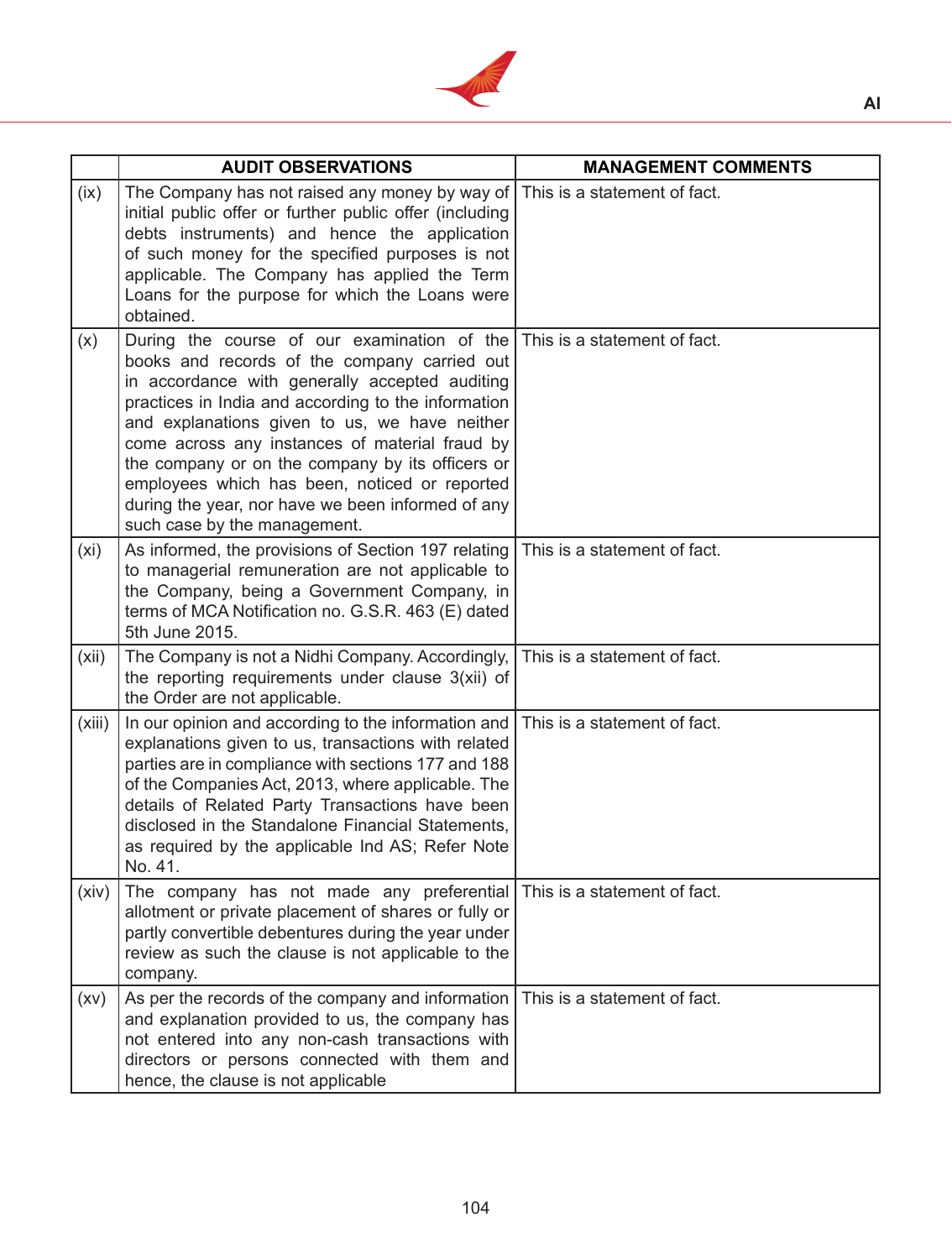

|       | <b>AUDIT OBSERVATIONS</b>                                                          | <b>MANAGEMENT COMMENTS</b> |
|-------|------------------------------------------------------------------------------------|----------------------------|
| (xvi) | According to the information and explanations given   This is a statement of fact. |                            |
|       | to us and the records of the Company examined by                                   |                            |
|       | us, the company is not required to be registered                                   |                            |
|       | under section 45-IA of the Reserve Bank of India                                   |                            |
|       | Act, 1934. Accordingly, the reporting requirement                                  |                            |
|       | under clause 3(xvi) of the Order is not applicable                                 |                            |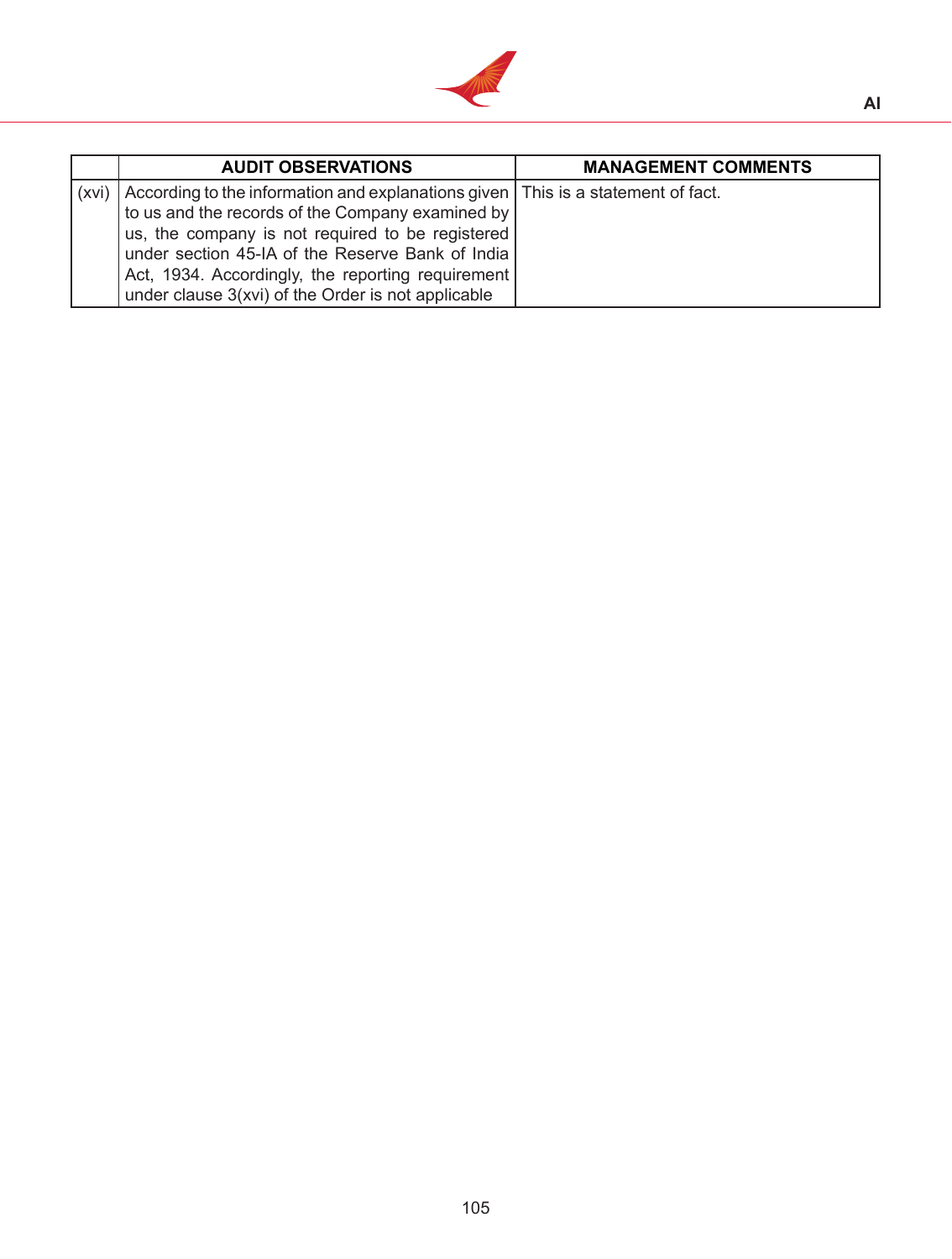

# **ANNEXURE 'B' REFERRED TO IN PARAGRAPH UNDER THE HEADING "REPORT ON OTHER LEGAL AND REGULATORY REQUIREMENTS" OF OUR INDEPENDENT AUDITORS' REPORT OF EVEN DATE ON THE STANDALONE FINANCIAL STATEMENTS OF AIR INDIA LIMITED FOR THE YEAR ENDED 31ST MARCH 2020.**

**Report on the Internal Financial Controls under Clause (i) of Sub-section 3 of Section 143 of the Companies Act, 2013 ("the Act")**

| <b>No</b> | <b>AUDIT OBSERVATIONS</b>                                                                                                                                                                                                                                                                                                                                                                                                                                                                                                                                                                                                                                                                                                                                                                                                                                                                                                                                                                                                         | <b>MANAGEMENT COMMENTS</b> |
|-----------|-----------------------------------------------------------------------------------------------------------------------------------------------------------------------------------------------------------------------------------------------------------------------------------------------------------------------------------------------------------------------------------------------------------------------------------------------------------------------------------------------------------------------------------------------------------------------------------------------------------------------------------------------------------------------------------------------------------------------------------------------------------------------------------------------------------------------------------------------------------------------------------------------------------------------------------------------------------------------------------------------------------------------------------|----------------------------|
|           | We have audited the internal financial controls<br>over financial reporting of Air India Limited ("the<br>Company") as of March 31, 2020 in conjunction<br>with our audit of the standalone financial<br>statements of the Company for the year ended<br>on that date.                                                                                                                                                                                                                                                                                                                                                                                                                                                                                                                                                                                                                                                                                                                                                            |                            |
|           | Management's Responsibility for Internal<br><b>Financial Controls</b>                                                                                                                                                                                                                                                                                                                                                                                                                                                                                                                                                                                                                                                                                                                                                                                                                                                                                                                                                             |                            |
|           | The Company's management is responsible for This is a statement of fact.<br>establishing and maintaining internal financial<br>controls based on the internal control over<br>financial reporting criteria established by the<br>Company considering the essential components<br>of internal control stated in the Guidance Note on<br>Audit of Internal Financial Controls over Financial<br>Reporting issued by the Institute of Chartered<br>Accountants of India. These responsibilities<br>the<br>design,<br>include<br>implementation<br>and<br>maintenance of adequate internal financial<br>controls that were operating effectively for ensuring<br>the orderly and efficient conduct of its business,<br>including adherence to company's policies, the<br>safeguarding of its assets, the prevention and<br>detection of frauds and errors, the accuracy and<br>completeness of the accounting records, and the<br>timely preparation of reliable financial information,<br>as required under the Companies Act, 2013. |                            |
|           | <b>Auditors' Responsibility</b>                                                                                                                                                                                                                                                                                                                                                                                                                                                                                                                                                                                                                                                                                                                                                                                                                                                                                                                                                                                                   |                            |
|           | Our responsibility is to express an opinion on<br>the Company's Internal Financial Controls over<br>Financial Reporting based on our audit. We<br>conducted our audit in accordance with the<br>Guidance Note on Audit of Internal Financial<br>Controls Over Financial Reporting (the "Guidance"<br>Note") issued by the Institute of Chartered<br>Accountants of India and the Standards on<br>Auditing, prescribed under section 143(10) of the<br>Companies Act, 2013, to the extent applicable                                                                                                                                                                                                                                                                                                                                                                                                                                                                                                                               |                            |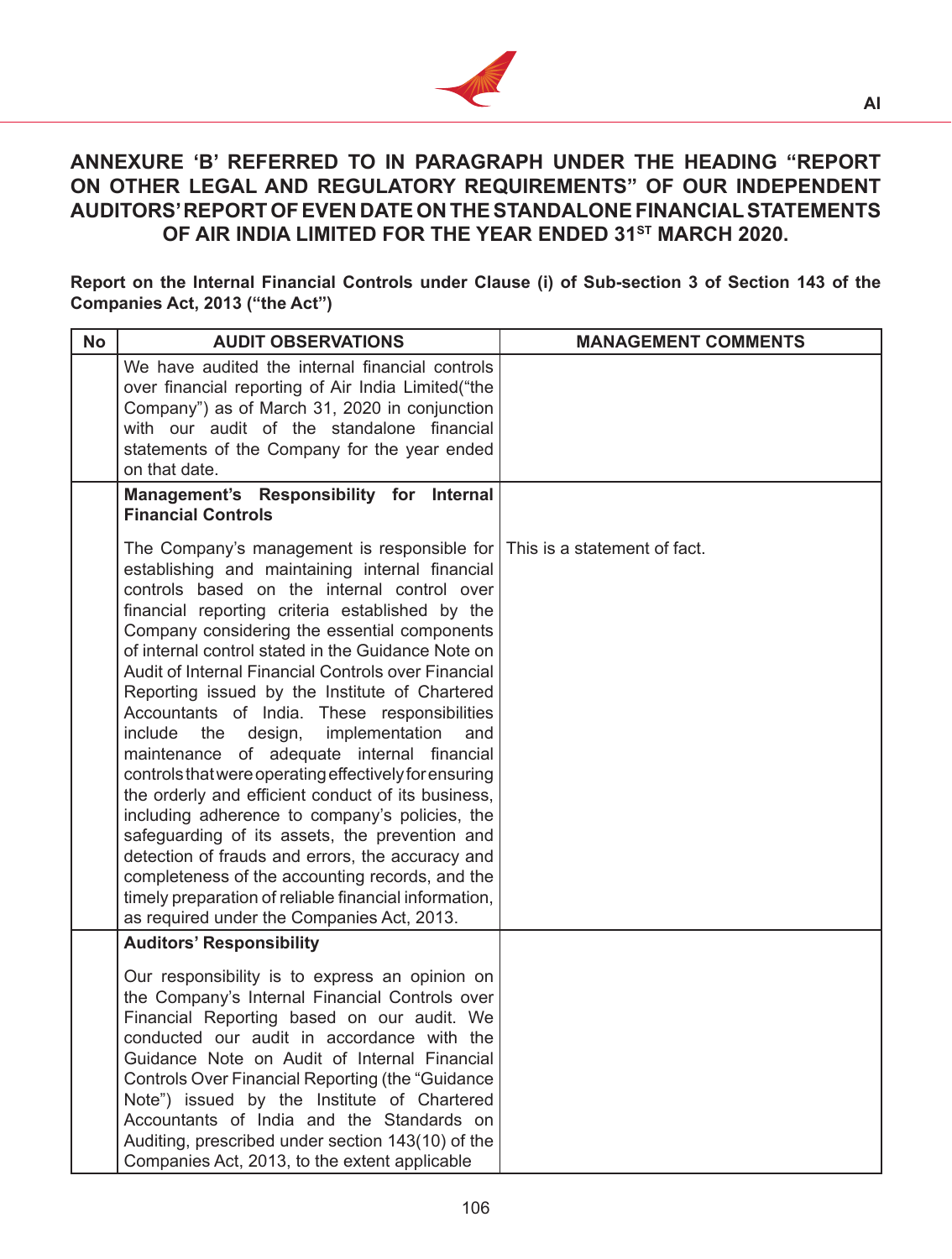

| to an audit of internal financial controls. Those<br>Standards and the Guidance Note require that<br>we comply with ethical requirements and plan<br>and perform the audit to obtain reasonable<br>assurance about whether adequate Internal<br>Financial Controls over Financial Reporting was<br>established and maintained and if such controls<br>operated effectively in all material respects.                                                                                                                                                                                                                                                                                                                                                                                             |                                                                                                                         |
|--------------------------------------------------------------------------------------------------------------------------------------------------------------------------------------------------------------------------------------------------------------------------------------------------------------------------------------------------------------------------------------------------------------------------------------------------------------------------------------------------------------------------------------------------------------------------------------------------------------------------------------------------------------------------------------------------------------------------------------------------------------------------------------------------|-------------------------------------------------------------------------------------------------------------------------|
| Our audit involves performing procedures to obtain<br>audit evidence about the adequacy of the Internal<br>Financial Controls over Financial Reporting and<br>their operating effectiveness. Our audit of Internal<br>Financial Controls over Financial Reporting<br>included obtaining an understanding of Internal<br>Financial Controls over Financial Reporting,<br>assessing the risk that a material weakness<br>exists, and testing and evaluating the design and<br>operating effectiveness of internal control based<br>on the assessed risk. The procedures selected<br>depend on the auditor's judgement, including the<br>assessment of the risks of material misstatement<br>of the financial statements, whether due to fraud<br>or error.                                         |                                                                                                                         |
| We believe that the audit evidence we have<br>obtained is sufficient and appropriate to provide<br>a basis for our qualified audit opinion on the<br>Company's Internal Financial Controls over<br>Financial Reporting.                                                                                                                                                                                                                                                                                                                                                                                                                                                                                                                                                                          |                                                                                                                         |
| <b>Meaning of Internal Financial Controls Over</b><br><b>Financial Reporting</b>                                                                                                                                                                                                                                                                                                                                                                                                                                                                                                                                                                                                                                                                                                                 |                                                                                                                         |
| Financial Reporting is a process designed to<br>provide reasonable assurance regarding the<br>reliability of financial reporting and the preparation<br>of financial statements for external purposes in<br>accordance with generally accepted accounting<br>principles. A company's Internal<br>Financial<br>control over Financial Reporting includes those<br>policies and procedures that (1) pertain to the<br>maintenance of records that, in reasonable detail,<br>accurately and fairly reflect the transactions and<br>dispositions of the assets of the company; (2)<br>provide reasonable assurance that transactions<br>are recorded as necessary to permit preparation of<br>financial statements in accordance with generally<br>accepted accounting principles, and that receipts |                                                                                                                         |
|                                                                                                                                                                                                                                                                                                                                                                                                                                                                                                                                                                                                                                                                                                                                                                                                  | A company's Internal Financial Control over   This is a statement of fact.<br>and expenditures of the company are being |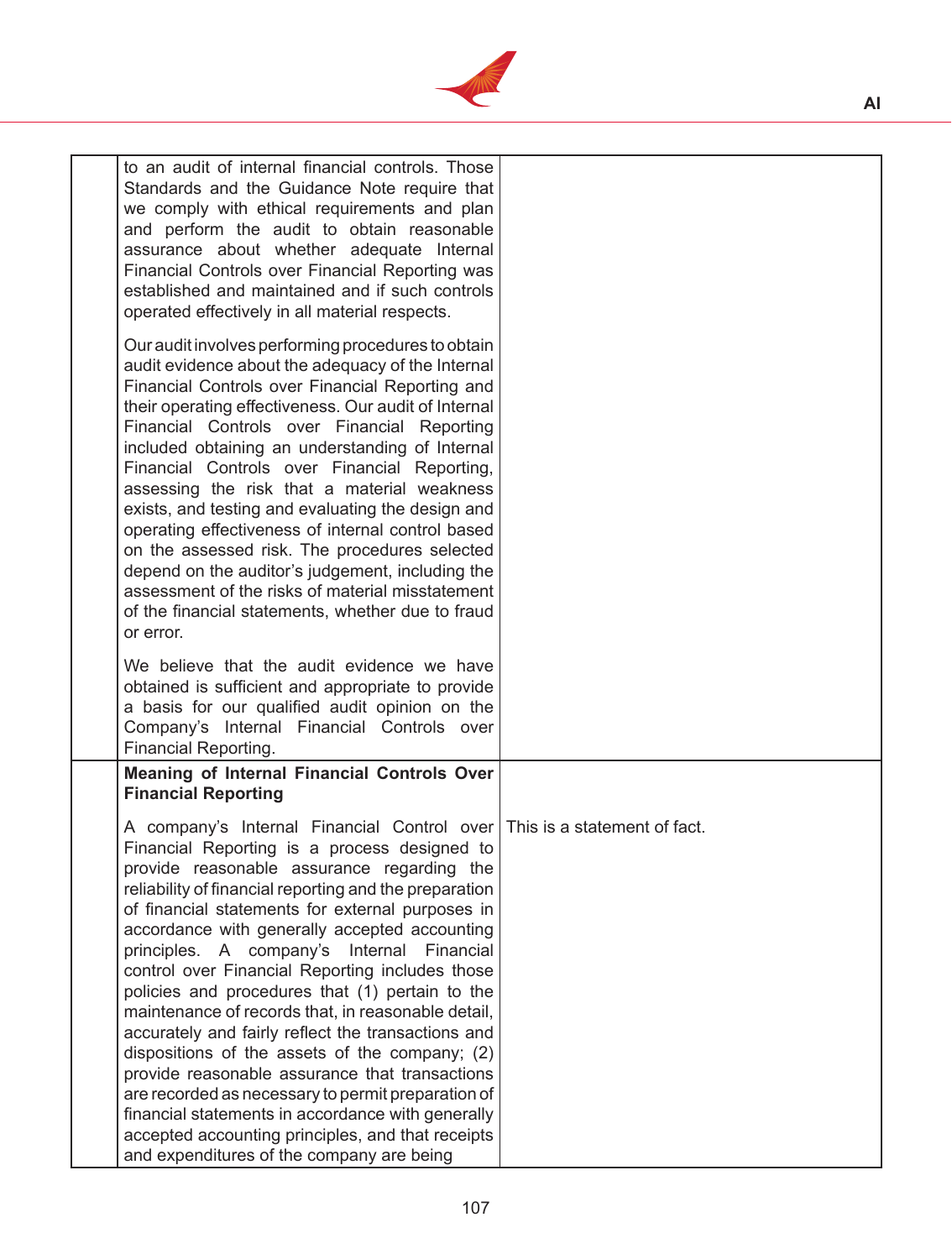

|     | made only in accordance with authorisations<br>of management and directors of the company;<br>and (3) provide reasonable assurance regarding<br>prevention or timely detection of unauthorised<br>acquisition, use, or disposition of the company's<br>assets that could have a material effect on the<br>financial statements.<br>Inherent Limitations of Internal Financial                                                                                                                                                                                                                                                                                                                 |                                                                                                                                                                                                                                                                                                                                                                                                                                   |
|-----|-----------------------------------------------------------------------------------------------------------------------------------------------------------------------------------------------------------------------------------------------------------------------------------------------------------------------------------------------------------------------------------------------------------------------------------------------------------------------------------------------------------------------------------------------------------------------------------------------------------------------------------------------------------------------------------------------|-----------------------------------------------------------------------------------------------------------------------------------------------------------------------------------------------------------------------------------------------------------------------------------------------------------------------------------------------------------------------------------------------------------------------------------|
|     | <b>Controls over Financial Reporting</b><br>Because of the inherent limitations of Internal<br>Financial Controls over Financial Reporting,<br>including the possibility of collusion or improper<br>management override of controls, material<br>misstatements due to error or fraud may occur<br>and not be detected. Also, projections of any<br>evaluation of the Internal Financial Controls<br>over Financial Reporting to future periods are<br>subject to the risk that the Internal Financial<br>control over Financial Reporting may become<br>inadequate because of changes in conditions, or<br>that the degree of compliance with the policies or<br>procedures may deteriorate. |                                                                                                                                                                                                                                                                                                                                                                                                                                   |
|     | <b>Qualified Opinion</b><br>According to the information and explanations<br>given to us and based on our audit, the following<br>material weaknesses have been identified for the<br>year ended March 31, 2020:                                                                                                                                                                                                                                                                                                                                                                                                                                                                              |                                                                                                                                                                                                                                                                                                                                                                                                                                   |
| (i) | The company did not have an appropriate internal<br>control system for reconciliation of Control<br>Accounts in relation to the Sales / Revenue,<br>Inventory and Payroll.                                                                                                                                                                                                                                                                                                                                                                                                                                                                                                                    | Constant efforts are being made to improve the<br>internal controls in Sales/Revenue, Inventory and<br>Payrolls etc.<br>The company has outsourced the accounting<br>of Revenue Data to Accelya who are controlling<br>both Sales and Revenue, and the data from the<br>Accelya System is being directly pushed into<br>SAP and any mismatch in the interface is being<br>checked and necessary action is taken in SAP<br>System. |
|     |                                                                                                                                                                                                                                                                                                                                                                                                                                                                                                                                                                                                                                                                                               | Similarly, the linkage of RAMCO System with SAP<br>System had been implemented to ensure timely<br>and accurate upload of inventory data into SAP.<br>Further, necessary controls in the Payrolls system<br>are also being strengthened in consultation with<br>the Personnel Department.                                                                                                                                         |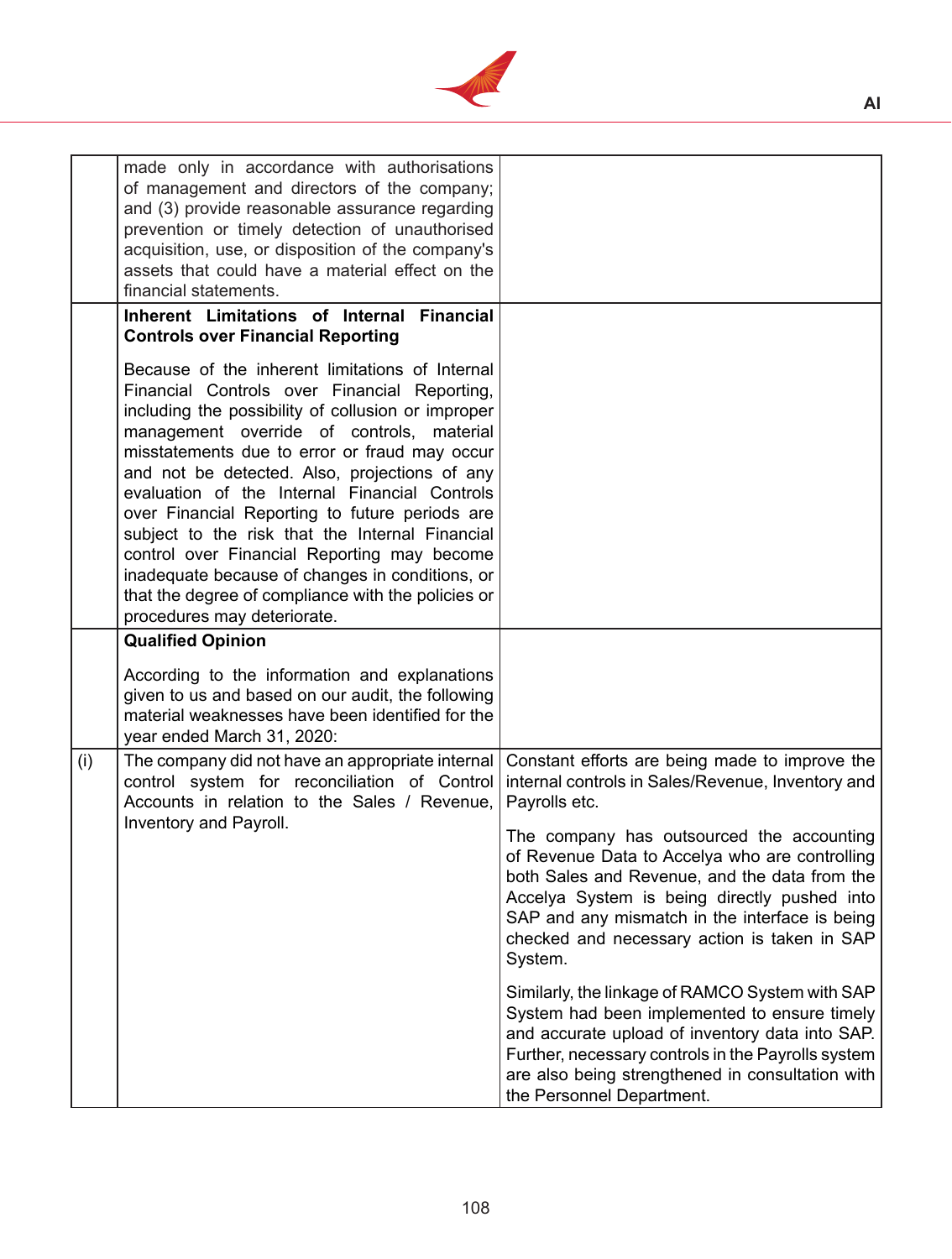

| (ii)  | The company did not have an appropriate internal<br>control system for deduction, timely deposit and<br>reconciliation of statutory dues.                                                                                                          | All statutory dues are properly reconciled.<br>However, due to the shortage of funds available<br>there is a delay in the deposit of TDS on certain<br>occasions. However, interest on such delays are<br>provided for in the books of accounts.                                                                                                                                                                                                     |
|-------|----------------------------------------------------------------------------------------------------------------------------------------------------------------------------------------------------------------------------------------------------|------------------------------------------------------------------------------------------------------------------------------------------------------------------------------------------------------------------------------------------------------------------------------------------------------------------------------------------------------------------------------------------------------------------------------------------------------|
| (iii) | The Company did not have an appropriate<br>internal control system for obtaining confirmation<br>of balances on a periodic basis, ageing and<br>reconciliation<br>of<br>Receivables,<br>Payables,<br>(including certain staff related accounts and | In this regard it may be noted that there is a<br>steady and considerable improvement in this<br>area as compared to previous years as can be<br>seen from the following:                                                                                                                                                                                                                                                                            |
|       | suspense / control accounts), inventory lying with<br>third parties, certain bank accounts, fixed deposit<br>with Bank and statutory dues.                                                                                                         | All major Borrowings, Bank Balances have<br>a)<br>been confirmed and reconciled.                                                                                                                                                                                                                                                                                                                                                                     |
|       |                                                                                                                                                                                                                                                    | In respect of Receivables/Payables, all major<br>b)<br>parties such as dues of Oil Companies,<br>Airport Operators, Pax/Cargo Receivables<br>and dues for VVIP Charters are totally<br>reconciled. These parties in fact constitute<br>a major portion of the total Receivables and<br>Payables of the company.                                                                                                                                      |
|       |                                                                                                                                                                                                                                                    | Further,<br>in respect of certain<br>other<br>C)<br>Receivables/Payables<br>Staff<br>such<br>as<br>related accounts and unlinked<br>debits/<br>credits lying in various such accounts, the<br>company has continued to use the help of<br>the outside professional firm to carry out<br>the Reconciliation of such accounts and<br>the necessary accounting effect for the<br>observations of 2019 will be given on due<br>verification of the same. |
| (iv)  | The company did not have an effective internal<br>audit system commensurate with the size, nature<br>and complexities of the business.                                                                                                             | External Internal Auditors were appointed by the<br>company to strengthen and enhance the scope of<br>Internal audit in several areas of the company's<br>business. With the assistance of these Auditors<br>and the In-house internal audit team the company<br>will strengthen the scope and coverage of internal<br>audit commensurate with the size and nature of<br>the company's business.                                                     |
| (v)   | The Company did not have an effective Information<br>Systems Audit to evaluate and test the IT general<br>controls, which may affect the completeness,<br>accuracy and reliability of the reports generated<br>from IT System.                     | The Company has an effective ERP-SAP System<br>in place and IBM has been appointed to implement<br>and hand hold AI upto FY 2023.<br>Several computers related applications<br>are<br>checked for accuracy and control by<br>the<br>Service Providers. The reliability/accuracyof<br>these Reports are also checked before passing<br>necessary entries in the books of accounts.                                                                    |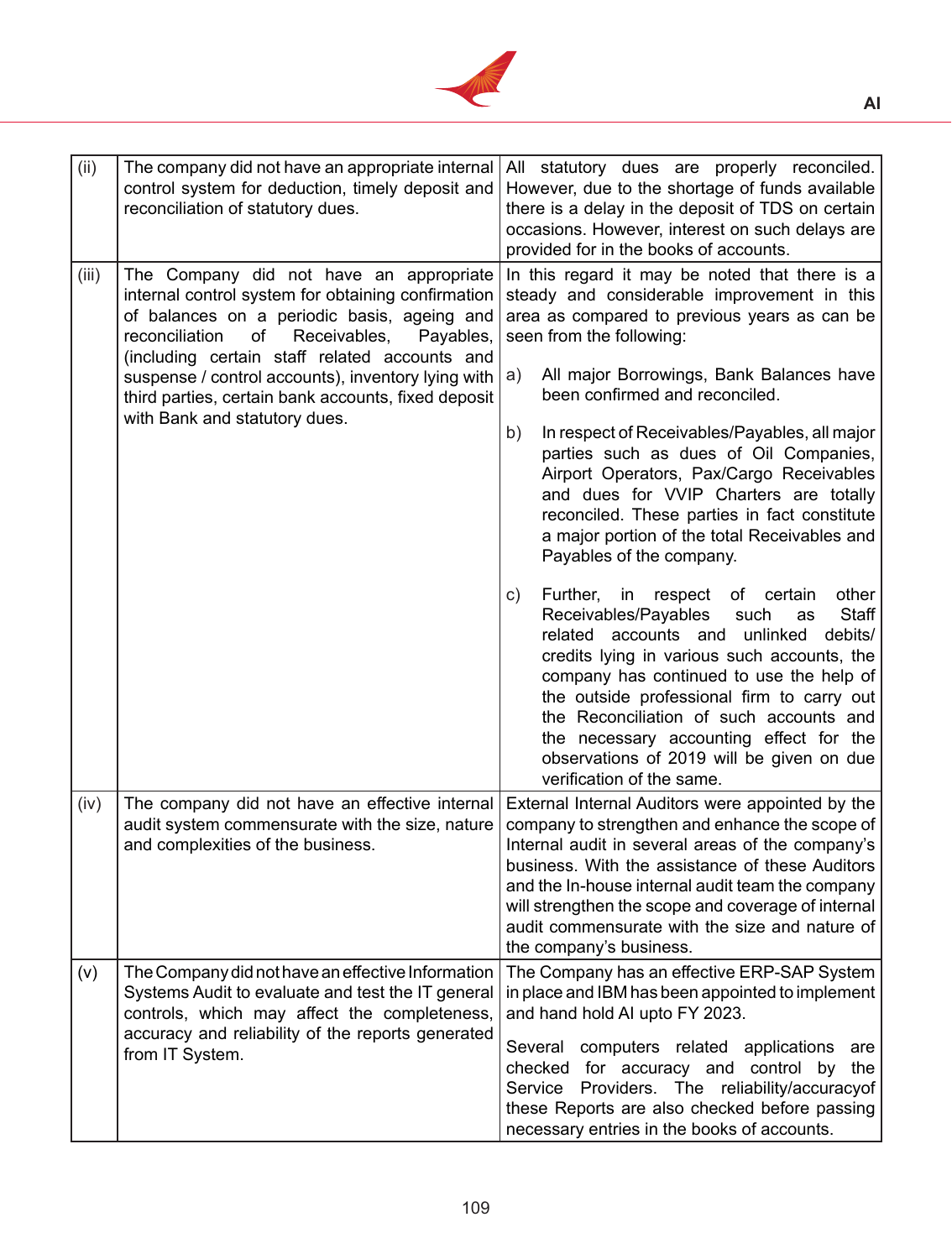

| (vi)  | The company did not have an effective system<br>for timely accounting of entries including delay<br>in accounting of cash collection/disbursement &<br>approval thereof in IT System.                                                                                                                                                                                                                                                                                                                                                                                                                                                                                                                                                                                     | With the help of the SAP Consultant, the<br>company will incorporate an effective system of<br>timely accounting of entries in the IT System.<br>During the year progress has been made in the<br>B2B Invoicing for the fuel invoices we will expand<br>to Catering and Airport Operators also the PSS<br>System. |
|-------|---------------------------------------------------------------------------------------------------------------------------------------------------------------------------------------------------------------------------------------------------------------------------------------------------------------------------------------------------------------------------------------------------------------------------------------------------------------------------------------------------------------------------------------------------------------------------------------------------------------------------------------------------------------------------------------------------------------------------------------------------------------------------|-------------------------------------------------------------------------------------------------------------------------------------------------------------------------------------------------------------------------------------------------------------------------------------------------------------------|
| (vii) | The Company did not have an effective system<br>for determining fair value of the Company's<br>investments in its subsidiaries carried as assets<br>held for sale.                                                                                                                                                                                                                                                                                                                                                                                                                                                                                                                                                                                                        | Already replied to in reply to Point No 1 of the<br>main audit qualifications.                                                                                                                                                                                                                                    |
|       | A 'material weakness' is a deficiency, or a<br>combination of deficiencies, in Internal Financial<br>control over Financial Reporting, such that<br>there is a reasonable possibility that a material<br>misstatement of the company's annual or interim<br>financial statements will not be prevented or<br>detected on a timely basis.                                                                                                                                                                                                                                                                                                                                                                                                                                  |                                                                                                                                                                                                                                                                                                                   |
|       | In our opinion, except for the effects/possible<br>effects of the material weaknesses described<br>above on the achievement of the objectives of<br>the control criteria, the Company has maintained,<br>in all material respects, adequate Internal<br>Financial Controls over Financial Reporting and<br>such Internal Financial Controls over Financial<br>Reporting were operating effectively during<br>the year ended March 31, 2020, based on the<br>internal control over financial reporting criteria<br>established by the Company considering the<br>essential components of internal control stated in<br>the Guidance Note on Audit of Internal Financial<br>Controls Over Financial Reporting issued by the<br>Institute of Chartered Accountants of India. |                                                                                                                                                                                                                                                                                                                   |
|       | We have considered the material weaknesses<br>identified and reported above in determining the<br>nature, timing, and extent of audit tests applied in<br>our audit of the standalone financial statements<br>of the Company as at and for the year ended<br>31 March 2020, and these material weaknesses<br>have affected our opinion on the standalone<br>financial statements of the Company and we<br>have issued a qualified opinion on the standalone<br>financial statements.                                                                                                                                                                                                                                                                                      |                                                                                                                                                                                                                                                                                                                   |